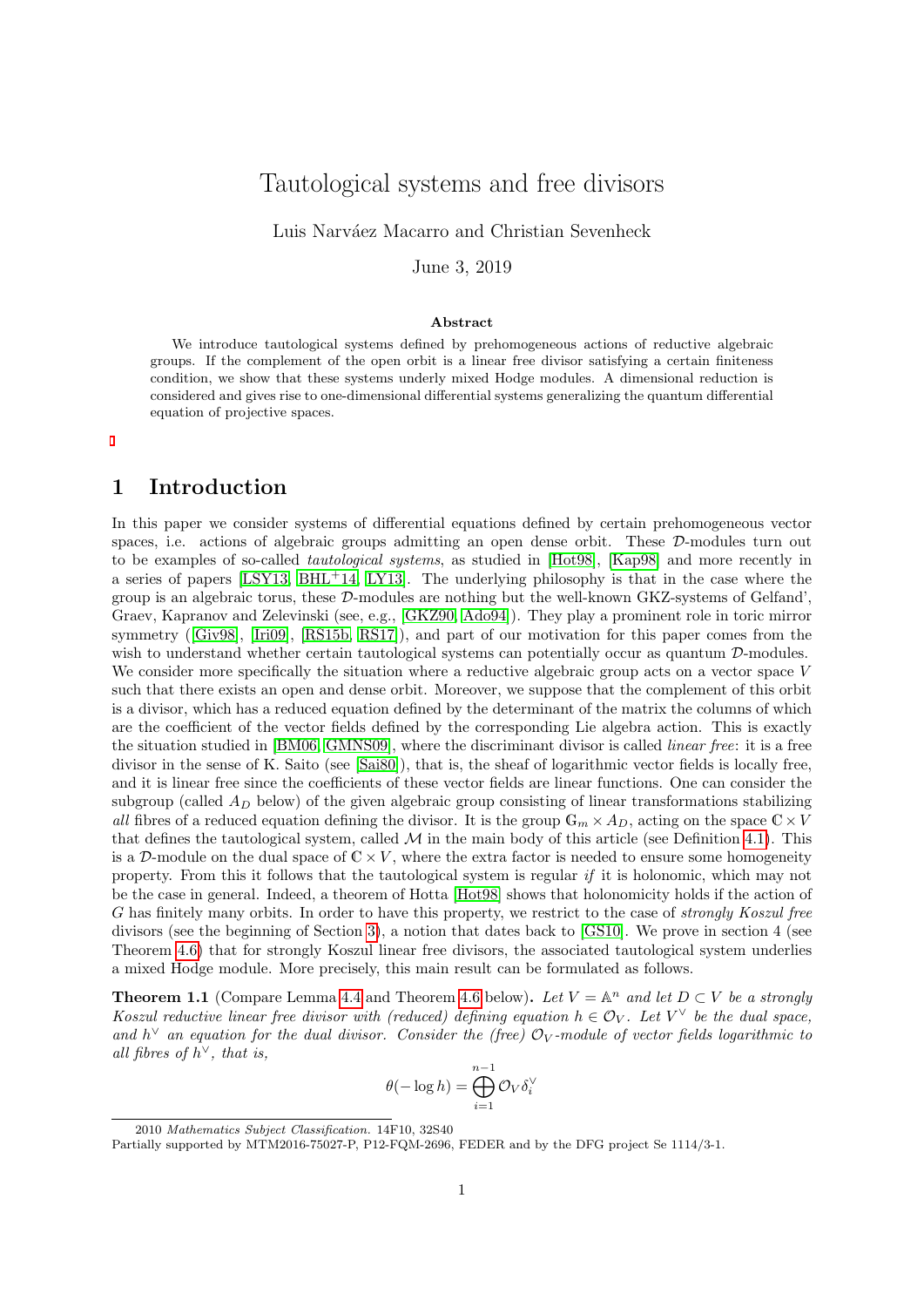where  $\delta_i^{\vee}(h^{\vee}) = 0$ . Put  $\widetilde{V}^{\vee} := \mathbb{A}^1_{\lambda_0} \times V^{\vee}$  with coordinates  $\lambda_0, \ldots, \lambda_n$ , then for all  $\beta_0 \in \mathbb{Z}$  such that  $\beta_0 < \min\left(\bigcup_{k\geq 0} (k+n\cdot\{\text{roots of } b_h(s)\})\right)$  (where  $b_h(s) \in \mathbb{C}[s]$  is the Bernstein-Sato polynomial of h) the  $\mathcal{D}_{\tilde{\nu}}$ -module (called tautological system associated to D in the main body of this article)

$$
\frac{\mathcal{D}_{\widetilde{V}^{\vee}}}{(\partial_{\lambda_0}^n - h(\partial_{\lambda_1}, \ldots, \partial_{\lambda_n}), \delta_1^{\vee}, \ldots, \delta_{n-1}^{\vee}, \widetilde{\chi}^{\vee} + (n+1) + \beta_0)}
$$

(where  $\widetilde{\chi}^{\vee} = \sum_{i=0}^{n} \lambda_i \partial_{\lambda_i}$ ) underlies a mixed Hodge module on  $\widetilde{V}^{\vee}$ .

We will see later that the above presentation of the tautological system as well as the condition on the parameter  $\beta_0$  is quite natural. A similar statement for GKZ-systems has been shown in [\[Rei14,](#page-22-9) Theorem 3.5.].

The proof of Theorem [4.6](#page-11-0) is based on two main observations: As in the case of GKZ-D-modules (see [\[Rei14\]](#page-22-9)), regular singular tautological systems are obtained as Fourier-Laplace transforms of certain monodromic D-module on the dual space, that is, the space  $\mathbb{C} \times V$  in our above notation. Using the Radon transformation formalism for D-modules, it is sufficient to show that this Fourier-Laplace transform underlies a mixed Hodge module. This is done by expressing this module as a direct image of a (twisted) structure sheaf, and the main point is to show that multiplication with the coordinate corresponding to the first factor in  $\mathbb{C} \times V$  is invertible on that module (this is parallel to the main result of [\[SW09\]](#page-23-3)). This is done in sections 2 and 3, based on the construction of Spencer complexes associated with some Lie-Rinehart-algebras. These complexes can be filtered in such a way that their graded complexes are Koszul complexes, which become acyclic under our strongly Koszul hypothesis. This technique has been extensively used in [\[CM99,](#page-22-10) [CMNM02,](#page-22-11) [CMNM09,](#page-22-12) [NM15\]](#page-22-13).

In the last section, we consider a dimensional reduction of the tautological systems defined by linear free divisors. This again is parallel to constructions in toric mirror symmetry, where GKZ-systems are reduced to D-modules on the complexified Kähler moduli space (see also [\[BZMW18\]](#page-21-3) for a more general framework). As mentioned above, our motivation is to study potential Landau-Ginzburg models (i.e. regular functions on smooth affine varieties) that can occur in Hodge theoretic mirror symmetry for non-toric varieties. We obtain these functions as hyperplane sections of the fibres of the equation of our free divisor. The dimensional reduction is done here using a direct image, in constrast to the toric case, where it is a non-characteristic inverse image (see also the discussion of the example of a normal crossing divisor in section [5,](#page-13-0) in particular formula [\(8\)](#page-15-0)). This reflects the fact that the regular function occuring here are not Laurent polynomials, and there is in general no global coordinate system on the Milnor fibres of the free divisor (whereas Laurent polynomials are functions on algebraic tori).

Our reduced system is a D-module in two variables. It turns out that this system (or rather its partial Fourier-Laplace transform) is isomorphic to a system already studied in detail in [\[GMS09\]](#page-22-14) and [\[Sev11,](#page-23-4) [Sev13\]](#page-23-5), where we have explicitly calculated the Gauß-Manin cohomology and related invariants (like the Hodge spectrum) of hyperplane sections of the Milnor fibres of the divisor using a rather complicated algorithmic approach. Here the structure of the reduced D-modules can be directly obtained from the shape of the tautological system. More precisely, we obtain the following statement.

**Theorem 1.2** (Compare Proposition [5.6](#page-20-0) below). Let  $D \subset V$  be a strongly Koszul reductive linear free divisor with defining equation h, let  $h^{\vee} \in \mathcal{O}_{V^{\vee}}$  be an equation for the dual divisor  $D^{\vee} \subset V^{\vee}$ . Let  $p \in V \backslash D$ and write  $X := h^{-1}(h(p))$  and  $X^{\vee} := (h^{\vee})^{-1}(h(p))$ . Put

$$
\Psi: X^{\vee} \times V \longrightarrow \mathbb{A}^{1}_{s} \times \mathbb{A}^{1}_{t}
$$

$$
(f, x) \longmapsto (f(x), h(x)).
$$

Then we have the following expression for the (partial localized Fourier-Laplace transformation of the) Gauß-Manin system of the family of hyperplane sections of the Milnor fibre  $h^{-1}(p)$ .

$$
\mathrm{FL}_{\mathbb{G}_{m,t}}^{\mathrm{loc}}\,\mathcal{H}^0\Psi_+\mathcal{O}_{X^\vee\times V}(*(X^\vee\times D))\cong\frac{\mathcal{D}_{\mathbb{A}^1_x\times\mathbb{G}_{m,t}}}{(z^n b_h(t\partial_t)-h(p)\cdot t,z^2\partial_z+ntz\partial_t)}.
$$

Here  $\text{FL}_{\mathbb{G}_{m,t}}^{\text{loc}}$  denotes the localized Fourier-Laplace transformation as defined in Formula [\(1\)](#page-2-0) below.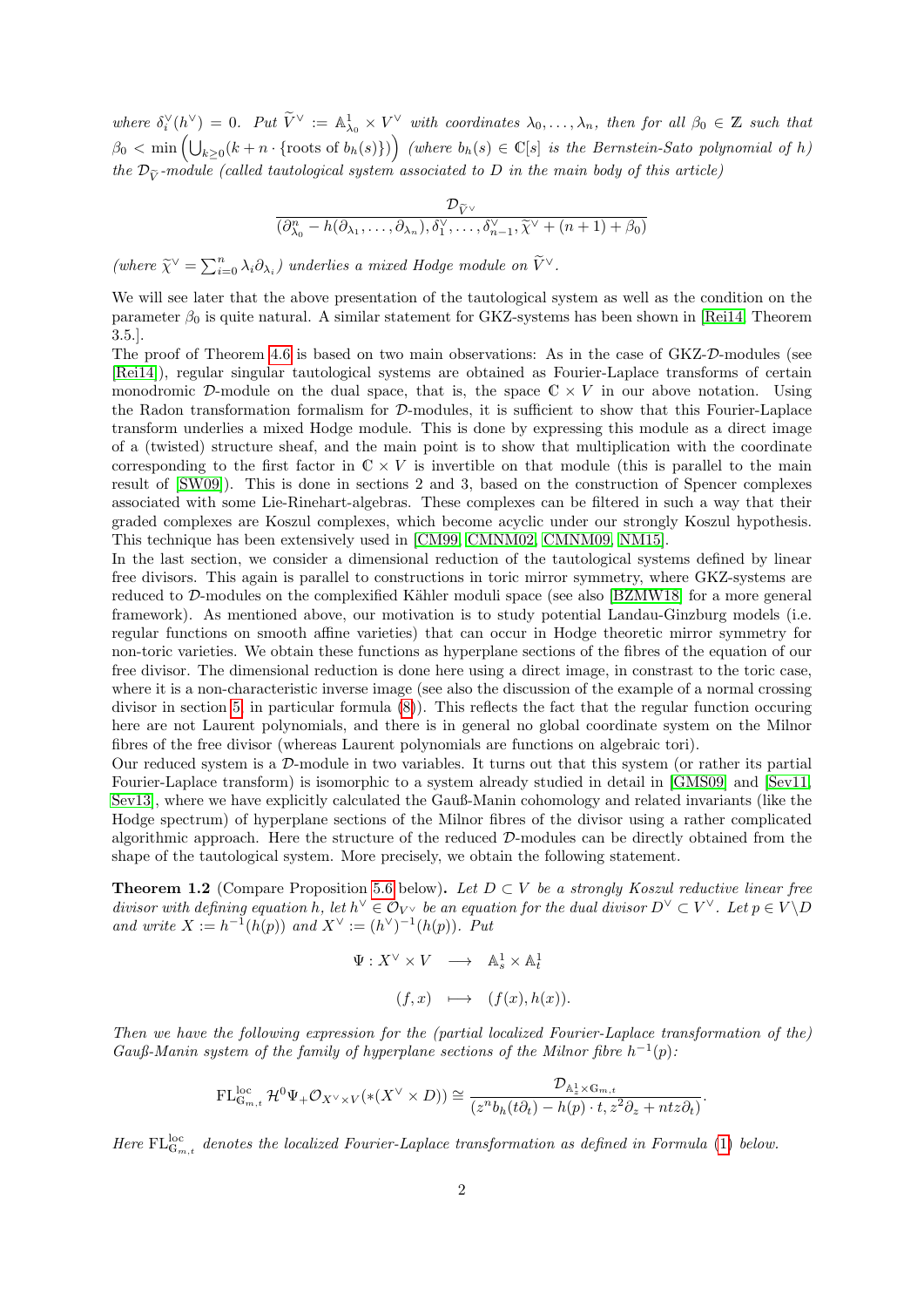Let us fix some notation that will be used throughout this paper. For a smooth algebraic variety over the complex numbers, we let  $\mathcal{D}_X$  be the sheaf of algebraic differential operators on X. If X is affine or D-affine, we sometimes make no distinction between sheaves of  $\mathcal{D}_X$ -modules and their modules of global sections.

The Fourier transformation for algebraic D-modules is used at several places and defined as follows.

Definition 1.3. Let Y be a smooth algebraic variety, U be a finite-dimensional complex vector space and U' its dual vector space. Denote by  $\mathcal E$  the trivial vector bundle  $\tau: U \times Y \to Y$  and by  $\mathcal E'$  its dual. Write can:  $U \times U' \rightarrow \mathbb{A}^1$  for the canonical morphism defined by can( $a, \varphi$ ) =  $\varphi(a)$ . This extends to a function can:  $\mathcal{E} \times \mathcal{E}' \to \mathbb{A}^1$ . Define  $\mathcal{L} := \mathcal{O}_{\mathcal{E} \times_Y \mathcal{E}'} e^{-cn}$ , the free rank one module with differential given by the product rule. Consider also the canonical projections  $p_1 : \mathcal{E} \times_Y \mathcal{E}' \to \mathcal{E}$ ,  $p_2 : \mathcal{E} \times_Y \mathcal{E}' \to \mathcal{E}'$ . The partial Fourier-Laplace transformation is then defined by

$$
\mathrm{FL}_Y := p_{2,+} \left( p_1^+ \bullet \otimes^{\mathbb{L}} \mathcal{L} \right).
$$

If the base  $Y$  is a point we recover the usual Fourier-Laplace transformation and we will simply write FL. Notice that although this functor is defined at the level of derived categories, it is exact, i.e., induces a functor  $FL_Y : Mod_h(\mathcal{D}_{\mathcal{E}}) \to Mod_h(\mathcal{D}_{\mathcal{E}})$ .

We will also need a localized version of the Fourier-Laplace transformation, defined as follows. Suppose that U is one-dimensional, with coordinate s. We consider the Fourier-Laplace transformation relative to the base Y as above, and we denote the coordinate on the dual fiber U' by  $\tau$ . Set  $z = 1/\tau$  and denote by  $j_{\tau}: \mathbb{G}_{m,\tau} \times Y^{\vee} \hookrightarrow \mathbb{A}_{\tau}^1 \times Y$  and  $j_z: \mathbb{G}_{m,\tau} \times Y \hookrightarrow \mathbb{A}_{z}^1 \times Y = \mathbb{P}_{\tau}^1 \setminus {\tau = 0} \times Y$  the canonical embeddings. Let N be an object of  $D^b(\mathcal{D}_{U\times Y})$ , then we put

<span id="page-2-0"></span>
$$
\mathrm{FL}_Y^{\mathrm{loc}}(\mathcal{N}) := j_{z+}j_{\tau}^+ \mathrm{FL}_Y(\mathcal{N}),\tag{1}
$$

notice that this functor again is exact.

#### 2 Lie-Rinehart algebras and Spencer complexes

In this section we will be concerned with the following filtered rings  $(R, F_{\bullet})$  of differential operators:

- (i)  $R = \mathbb{C}[x][\partial] = \mathbb{C}[x_1,\ldots,x_n][\partial_1,\ldots,\partial_n]$  and  $F_{\bullet}$  the usual filtration by the order of differential operators. The corresponding graded ring will be the (commutative) polynomial ring  $Gr R =$  $\mathbb{C}[\underline{x}][\xi_1,\ldots,\xi_n]$  with its usual grading:  $\mathbb{C}[\underline{x}]$  is in degree 0 and  $\xi_i = \sigma(\partial_i)$  with  $\deg(\xi_i) = 1$ .
- (ii)  $R = \mathbb{C}[\underline{x}][\underline{\partial}][s] = \mathbb{C}[x_1,\ldots,x_n][\partial_1,\ldots,\partial_1,s]$  and  $F_{\bullet}$  the *total order filtration* for which  $\mathbb{C}[\underline{x}]$  is the order 0 part and  $s, \partial_1, \ldots, \partial_n$  have order 1. The corresponding graded ring will be Gr R =  $\mathbb{C}[x][\xi_1,\ldots,\xi_n,s]$  with  $\mathbb{C}[x]$  in degree 0 and  $\xi_1,\ldots,\xi_n,s$  in degree 1.

In both cases the commutative C-algebra  $F_0R$  coincides with  $\mathbb{C}[x]$  and  $\mathbb{C}[x]$  has a natural left R-module structure denoted by

$$
(r, f) \in R \times \mathbb{C}[\underline{x}] \longmapsto r(f) \in \mathbb{C}[\underline{x}]
$$

(in case (ii) s annihilates  $\mathbb{C}[x]$ ). Moreover, any  $r \in F_1R$  can be decomposed as  $r = r(1) + (r - r(1))$  and so we obtain a natural decomposition  $F_1R = (F_0R) \oplus (\text{Gr}_1 R)$  by identifying  $r - r(1) \equiv \sigma_1(r)$ .

We have the following facts([\[Rin63\]](#page-22-15); see also [\[NM15,](#page-22-13) Appendix A]):

- In case (i), the filtered ring  $(R, F_{\bullet})$  appears as the enveloping algebra of the Lie-Rinehart algebra  $\text{Der}_k(\mathbb{C}[\underline{x}]) = \bigoplus_i (\mathbb{C}[\underline{x}]\partial_i)$  over  $(\mathbb{C}, \mathbb{C}[\underline{x}])$  with its natural filtration.
- In case (ii), the filtered ring  $(R, F_{\bullet})$  appears as the enveloping algebra of the Lie-Rinehart algebra  $(\mathbb{C}[x]s) \oplus \text{Der}_{\mathbb{C}}(\mathbb{C}[x])$  over  $(\mathbb{C}, \mathbb{C}[x])$  with its natural filtration. Here, the anchor map  $(\mathbb{C}[x]s) \oplus$  $Der_{\mathbb{C}}(\mathbb{C}[x]) \to Der_{\mathbb{C}}(\mathbb{C}[x])$  is the projection.

Both cases are unified by the fact that  $R$  appears as the enveloping algebra of the Lie-Rinehart algebra  $Gr_1 R$  over  $(\mathbb{C}, \mathbb{C}[x])$ .

We will be especially interested in left R-modules of the form  $\frac{R}{R(r_1,...,r_m)}$  with: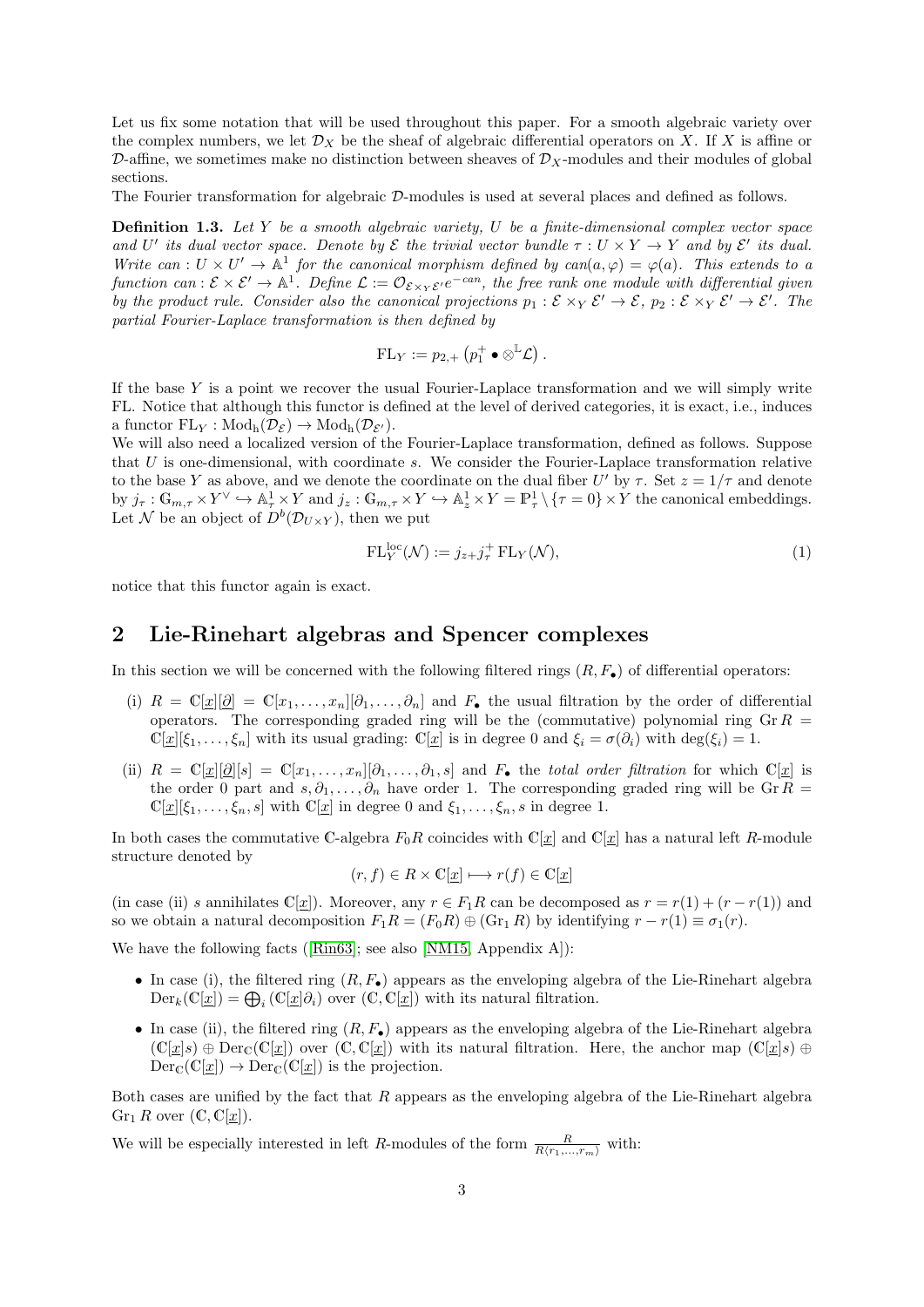- $r_i \in F_1R$  for  $i = 1, ..., m$  (resp.  $r_1 \in F_0R$  and  $r_i \in F_1R$  for  $i = 2, ..., m$ ).
- The system  $\{\sigma_1(r_1), \sigma_1(r_2), \ldots, \sigma_1(r_m)\}\$  (resp.  $\{\sigma_0(r_1) = r_1, \sigma_1(r_2), \ldots, \sigma_1(r_m)\}\$ ) is linearly independent over  $F_0R = \mathbb{C}[\underline{x}].$
- The module  $\bigoplus_i (\mathbb{C}[\underline{x}] \cdot r_i)$  is closed under the Lie bracket.

The above hypotheses will allow us to consider  $L = \bigoplus_i (\mathbb{C}[\underline{x}] \cdot r_i)$  as a Lie-Rinehart algebra over  $(\mathbb{C}, \mathbb{C}[\underline{x}])$ and to take advantage of the constructions of Spencer complexes([\[Rin63,](#page-22-15) §4]; see also [\[NM15,](#page-22-13) (A.18)]).

Under the above hypotheses, let us call  $\mathcal{U} = \mathcal{U}(L)$  the enveloping algebra of L. The Cartan-Eilenberg-Chevalley-Rinehart-Spencer complex  $\text{Sp}^\bullet_L$  associated with  $L$  is defined as:

$$
\mathrm{Sp}_L^{-e} = \mathcal{U} \otimes_{\mathbb{C}[\underline{x}]} \bigwedge^e L, \quad e = 0, \dots, m
$$

where the left  $U$ -module structure comes exclusively from the left factor  $U$  of the tensor product, the differentials  $d^{-e}: \text{Sp}_L^{-e} \to \text{Sp}_L^{-e+1}$  are given by  $d^{-1}(P \otimes \lambda) = P\lambda$  and

<span id="page-3-2"></span>
$$
d^{-e}(P \otimes (\lambda_1 \wedge \cdots \wedge \lambda_e)) = \sum_{i=1}^e (-1)^{i-1} P \lambda_i \otimes (\lambda_1 \wedge \cdots \widehat{\lambda_i} \cdots \wedge \lambda_e)
$$
 (2)

+ 
$$
\sum_{1 \leq i < j \leq e} (-1)^{i+j} P \otimes ([\lambda_i, \lambda_j] \wedge \lambda_1 \wedge \cdots \widehat{\lambda_i} \cdots \widehat{\lambda_j} \cdots \wedge \lambda_e), \ 2 \leq e \leq m,
$$

and the augmentation is  $P \in \mathcal{U} = \text{Sp}_{L}^{0} \mapsto d^{0}(P) := P(1) \in \mathbb{C}[\underline{x}].$ 

Let us denote by  $\overline{\mathrm{Sp}_{L}^{\bullet}}$  the augmented complex  $\mathrm{Sp}_{L}^{\bullet} \to \mathbb{C}[\underline{x}] = \mathcal{U}(L)/\mathcal{U}(L)\langle L \rangle$ .

<span id="page-3-0"></span>**Proposition 2.1.** The complex  $\text{Sp}_L^{\bullet}$  is a left U-free resolution of  $\mathbb{C}[\underline{x}]$ .

Proof. One has to use two ingredients. The first one is the PBW theorem which asserts that, L being free over  $\mathbb{C}[\underline{x}]$ , the graded ring GrU coincides with the symmetric algebra of L over  $\mathbb{C}[\underline{x}]$ . The second one consists of filtering  $\overline{\text{Sp}_{L}^{\bullet}}$  with

$$
F_i \operatorname{Sp}_L^{-e} := (F_{i-e} \mathcal{U}) \otimes_{\mathbb{C}[\underline{x}]} \bigwedge^e L, \quad F_i \mathbb{C}[\underline{x}] := \mathbb{C}[\underline{x}], \quad i \ge 0,
$$

in such a way that the corresponding graded complex coincides with the augmented Koszul complex  $\bigwedge^{\bullet} L \otimes_{\mathbb{C}[\underline{x}]} \text{Sym}^{\bullet} L$ , which is exact.  $\Box$ 

From the inclusion  $L = \bigoplus_i (\mathbb{C}[\underline{x}] \cdot r_i) \subset F_1R$  we obtain a map of filtered rings  $\mathcal{U}(L) \to R$ . We define the Spencer complex over R associated with  $\underline{r} = (r_1, \ldots, r_m)$ , denoted by  $\text{Sp}_{R,r}^{\bullet}$ , as:

$$
\mathrm{Sp}_{R,\underline{r}}^{\bullet} := R \otimes_{\mathcal{U}(L)} \mathrm{Sp}_{L}^{\bullet}.
$$

It computes the total derived tensor product  $R \overset{\mathbf{L}}{\otimes}_{\mathcal{U}(L)} \mathbb{C}[\underline{x}]$ , and its 0-cohomolgy is

$$
R \otimes_{\mathcal{U}(L)} \mathbb{C}[\underline{x}] = \frac{R}{R \langle r_1, \dots, r_m \rangle}.
$$

Now we will study some conditions on  $\underline{r} = (r_1, \ldots, r_m)$  implying that the Spencer complex  $\text{Sp}_{R,\underline{r}}^{\bullet}$  is a R-free resolution of  $R/R\langle r_1, \ldots, r_m \rangle$ .

<span id="page-3-1"></span>**Proposition 2.2.** Under the above hypotheses, assume that the sequence of symbols  $\{\sigma_1(r_i) \mid i =$  $1,\ldots,m$ } (resp.  $\{\sigma_0(r_1),\sigma_1(r_2),\ldots,\sigma_1(r_m)\}\)$  is regular in Gr R. Then, the Spencer complex  $\text{Sp}_{R,\underline{r}}^{\bullet}$  is concentrated in degree 0 and so it is a (left) R-free resolution of  $R/R\langle r_1, \ldots, r_m \rangle$ . Moreover,  $\{r_1, \ldots, r_m\}$ is an involutive basis of the ideal  $R(r_1, \ldots, r_m)$ , i.e. their symbols generate the ideal  $\sigma(R(r_1, \ldots, r_m))$ .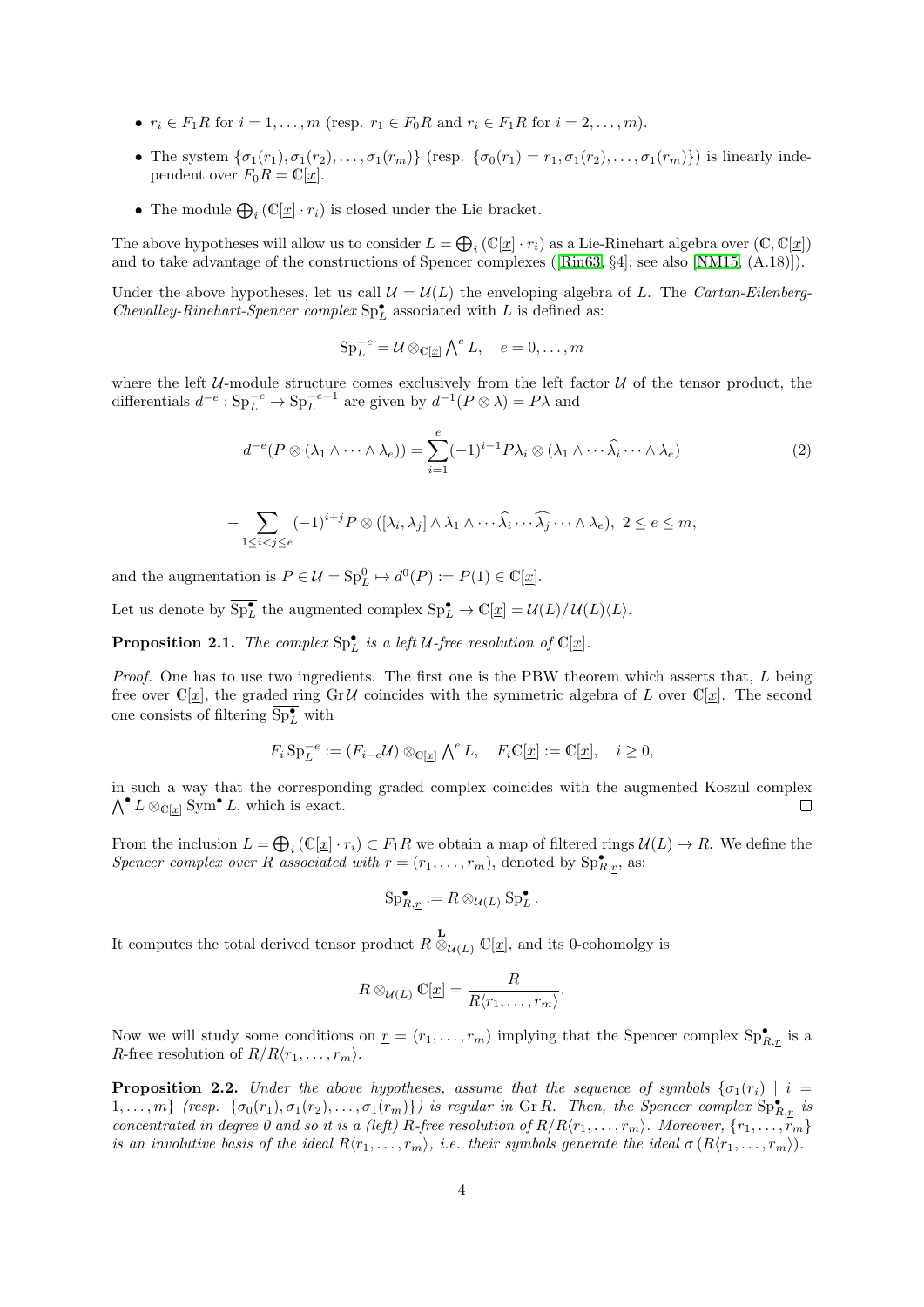*Proof.* Let us prove the proposition in the case where  $r_1 \in F_0R$ ,  $r_i \in F_1R$  for  $i = 2, \ldots, m$  and where  $\{\sigma_0(r_1), \sigma_1(r_2), \ldots, \sigma_1(r_m)\}\$ is a regular sequence in Gr R.

We have  $L = L_0 \oplus L_1$  with  $L_0 = (\mathbb{C}[\underline{x}] \cdot r_1)$  and  $L_1 = \bigoplus_{i=2}^m (\mathbb{C}[\underline{x}] \cdot r_i)$ . Observe that  $L_0$  is an ideal of the Lie-Rinehart algebra L.

As in the proof of Proposition [2.1](#page-3-0) and [\[CMNM02,](#page-22-11) Th. 5.9], we are going to filter the complex  $Sp_{R,\mathcal{I}}^{\bullet}$  in such a way that the graded complex coincides with the Koszul complex of

 $\sigma_0(r_1), \sigma_1(r_2), \ldots, \sigma_1(r_m) \in \mathrm{Gr}\,R = \mathrm{Sym}_{\mathbb{C}[x]} \mathrm{Gr}_1 R.$ 

Instead of declaring  $\bigwedge^e L$  to be of order e, we now have to use the decomposition  $L = L_0 \oplus L_1$ , with  $L_0$ of order 0 and  $L_1$  of order 1. Namely, we consider the grading  $\bigwedge^e L = \bigwedge^e L_{e-1} \bigoplus (\bigwedge^e L)_e$  with

$$
(\bigwedge^e L)_{e-1} = L_0 \otimes_{\mathbb{C}[\underline{x}]} \left(\bigwedge^{e-1} L_1\right), \quad (\bigwedge^e L)_e = \bigwedge^e L_1,
$$

and the filtration

$$
F_i \operatorname{Sp}_{R,\underline{r}}^{-e} = F_i \left( R \otimes_{\mathbb{C}[\underline{x}]} \bigwedge^e L \right) := \left[ \left( F_{i-e+1} R \right) \otimes_{\mathbb{C}[\underline{x}]} \left( \bigwedge^e L \right)_{e-1} \right] \bigoplus \left[ \left( F_{i-e} R \right) \otimes_{\mathbb{C}[\underline{x}]} \left( \bigwedge^e L \right)_{e} \right],
$$

which is easily seen to be compatible with the differentials. The corresponding graded complex is isomorphic to the Koszul complex over Gr  $R \simeq Sym Gr_1 R$  associated with the C[x]-linear map

$$
\sigma(L) := \sigma_0(L_0) \oplus \sigma_1(L_1) := (\mathbb{C}[\underline{x}] \cdot \sigma_0(r_1)) \oplus (\bigoplus_{i=2}^m (\mathbb{C}[\underline{x}] \cdot \sigma_1(r_i))) \hookrightarrow \text{Gr } R,
$$

i.e. the Koszul complex over Gr R associated with the sequence  $\{\sigma_0(r_1), \sigma_1(r_2), \ldots, \sigma_1(r_m)\}\,$  which by the hypotheses is acyclic in degree  $\neq 0$ , and we conclude that  $\text{Sp}_{R,r}^{\bullet}$  is also acyclic in degree  $\neq 0$ .

To prove the involutivity of  $\{r_1, \ldots, r_m\}$  one proceeds as in [\[CM99,](#page-22-10) Prop. 4.1.2].

The case where  $r_i \in F_1R$  for  $i = 1, ..., m$  and  $\{\sigma_1(r_1), \sigma_1(r_2), ..., \sigma_1(r_n)\}\)$  is a regular sequence in Gr R is easier and can be proven in a similar way by considering the filtration

$$
F_i \operatorname{Sp}_{R,\underline{r}}^{-e} := (F_{i-e}R) \otimes_{\mathbb{C}[\underline{x}]} \bigwedge^e L,
$$

and checking that the corresponding graded complex is isomorphic the Koszul complex over  $\text{Gr } R$  associated with the sequence  $\{\sigma_1(r_1), \sigma_1(r_2), \ldots, \sigma_1(r_m)\}.$ П

# <span id="page-4-0"></span>3 Free divisors, the strong Koszul hypotheses and the Bernstein module

From now on, we will write  $V = \mathbb{C}^n$  and  $\widetilde{V} = \mathbb{C} \times V$ . We let  $(w_1, \ldots, w_n)$  be coordinates on V, and  $(w_0, w_1, \ldots, w_n)$  coordinates on  $\widetilde{V}$ . We will write

$$
A_V := \mathbb{C}[w_1,\ldots,w_n], D_V = A_V \langle \partial_{w_1},\ldots,\partial_{w_n} \rangle.
$$

We assume that  $h \in A_V$  is a reduced quasi-homogeneous polynomial with weights  $(p_1, \ldots, p_n)$  of degree d and that  $D = \{h = 0\} \subset \mathbb{A}^n$  is a free divisor in the sense of [\[Sai80\]](#page-23-2), that is, that the module  $\text{Der}_V(-\log D)$ is free over  $\mathcal{O}_V$ . Let  $\delta_1, \ldots, \delta_{n-1}, \delta_n = \chi = \sum_{i=1}^n p_i w_i \partial_{w_i}$  be a basis of  $\mathrm{Der}(-\log D) \subset \mathrm{Der}_{\mathbb{C}}(A_V)$ , chosen in such a way that  $\delta_i(h) = 0$  for  $i = 1, \ldots, n - 1$ .

Notice that the ring of logarithmic differential operators  $A_V[\delta_1,\ldots,\delta_n] \subset D_V$  is actually equal to the enveloping algebra  $U(\text{Der}(-\log D))$  [\[CM99,](#page-22-10) Prop. 2.2.5]. We assume for the moment the following strongly Koszul hypothesis([\[GS10,](#page-22-8) Def. 7.1], [\[NM15,](#page-22-13) Cor. (1.12)]):

(SK) The symbols with respect to the usual order filtration in  $D_V$  of  $h, \delta_1, \ldots, \delta_{n-1}$  form a regular sequence in Gr  $D_V$ , or equivalently, the symbols with respect to the total order filtration in  $D_V[s]$ of  $h, \delta_1, \ldots, \delta_{n-1}, \chi - ds$  form a regular sequence in Gr  $D_V[s]$ .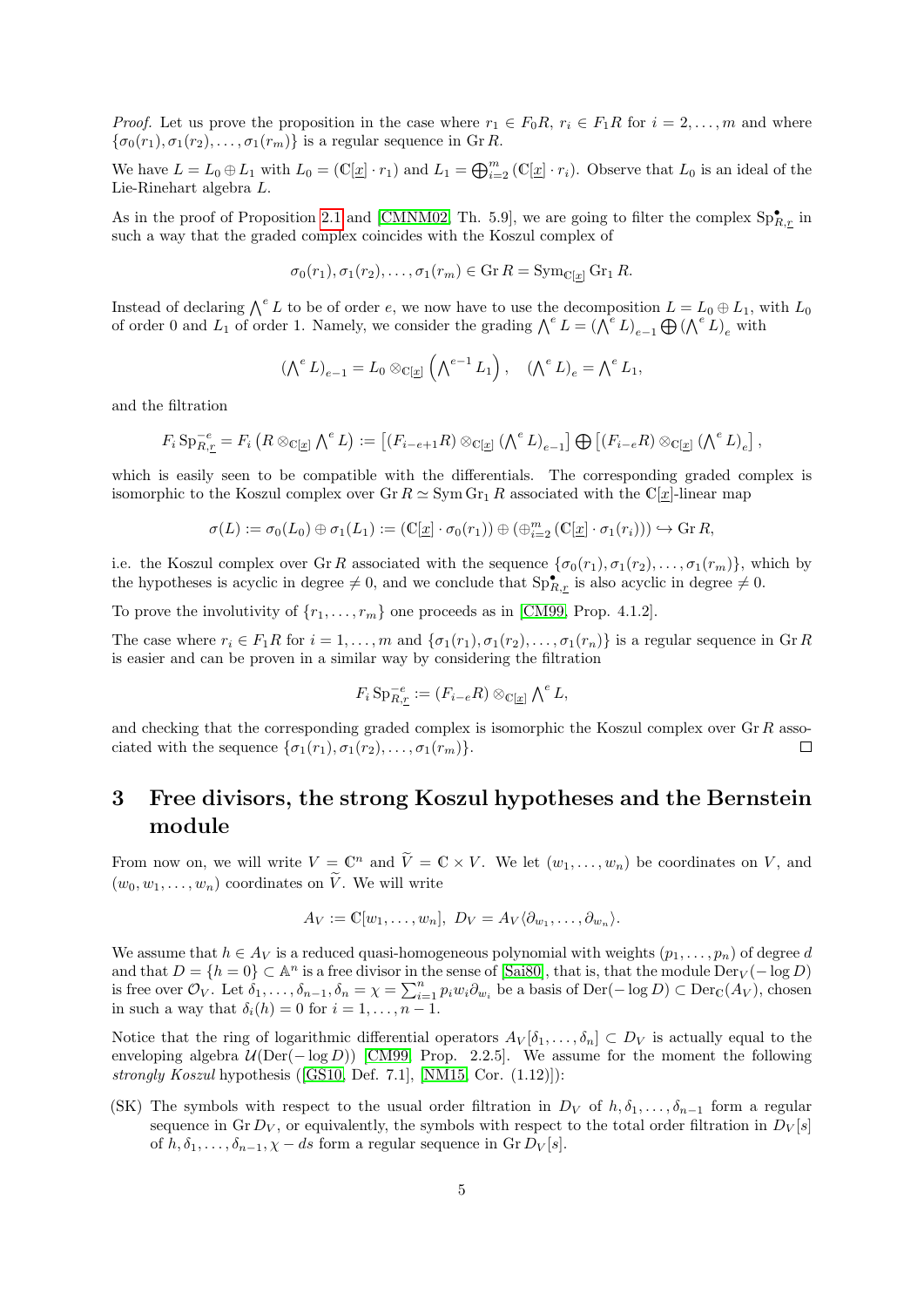Hypothesis (SK) makes sense not only for polynomial quasi-homogeneous free divisors as above, but also for free divisors on any complex manifold. Examples of free divisors satisfying (SK) are those whichare locally quasi-homogeneous ([\[CMNM02,](#page-22-11) Th. 5.9]), for instance normal crossing divisors, free hyperplane arrangements, or the discriminant of stable maps in Mather's "nice dimensions". Later we will be concerned with the more special class of so-called *linear free divisors* (see Definition [4.2](#page-9-0) below). These are discriminants in prehomogenous vector spaces, and then the (SK) condition is equivalent to a finite orbit type assumption for a natural group action.

Hypothesis (SK) implies the following properties ([\[CJUE04,](#page-21-4) Criterion 4.1], [\[CMNM09,](#page-22-12) Th. 1.24], [\[NM15,](#page-22-13) §4]):

(a) The natural map

$$
D_V[s] \overset{\mathbf{L}}{\otimes}_{A_V[\delta_1,\ldots,\delta_n][s]} A_V[s]h^s \to D_V[s]h^s
$$

is an isomorphism, or equivalently:

- (a-1) The annihilator of  $h^s$  over  $D_V[s]$  is generated by  $\delta_1, \ldots, \delta_{n-1}, \chi ds$ ; and
- (a-2) The Spencer complex over  $D_V[s]$  associated with  $(\delta_1, \ldots, \delta_{n-1}, \chi ds)$  is exact in degrees  $\neq 0$ , i.e. it is a  $D_V[s]$ -free resolution of

$$
D_V[s]/D_V[s]\langle \delta_1,\ldots,\delta_{n-1},\chi-ds\rangle.
$$

(b) The natural map

$$
D_V[s] \overset{\mathbf{L}}{\otimes}_{A_V[\delta_1,\ldots,\delta_n][s]} \frac{A_V[s]h^s}{A_V[s]h^{s+1}} \to \frac{D_V[s]h^s}{D_V[s]h^{s+1}}
$$

is an isomorphism, or equivalently:

- (b-1) The annihilator of the class of  $h^s$  over  $D_V[s]$  is generated by  $h, \delta_1, \ldots, \delta_{n-1}, \chi ds$ ; and
- (b-2) The Spencer complex over  $D_V[s]$  associated with  $(h, \delta_1, \ldots, \delta_{n-1}, \chi ds)$  is exact in degrees  $\neq 0$ , i.e. it is a  $D_V[s]$ -free resolution of

$$
D_V[s]/D_V[s]\langle h,\delta_1,\ldots,\delta_{n-1},\chi-ds\rangle.
$$

This property implies that the b-function  $b_h(s)$  of h satisfies the symmetry:  $b_h(-s-2) = \pm b_h(s)$ .

(c) The Logarithmic Comparison Theorem holds, or equivalently in terms of  $D_V$ -module theory, the natural map

$$
D_V \overset{\mathbf{L}}{\otimes}_{A_V[\delta_1,\ldots,\delta_n]} A_V(D) \to A_V[\star D]
$$

is an isomorphism. This property is equivalent to the following facts:

- (c-1) The  $D_V$ -module of meromorphic functions  $A_V[\star D]$  is generated by  $h^{-1}$  (this is a consequence of the fact that  $b_h(s)$  has no integer roots  $\lt -1$ ; and
- (c-2) The Spencer complex over  $D_V$  associated with  $(\delta_1, \ldots, \delta_{n-1}, \chi + d)$  is exact in degrees  $\neq 0$ .

As a consequence of (b-1), the b-function  $b_h(s)$  belongs to  $D_V[s]\langle h, \delta_1, \ldots, \delta_{n-1}, \chi - ds\rangle$ . Actually, it is the generator of  $\mathbb{C}[s] \cap D_V[s] \langle h, \delta_1, \ldots, \delta_{n-1}, \chi - ds \rangle.$ 

Let us consider now a new variable  $w_0$  and the rings

$$
A_{\widetilde{V}} = A_V[w_0] = \mathbb{C}[w_0, w_1, \dots, w_n], \quad D_{\widetilde{V}} = D_V[w_0] \langle \partial_{w_0} \rangle = A_{\widetilde{V}} \langle \partial_{w_0}, \partial_{w_1}, \dots, \partial_{w_n} \rangle.
$$

Let us consider  $\widetilde{h} = h - c w_0^d$ ,  $\widetilde{\chi} = \chi + w_0 \partial_{w_0}$  with  $c \in \mathbb{C} \setminus \{0\}$ . We are interested in the ideals  $I(\beta) = D_{\widetilde{V}}(\widetilde{h}, \delta_1, \ldots, \delta_{n-1}, \widetilde{\chi} - d\beta)$  for some complex parameter  $\beta$  and the  $D_{\widetilde{V}}$ -module  $N(\beta) = D_{\widetilde{V}}/I(\beta)$ .

Let also consider the ring  $D_{\tilde{V}}[s]$  endowed with the total order filtration, the ideal

$$
I(s) = D_{\widetilde{V}}[s] \langle \widetilde{h}, \delta_1, \dots, \delta_{n-1}, \widetilde{\chi} - ds \rangle \subset D_{\widetilde{V}}[s].
$$

and the  $D_V[s]$ -module  $N(s) = D_{\widetilde{V}}[s]/I(s)$ .

Let us denote by  $\text{Sp}^{\bullet}(\beta)$  the Spencer complex over  $D_{\tilde{V}}$  associated with  $(\tilde{h}, \delta_1, \ldots, \delta_{n-1}, \tilde{\chi} - d\beta)$ , and let  $\widetilde{\mathrm{Sp}}^{\bullet}(s)$  be the Spencer complex over  $D_{\widetilde{V}}[s]$  associated with  $(\widetilde{h}, \delta_1, \ldots, \delta_{n-1}, \widetilde{\chi} - ds)$ .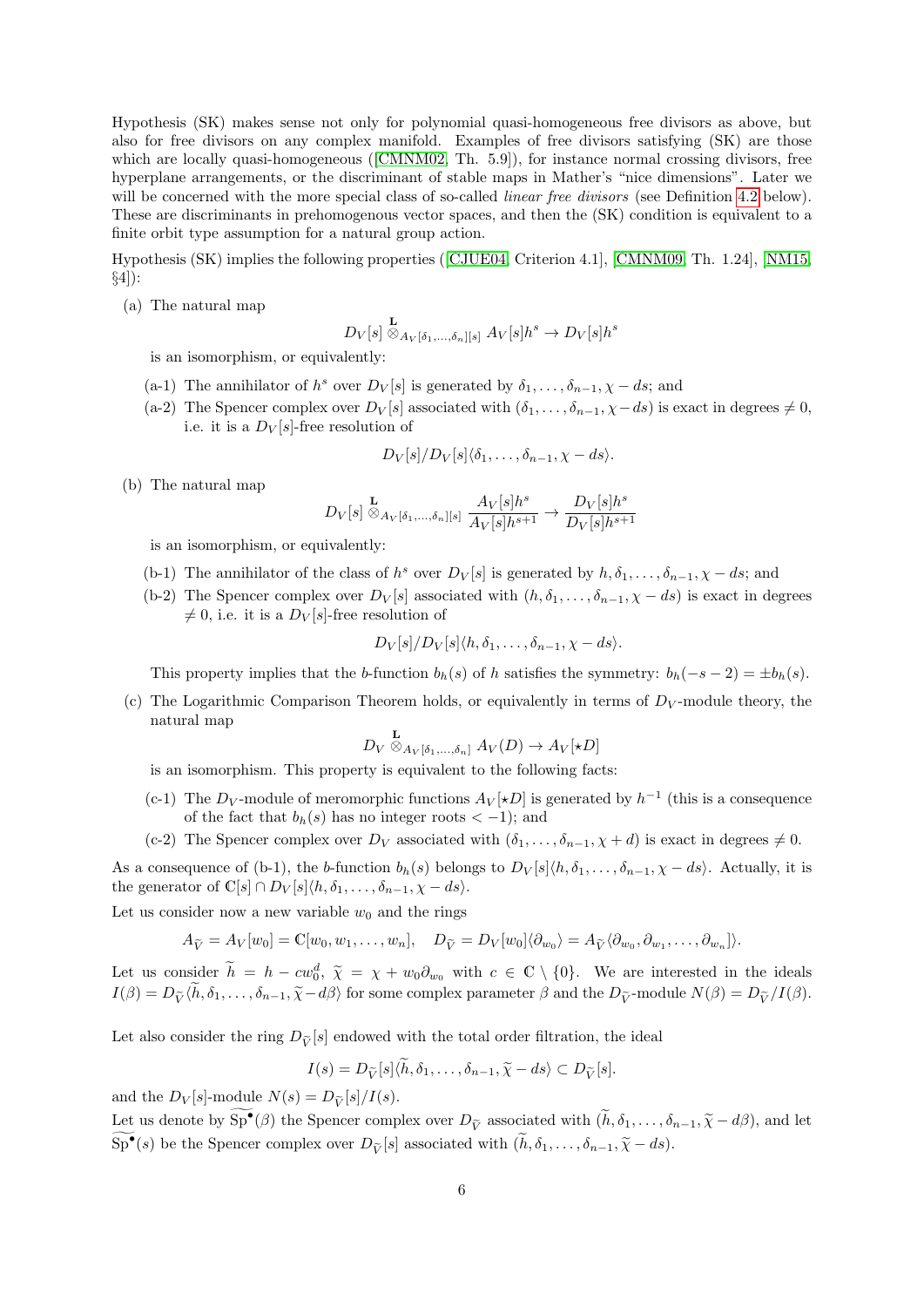<span id="page-6-0"></span>**Proposition 3.1.** The complex  $\overline{Sp}^{\bullet}(s)$  is concentrated in degree 0 and so it is a free resolution of  $N(s)$ . Moreover  $\widetilde{h}, \delta_1, \ldots, \delta_{n-1}, \widetilde{\chi} - ds$  is an involutive basis of  $I(s)$ .

*Proof.* We are going to use Proposition [2.2](#page-3-1) for the case  $R = D_{\tilde{V}}[s]$  together with the total order filtration (for which  $\partial_{w_0}, \ldots, \partial_{w_n}$  as well as s have degree 1). Notice that the symbols of the generators of  $I(s)$ with respect to that filtration are:

$$
\widetilde{h} = h - c w_0^d, \sigma(\delta_1), \dots, \sigma(\delta_{n-1}), \sigma(\chi) - ds + w_0 \xi_0.
$$

We have to show that they form a regular sequence in  $\operatorname{Gr} D_{\tilde{V}}[s] = A_{\tilde{V}}[s, \xi_0, \ldots, \xi_n].$  We already know by the (SK) assumption that  $h, \sigma(\delta_1), \ldots, \sigma(\delta_{n-1}), \sigma(\chi) - ds$  is a regular sequence in  $A_V[s, \xi_1, \ldots, \xi_n].$ To show that  $\tilde{h} = h - c w_0^d, \sigma(\delta_1), \ldots, \sigma(\delta_{n-1}), \sigma(\chi) - ds + w_0 \xi_0$  is a regular sequence in  $A_{\tilde{V}}[s, \xi_0, \ldots, \xi_n]$ , we first notice that  $h, \sigma(\delta_1), \ldots, \sigma(\delta_{n-1}), \sigma(\chi) - ds, w_0$  is a regular sequence in  $A_V[s, \xi_1, \ldots, \xi_n][w_0] =$  $A_{\widetilde{V}}[s,\xi_1,\ldots,\xi_n]$ . Since

$$
\langle h, \sigma(\delta_1), \ldots, \sigma(\delta_{n-1}), \sigma(\chi) - ds, w_0 \rangle = \langle h - c w_0^d, \sigma(\delta_1), \ldots, \sigma(\delta_{n-1}), \sigma(\chi) - ds, w_0 \rangle
$$

we deduce that  $\widetilde{h}, \sigma(\delta_1), \ldots, \sigma(\delta_{n-1}), \sigma(\chi) - ds, w_0$  is a regular sequence. On the other hand,

 $\widetilde{h}, \sigma(\delta_1), \ldots, \sigma(\delta_{n-1}), \sigma(\chi) - ds, w_0, \xi_0$ 

is again a regular sequence in  $A_{\tilde{V}}[s, \xi_1, \ldots, \xi_n][\xi_0]$ , and in a similar way we deduce that

$$
h, \sigma(\delta_1), \ldots, \sigma(\delta_{n-1}), \sigma(\chi) - ds + w_0 \xi_0, w_0, \xi_0
$$

is a regular sequence. We conclude that  $\widetilde{h}$ ,  $\sigma(\delta_1), \ldots, \sigma(\delta_{n-1}), \sigma(\chi)-ds+w_0\xi_0$  is a regular sequence.  $\square$ 

**Proposition 3.2.** For any  $\beta \in \mathbb{C}$ , the multiplication  $(s - \beta) : N(s) \to N(s)$  is injective.

*Proof.* Since the generators of  $I(s)$  form an involutive basis and  $\sigma(s - \beta) = s$ , it is enough to check that the following sequence

$$
s, h, \sigma(\delta_1), \ldots, \sigma(\delta_{n-1}), \sigma(\chi) - ds + w_0 \xi_0
$$

is regular in Gr  $D_{\widetilde{V}}[s] = A_{\widetilde{V}}[s, \xi_0, \ldots, \xi_n]$ .

We know that  $\sigma(\delta_1), \ldots, \sigma(\delta_{n-1}), \sigma(\chi)$  is a regular sequence in Gr  $D_V = A_V[\xi_1, \ldots, \xi_n]$  (this is the Koszul property). So,  $\sigma(\delta_1), \ldots, \sigma(\delta_{n-1}), \sigma(\chi), s$  is a regular sequence in Gr  $D_V[s] = A_V[\xi_1, \ldots, \xi_n, s]$ .

Let us prove that  $h - cw_0^d, \sigma(\delta_1), \ldots, \sigma(\delta_{n-1}), \sigma(\chi), s$  is a regular sequence in  $A_V[w_0][\xi_1, \ldots, \xi_n, s]$ . We filter by the degree in  $w_0$  and since  $w_0^d, \sigma(\delta_1), \ldots, \sigma(\delta_{n-1}), \sigma(\chi), s$  is a regular sequence, we are done. Now, we add the new variable  $\xi_0$  and we know that

$$
h-cw_0^d, \sigma(\delta_1), \ldots, \sigma(\delta_{n-1}), \sigma(\chi), s, \xi_0
$$

is a regular sequence in  $A_V[w_0][\xi_0, \xi_1, \ldots, \xi_n, s]$ . We repeat the procedure in the proof of Proposition [3.1](#page-6-0) and we deduce first that

$$
h-cw_0^d, \sigma(\delta_1), \ldots, \sigma(\delta_{n-1}), \sigma(\chi) + w_0 \xi_0 - ds, s, \xi_0
$$

is a regular sequence, and second that

$$
h-cw_0^d, \sigma(\delta_1), \ldots, \sigma(\delta_{n-1}), \sigma(\chi) + w_0 \xi_0 - ds, s
$$

is a regular sequence.

<span id="page-6-1"></span>**Corollary 3.3.** For any  $\beta \in \mathbb{C}$ , the Spencer complex over  $D_{\tilde{V}}$  associated with  $(\tilde{h}, \delta_1, \ldots, \delta_{n-1}, \tilde{\chi} - d\beta)$ is a free resolution of  $N(\beta)$ .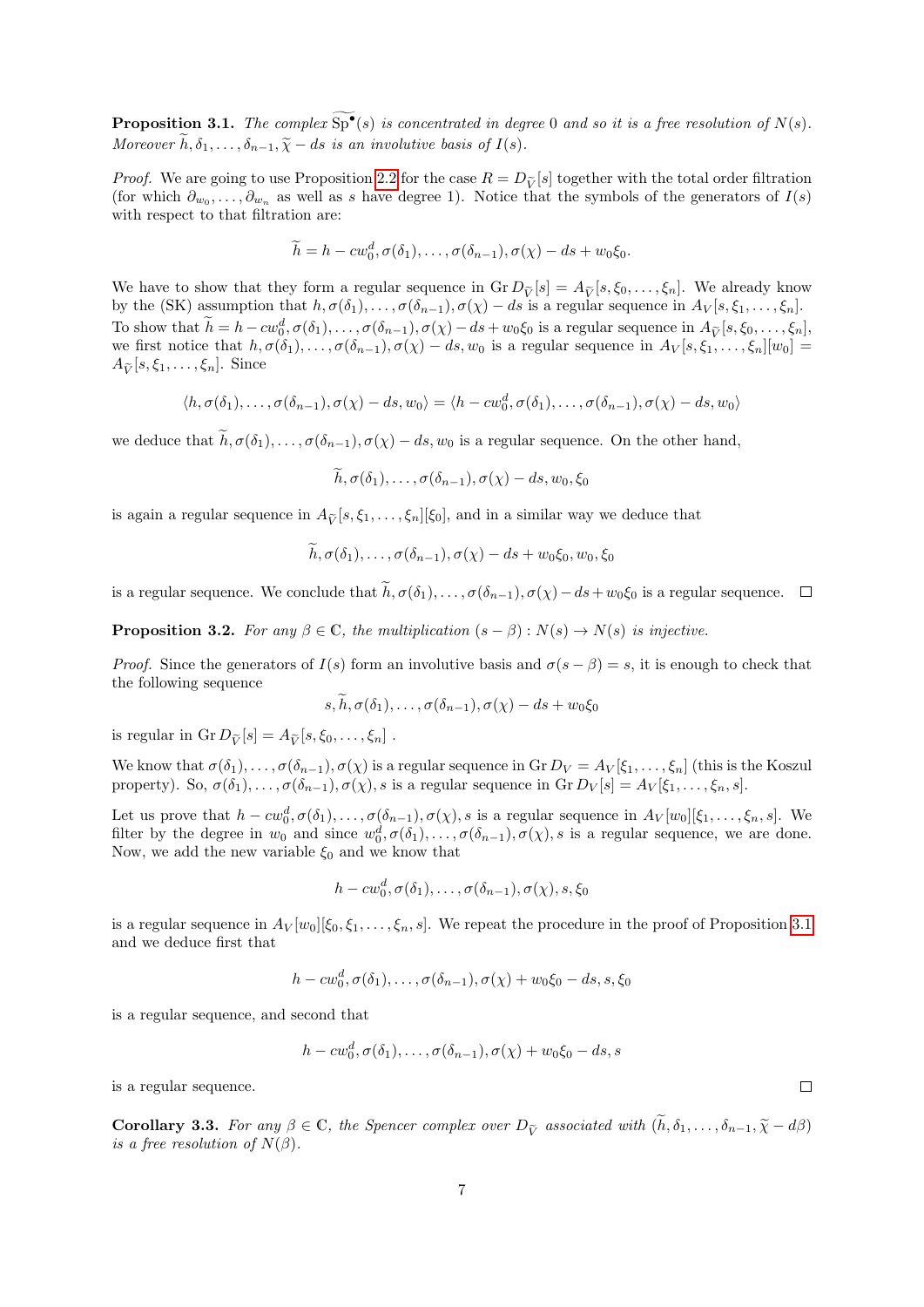*Proof.* We proceed as in the proof of [\[NM15,](#page-22-13) Cor.  $(4.5)$ ]:

$$
N(\beta) = \frac{D_{\widetilde{V}}[s]}{D_{\widetilde{V}}[s] \langle s - \beta \rangle} \otimes_{D_{\widetilde{V}}[s]} N(s) = \frac{D_{\widetilde{V}}[s]}{D_{\widetilde{V}}[s] \langle s - \beta \rangle} \otimes_{D_{\widetilde{V}}[s]} N(s) = \frac{D_{\widetilde{V}}[s]}{D_{\widetilde{V}}[s] \langle s - \beta \rangle} \otimes_{D_{\widetilde{V}}[s]} \widetilde{\text{Sp}}^{\bullet}(s) = \widetilde{\text{Sp}}^{\bullet}(\beta).
$$

**Proposition 3.4.** For any complex parameter  $\beta \in \mathbb{C}$ , the  $D_{\tilde{\nu}}$ -module  $N(\beta)$  is holonomic and the generators

$$
h-cw_0^d, \delta_1,\ldots,\delta_{n-1}, \widetilde{\chi}-d\beta
$$

form an involutive basis of  $I(\beta)$ .

Proof. The proposition is a consequence of the fact that the symbols of these generators

$$
h-cw_0^d, \sigma(\delta_1), \ldots, \sigma(\delta_{n-1}), \sigma(\chi)+w_0\xi_0
$$

form a regular sequence in Gr  $D_{\tilde{V}}$ , and this is proven following the same lines as in the proofs of the two preceding propositions. preceding propositions.

Now we are concerned with the question of invertibility of the multiplication  $w_0 : N(\beta) \to N(\beta)$ . After Corollary [3.3,](#page-6-1) we are reduced to study the cokernel of the <u>injective</u> map  $w_0 : \overline{\text{Sp}}^{\bullet}(\beta) \to \overline{\text{Sp}}^{\bullet}(\beta)$ .

<span id="page-7-1"></span>**Theorem 3.5.** The cokernel of  $w_0 : \widetilde{\text{Sp}}^{\bullet}(\beta) \to \widetilde{\text{Sp}}^{\bullet}(\beta)$  is acyclic whenever the following condition holds:

$$
\beta \notin \bigcup_{k \geq 0} \left( \frac{k}{d} + \{ \text{roots of } b_h(s) \} \right).
$$

*Proof.* Let us call  $\mathcal{K}^{\bullet}$  the cokernel of  $w_0 : \text{Sp}^{\bullet}(\beta) \to \text{Sp}^{\bullet}(\beta)$  and  $\widetilde{L}(\beta) \subset D_{\widetilde{V}}$  the Lie-Rinehart algebra over  $(A_{\widetilde{V}}, \mathbb{C})$  with basis  $h - cw_0^d, \delta_1, \ldots, \delta_{n-1}, w_0 \partial_{w_0} + \chi - d\beta$ .

We consider the filtration  $F^{\partial_{w_0}} D_{\tilde{V}}$  given by the order with respect to  $\partial_{w_0}$ . The graded ring is  $\text{Gr}^{\partial_{w_0}} D_{\tilde{V}} =$  $D_V[w_0][\xi_0].$ 

Let us call  $\mathcal{Q} := D_{\tilde{V}} / \langle w_0 \rangle D_{\tilde{V}}$ , that can be naturally identified, as left  $D_V$ -module, with  $D_V[\partial_{w_0}]$ . From the identity  $\partial_{w_0}^j w_0 = w_0 \partial_{w_0}^j + j \partial_{w_0}^{j-1}$  we see that the exact sequence of  $(D_V; D_{\widetilde{V}})$ -bimodules

<span id="page-7-0"></span>
$$
0 \longrightarrow D_{\widetilde{V}} \xrightarrow{w_0} D_{\widetilde{V}} \longrightarrow \mathcal{Q} = D_V[\partial_{w_0}] \longrightarrow 0
$$
\n
$$
(3)
$$

is strict with respect to  $F_{\bullet}^{\partial w_0}$  and the right action of  $w_0$  on  $\mathcal{Q} = D_V[\partial_{w_0}]$  is given by

$$
\sum_j P_j \partial_{w_0}^j \in D_V[\partial_{w_0}] \longmapsto \sum_j j P_j \partial_{w_0}^{j-1} \in D_V[\partial_{w_0}].
$$

So, the right action of  $w_0 \partial_{w_0}$  on  $\mathcal{Q} = D_V[\partial_{w_0}]$  is given by

$$
\sum_j P_j \partial_{w_0}^j \in D_V[\partial_{w_0}] \longmapsto \sum_j j P_j \partial_{w_0}^j \in D_V[\partial_{w_0}].
$$

For each  $e = 0, \ldots, n$  we have  $\mathcal{K}^{-e} = \mathcal{Q} \otimes_{A_{\tilde{V}}} \bigwedge^e \widetilde{L}(\beta)$  and the differentials  $d^e : \mathcal{K}^{-e} \to \mathcal{K}^{-e}$  are given by the same expression as in [\(2\)](#page-3-2). Since the right multiplication on Q of the elements in  $\tilde{L}(\beta)$  is compatible with the  $F_{\bullet}^{\partial_{w_0}}$ -filtration on each  $\mathcal{K}^{-e}$ , we may consider the filtration  $F_{\bullet}^{\partial_{w_0}}$  on the whole complex  $\mathcal{K}^{\bullet}$ .

Taking the Gr<sup> $\partial_{w_0}$ </sup> of [\(3\)](#page-7-0) we obtain an exact sequence of graded  $(D_V; D_V[w_0][\xi_0])$ -bimodules (here  $D_V$ has the trivial grading)

$$
0 \longrightarrow D_V[w_0][\xi_0] \xrightarrow{w_0} D_V[w_0][\xi_0] \longrightarrow \text{Gr}_{\partial_{w_0}} \mathcal{Q} = D_V[\xi_0] \longrightarrow 0,
$$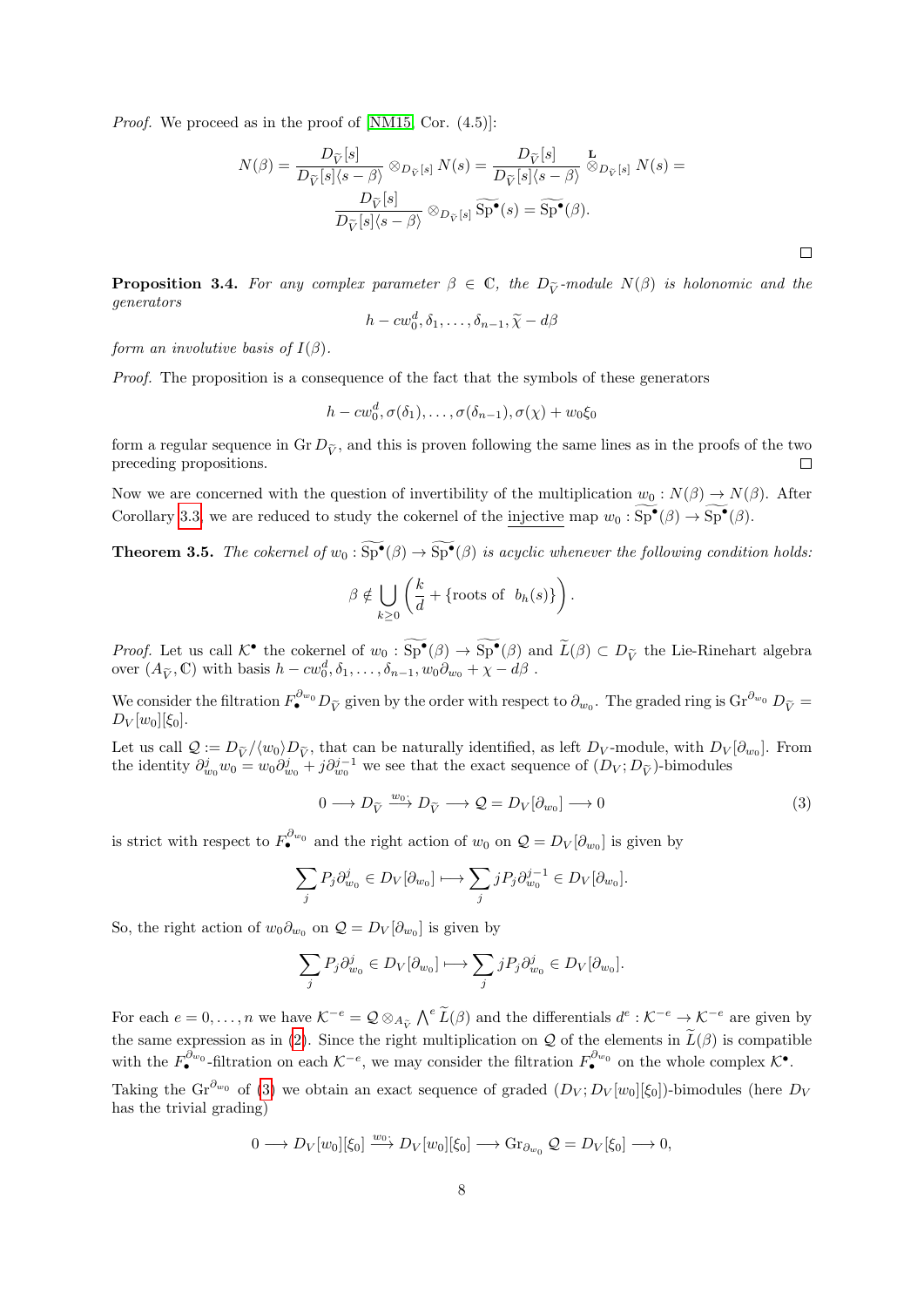where the action of  $w_0$  on  $\text{Gr}^{\partial_{w_0}}\mathcal{Q} = D_V[\xi_0]$  vanishes and the action of  $w_0\xi_0$  on the degree k piece  $\operatorname{Gr}_{k}^{\partial_{w_0}} \mathcal{Q} = D_V \cdot \xi_0^k$  is given by

$$
P \cdot \xi_0^k \in \operatorname{Gr}_k^{\partial_{w_0}} \mathcal{Q} = D_V \cdot \xi_0^k \longmapsto kP \cdot \xi_0^k \in \operatorname{Gr}_k^{\partial_{w_0}} \mathcal{Q} = D_V \cdot \xi_0^k.
$$

So, the degree k piece  $\text{Gr}_{k}^{\partial_{w_0}} \mathcal{K}^{\bullet}$  is isomorphic to the Spencer complex  $\text{Sp}_{\mathcal{D}_V, \mathcal{I}^k}^{\bullet}$  over  $D_V$  associated with  $\underline{r}^k = (h, \delta_1, \ldots, \delta_{n-1}, \chi - d\beta + k)$  and we have

$$
\operatorname{Gr}_{k}^{\partial_{w_{0}}} \mathcal{K}^{\bullet} \simeq \operatorname{Sp}_{D_{V},\underline{r}^{k}}^{\bullet} \simeq \left( \frac{D_{V}[s]}{D_{V}[s] \langle s - (\beta - k/d) \rangle} \right) \otimes_{D_{V}[s]} \operatorname{Sp}_{D_{V}[s],\underline{r}^{s}}^{\bullet} \simeq
$$

$$
\left( \frac{D_{V}[s]}{D_{V}[s] \langle s - (\beta - k/d) \rangle} \right) \overset{\mathbf{L}}{\otimes}_{D_{V}[s]} \left( \frac{D_{V}[s]h^{s}}{D_{V}[s]h^{s+1}} \right),
$$

with  $r^s = (h, \delta_1, \ldots, \delta_{n-1}, \chi - ds)$ . If  $b_h(\beta - k/d) \neq 0$ , then  $s - (\beta - k/d)$  and  $b_h(s)$  are coprime and the map

$$
s - (\beta - k/d) : \frac{D_V[s]h^s}{D_V[s]h^{s+1}} \longrightarrow \frac{D_V[s]h^s}{D_V[s]h^{s+1}}
$$

is invertible, and so  $\text{Gr}_{k}^{\partial_{w_0}} C^{\bullet}$  is acyclic.

**Remark:** Actually, we do not need to assume that  $h$  is quasi-homogeneous. At most we need to have an Euler vector field, let us say with  $\chi(h) = h$ . This is actually implied by the (SK) hypothesis (see [\[NM15,](#page-22-13) Prop. (1.9) and (1.11)]). On the other hand, instead of considering the deformation  $h = h - cw_0^d$ , with d equal to the degree of h, we can consider any deformation  $\tilde{h} = h - cw_0^d$  with  $d \ge 1$  arbitrary, including the case  $d = 1$ , and the deformation of  $\chi$ , assuming  $\chi(h) = h$ , would be  $\tilde{\chi} = \chi + \frac{1}{d}w_0\partial_{w_0}$ . That covers the case of studying the graph embedding  $h - w_0$ .

Let us also notice that if instead of taking a basis  $\delta_1, \ldots, \delta_{n-1}, \chi$  as before, with  $\delta_i(h) = 0$  for  $i =$  $1, \ldots, n-1$  and  $\chi(h) = h$ , we take a general basis  $\delta_1, \ldots, \delta_n$  with  $\delta_i(h) = \alpha_i h$  for  $i = 1, \ldots, n$ , our deformation ideal would be defined as

$$
I(s) = D_{\widetilde{V}}[s]\langle \widetilde{h} = h - cw_0^d, \widetilde{\delta}_1, \dots, \widetilde{\delta}_n \rangle
$$

with  $\widetilde{\delta}_i = \delta + \frac{\alpha_i}{d} w_0 \partial_{w_0} - \frac{\alpha_i}{d} s$ . Observe that  $I(s)$  is always contained in the  $D_{\widetilde{V}}[s]$ -annihilator of the class of  $\widetilde{h}^s$  in  $\frac{D_{\widetilde{V}}[s]\widetilde{h}^s}{D_{\widetilde{V}}[s]\widetilde{h}^{s+1}}$ .

Finally, everything works at the level of germs of analytic functions instead of the global polynomial case.

# 4 Tautological systems and Fourier transformation

We introduce here the main playing character of this paper, which is a certain generalization of the A-hypergemetric system of Gelfand, Kapranov, Graev and Zelevinski (see, e.g., [\[GKZ90\]](#page-22-4), [\[Ado94\]](#page-21-1)). The main point is that the GKZ-systems are build from a given torus action on an affine space, and this will be replaced by an action of a more general algebraic group. The  $\mathcal{D}\text{-module thus obtained has been}$ considered rather recently in a series of papers by Yau and others (see [\[LSY13,](#page-22-2) [BHL](#page-21-0)<sup>+</sup>14, [LY13\]](#page-22-3)), but the idea dates back to [\[Kap98\]](#page-22-1) and [\[Hot98\]](#page-22-0).

Let us start with the definition of a tautological system, which we adapt slightly to fit to our purpose. Recall that we write  $V = \mathbb{C}^n$ , with coordinates  $w_1, \ldots, w_n$  and  $\widetilde{V} = \mathbb{C}_{w_0} \times V$ . We denote by  $V^{\vee}$  resp.  $\widetilde{V}^{\vee}$  the dual spaces, with dual coordinates  $(\lambda_1, \ldots, \lambda_n)$  resp.  $(\lambda_0, \lambda_1, \ldots, \lambda_n)$ .

<span id="page-8-0"></span>**Definition 4.1.** Let G be a reductive algebraic group acting on V via  $\rho : G \hookrightarrow Gl(V)$  and let  $d\rho : \mathfrak{g} \to$ End(V) be the associated Lie algebra action. For any  $x \in \mathfrak{g}$ , we write  $Z_{(d\rho)(x)} \in \text{Der}_V$  for the linear vector field on V given by

$$
Z_{(d\rho)(x)}(g)(w) := \frac{d}{dt} g(\rho(e^{-tx})(w))_{|t=0}.
$$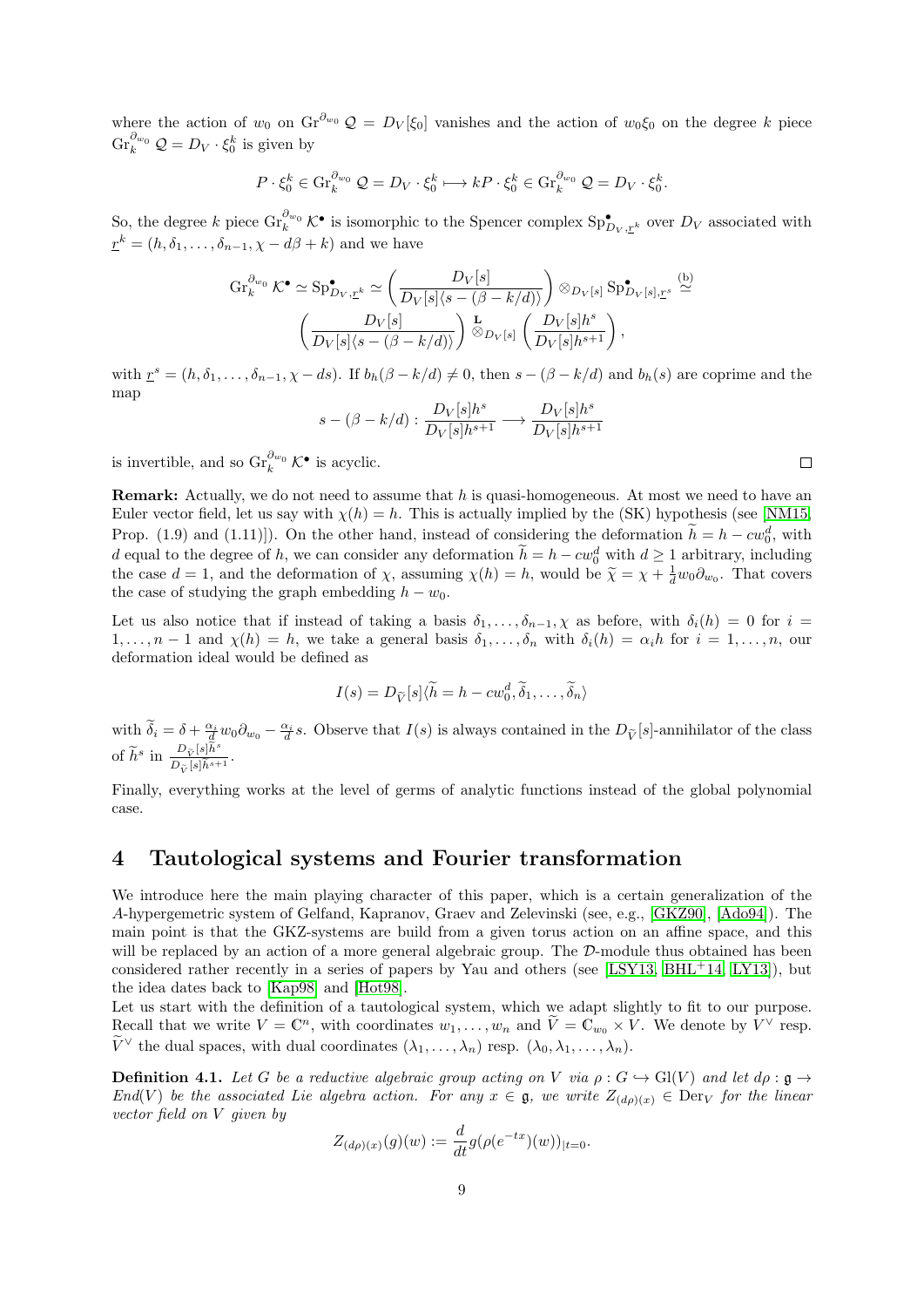Let moreover  $X \subset V$  be a closed subvariety of V which is G-invariant, i.e., a union of G-orbits. Chose a Lie algebra homomorphism  $\beta : \mathfrak{g} \to \mathbb{C}$ . Then we consider the left ideal

$$
\mathcal{I}(G,\rho,X,\beta) := \mathcal{D}_V(I(X)) + \mathcal{D}_V(Z_{(d\rho)(x)} - \beta(x))_{x \in \mathfrak{g}} \subset \mathcal{D}_V
$$

and the quotient  $\mathcal{M}(G, \rho, X, \beta) = \mathcal{D}_V / \mathcal{I}(G, \rho, X, \beta)$ . Moreover, we put

$$
\mathcal{M}(G,\rho,X,\beta):=\mathrm{FL}(\check{\mathcal{M}}(G,\rho,X,\beta))\in \mathit{Mod}(\mathcal{D}_{V^\vee})
$$

and call  $\mathcal{M}(G, \rho, X, \beta)$  the tautological system associated to G,  $\rho$ , X and  $\beta$ . If all the input data are clear from the context, we also write  $\check{M} := \check{M}(G, \rho, X, \beta)$  and  $M := \mathcal{M}(G, \rho, X, \beta)$ .

Below we will consider, for a given tuple  $(G, \rho, V, \beta)$ , a homogenized version of the action  $\rho$ , namely, we let  $\widetilde{G} := \mathbb{G}_m \times G$  and we consider  $\widetilde{V} := \mathbb{A}^1 \times V$  together with the extended action

$$
\widetilde{\rho}: \widetilde{G} \longrightarrow \text{Aut}(\widetilde{V}) (t,g) \longrightarrow [(x_0, \underline{x}) \mapsto (tx_0, t\rho(g)(x)].
$$

Given a G-variety  $X \subset V$ , let  $\widetilde{X}$  be the closure of its cone in  $\widetilde{V}$ 

$$
\widetilde{X} := \overline{\left\{ (t, tx) \in \widetilde{V} \mid t \in \mathbb{G}_m, x \in X \right\}}.
$$

We will consider the "extended" differential systems

$$
\check{\mathcal{M}}(\widetilde{G},\widetilde{\rho},\widetilde{X},\widetilde{\beta}) \in \mathrm{Mod}(\mathcal{D}_{\widetilde{V}}) \qquad \text{resp.} \qquad \mathcal{M}(\widetilde{G},\widetilde{\rho},\widetilde{X},\widetilde{\beta}) \in \mathrm{Mod}(\mathcal{D}_{\widetilde{V}^{\vee}}),
$$

where we write  $\tilde{\beta} : \tilde{\mathfrak{g}} \cong \mathbb{C} \times \mathfrak{g} \to \mathbb{C}$  for any Lie algebra homomorphism restricting to  $\beta$  on  $\mathfrak{g}$ .

We are going to apply the above construction in the setup where the group and its action is defined by what is called a *linear free divisor* (see [\[BM06\]](#page-21-2)). Let us recall the basic notion.

<span id="page-9-0"></span>**Definition 4.2.** Let  $D \subset V$  be a reduced divisor. Suppose that it is free, i.e., that  $Der(-\log D)$  is  $\mathcal{O}_V$ -free. Then D is called linear free if there is a basis  $\delta_1, \ldots, \delta_n$  of Der( $-\log D$ ) such that we have  $\delta_i = \sum_{j=1}^n a_{ji} \partial_{w_j}$  where  $a_{ji} \in \mathbb{C}[w_1, \dots, w_n]_1$  are linear forms.

Let  $D \subset V$  be a linear free divisor and write  $h \in \mathbb{C}[w_1,\ldots,w_n]$  for its defining equation, then h is a homogeneous polynomial of degree n since the matrix  $S := (a_{ij})_{i,j=1,\dots,n}$  (called Saito matrix) has the property that  $\det(S) = h$  (see [\[Sai80,](#page-23-2) Lemma 1.9]).

Recall (see, e.g., [\[GMNS09\]](#page-22-7)) that  $G_D$  denotes the identity component of  $\{g \in Gl(V) | g(D) = D\}$ . We call the linear free divisor D reductive if  $G_D$  is so. A major class of examples of linear free divisors come from quiver representations, they are all reductive. However, there are non-reductive linear free divisors, see, e.g., the example after [\[GMNS09,](#page-22-7) Definition 2.1]. In the sequel of this paper, we will only be concerned with the reductive case.

The Lie algebra  $\mathfrak{g}_D$  of  $G_D$  acts on V via derivations, and we have the Lie algebra isomorphism

$$
\mathfrak{g}_D \longrightarrow \text{Der}(-\log D)_0A \longmapsto \underline{w} \cdot A^{tr} \cdot \underline{\partial}_w.
$$

Here Der( $-\log D$ )<sub>0</sub> is the set of logarithmic derivations along D of degree 0 (notice that since D is linear free, the module  $\text{Der}(-\log D)$  inherits the natural grading of  $\text{Der}_V$ , where the variables  $w_i$  have degree 1 and partial derivatives  $\partial_{w_i}$  have degree -1). Similarly, we let  $A_D$  be the unity component of the group  ${g \in Gl(V) \mid g^*h = h}$ . We have  $\mathfrak{g}_D = \mathfrak{a}_D \oplus \mathbb{C} \cdot \chi$ , where  $\chi = \sum_{i=1}^n w_i \partial_{w_i}$  (this vector field was also called  $\delta_n$  in section [3,](#page-4-0) where it was defined for any quasi-homogeneous free divisor). Notice that the pair  $(V, G_D)$  is a prehomogeneous vector space (see, e.g., [\[Kim03\]](#page-22-16)), with discriminant locus D and open orbit  $V \ D$ . Let us also recall that a linear free divisor  $D \subset V$  satisfies the (SK) condition if and only if the stratification of D by orbits of  $A_D$  is finite [\[GS10,](#page-22-8) Prop. 7.2].

We are going to study the tautological system as well as its extended version for the group  $G := A_D$ . Let  $\rho : A_D \to Gl(V)$  denotes the action of  $A_D$  on V. Moreover, chose a point  $p \in V \backslash D$  and put  $X := \rho(A_D)(p)$ . Actually, our construction (in particular, the tautological system associated to the divisor  $D$ ) does not depend on the choice of the point p up to isomorphism, but we will not elaborate on this point here.

We have the following lemma, which describes the geometry of the orbit closure X.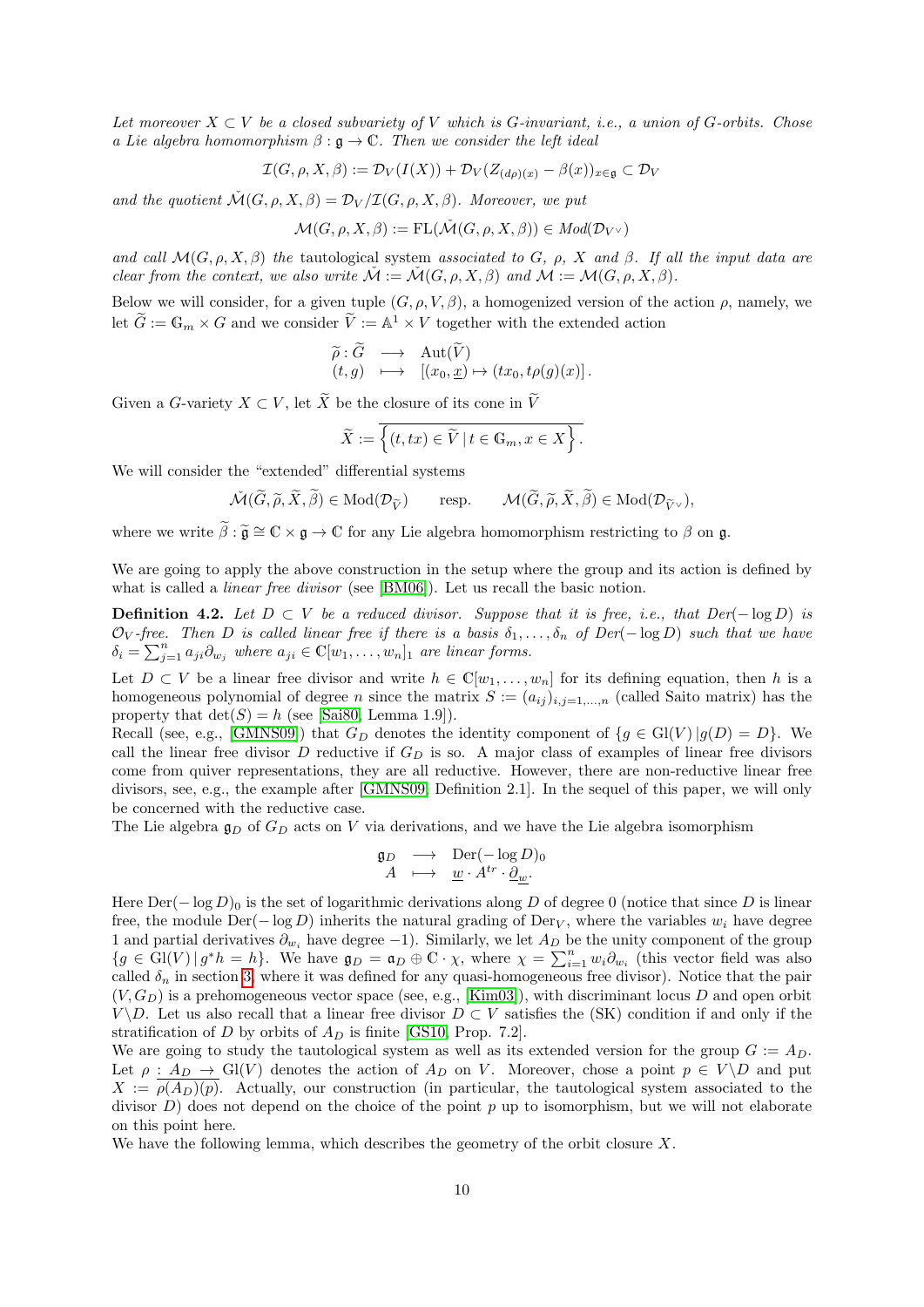<span id="page-10-1"></span>**Lemma 4.3.** Let as above D a reductive linear free divisor and consider the action  $\rho : A_D \to Gl(V)$  and its extended version  $\widetilde{\rho}: \widetilde{A_D} \to Gl(\widetilde{V})$  (recall that  $\widetilde{A_D} = \mathbb{G}_m \times A_D$ ). Then we have the following facts.

- 1. The orbit  $\rho(A_D)(p)$  is closed, i.e., we have  $X = \rho(A_D)(p)$ .
- 2. Consider the extended action  $\tilde{\rho}: \widetilde{A_D} \to Gl(\tilde{V})$  (recall that  $\widetilde{A_D} = \mathbb{G}_m \times A_D$ ). Put  $\tilde{p} := (1, p)$  and  $\widetilde{X} := \widetilde{\rho}(A_D(\widetilde{p}))$  then

$$
\widetilde{X}\backslash \widetilde{\rho(A_D)}(\widetilde{p})\subset \{0\}\times V\subset \widetilde{V}.
$$

- *Proof.* 1. As has been shown in [\[GMS09,](#page-22-14) Section 3], the orbit  $\rho(A_D)(p)$  is nothing but the fibre  $h^{-1}(h(p))$ , which is obviously a closed subvariety of V.
	- 2. This follows directly from the definition of the action  $\tilde{\rho}$  and from part 1.: By definition, the orbit  $\tilde{\rho}(A_D) \subset \mathbb{G}_m \times V$  is simply the cone over the orbit  $\rho(A_D) \subset V$ , hence closed in  $\mathbb{G}_m \times V$  by the first point. Hence the boundary of its closure in  $\tilde{V}$  is contained in the divisor  $\{0\} \times V$ .

The next step is to give a more explicit description for the extended system  $\mathcal{M}(\widetilde{G},\widetilde{\rho},\widetilde{X},\widetilde{\beta})$  for the case  $G = A_D$ . We consider the dual action  $\rho^{\vee}$  :  $G = A_D \rightarrow Gl(V^{\vee})$ . As has been shown in [\[GMS09,](#page-22-14) Proposition 3.7, since G is reductive, this action is again prehomogeneous, with discriminant locus (i.e., the complement of the open orbit) a divisor, which we call dual divisor of D and which we denote by  $D^{\vee} \subset V^{\vee}.$ 

<span id="page-10-0"></span>**Lemma 4.4.** Let  $D \subset V$  be a reductive linear free divisor, and let  $A_D$ ,  $\rho$ , X be as above. Put  $\beta := 0$ and  $\beta := (\beta_0, 0)$ . Then

<span id="page-10-2"></span>
$$
\check{\mathcal{M}} = \check{\mathcal{M}}(\widetilde{G}, \widetilde{\rho}, \widetilde{X}, \widetilde{\beta}) = \mathcal{D}_{\widetilde{V}}/(h(p)w_0^n - h, \delta_1, \dots, \delta_{n-1}, \widetilde{\chi} - \beta_0),\tag{4}
$$

where  $\delta_1, \ldots, \delta_{n-1}$  is a basis of  $Der(-\log h)$  and where  $\widetilde{\chi} = w_0 \partial_{w_0} + \sum_{i=1}^n w_n \partial_{w_n}$ . As a consequence, we have

$$
\mathcal{M} = \mathcal{M}(\widetilde{G}, \widetilde{\rho}, \widetilde{X}, \widetilde{\beta}) = \mathcal{D}_{\widetilde{V}^\vee}/(h(p)\partial_{\lambda_0}^n - h(\partial_{\lambda_1}, \dots, \partial_{\lambda_n}), \delta_1^\vee, \dots, \delta_{n-1}^\vee, \widetilde{\chi}^\vee + (n+1) + \beta_0).
$$

Here  $\widetilde{\chi}^{\vee} = \sum_{i=0}^{n} \lambda_i \partial_{\lambda_i}$  and  $\delta_1^{\vee}, \ldots, \delta_{n-1}^{\vee}$  is a basis of  $Der(-\log h^{\vee})$ , where  $h^{\vee}$  is a reduced equation of the dual divisor  $D^{\vee} \subset V^{\vee}$ .

*Proof.* We have  $I(\tilde{X}) = (h(p)w_0^n - h)$  since  $\deg(h) = n$ . Moreover, for any  $x \in \mathfrak{a}_D$ , the linear vector field  $Z_{d\rho(x)}$  is an element in Der(− log h). On the other hand, we have  $\widetilde{a_D} = \mathbb{C} \times \mathfrak{a}_D$ , and for the element  $x = (1,0) \in \widetilde{\mathfrak{a}_D}$ , the corresponding vector field  $Z_{d\rho(x)}$  is nothing but  $\widetilde{\chi}$ . Hence we get  $\widetilde{\mathcal{M}} = \mathfrak{D}_{\rho}(k(x))$ .  $\mathcal{D}_{\widetilde{V}}/(h(p)w_0^n-h,\delta_1,\ldots,\delta_{n-1},\widetilde{\chi}-\beta_0)$ , according to the definition of  $\widetilde{\mathcal{M}}$ .<br>To show the second statement, remark that under the isomorphism of C

To show the second statement, remark that under the isomorphism of C-algebras

$$
\Gamma(\widetilde{V}, \mathcal{D}_{\widetilde{V}}) = \mathbb{C}[w_0, \dots, w_n] \langle \partial_{w_0}, \dots, \partial_{w_n} \rangle \longrightarrow \mathbb{C}[\lambda_0, \dots, \lambda_n] \langle \partial_{\lambda_0}, \dots, \partial_{\lambda_n} \rangle = \Gamma(\widetilde{V}^{\vee}, \mathcal{D}_{\widetilde{V}^{\vee}})
$$

$$
w_i \longmapsto \partial_{\lambda_i}
$$

$$
\partial_{w_i} \longmapsto -\lambda_i
$$

corresponding to the Fourier-Laplace transformation functor, we have

$$
\widetilde{\chi} - \beta_0 = -\sum_{i=0}^n \partial_{\lambda_i} \lambda_i - \beta_0 = -\left(\sum_{i=0}^n \lambda_i \partial_{\lambda_i} + (n+1) + \beta_0\right).
$$

Moreover, the dual divisor  $D^{\vee} \subset V^{\vee}$  is free since  $G_D$  is reductive (see [\[GMS09,](#page-22-14) Proposition 3.7]), and the module Der( $-\log h^{\vee}$ ) is generated by the image of  $\mathfrak{a}_D$  under the morphism

$$
\mathfrak{g}_D \longrightarrow \operatorname{Der}(-\log D^{\vee})_0
$$

$$
A \longmapsto -\underline{\lambda} \cdot A \cdot \underline{\partial}.
$$

But this implies that a basis element  $\delta_i$  of Der(− log h) is sent under the Fourier-Laplace isomorphism to an basis element  $\delta_i^{\vee}$  of Der(- $\log h^{\vee}$ ).  $\Box$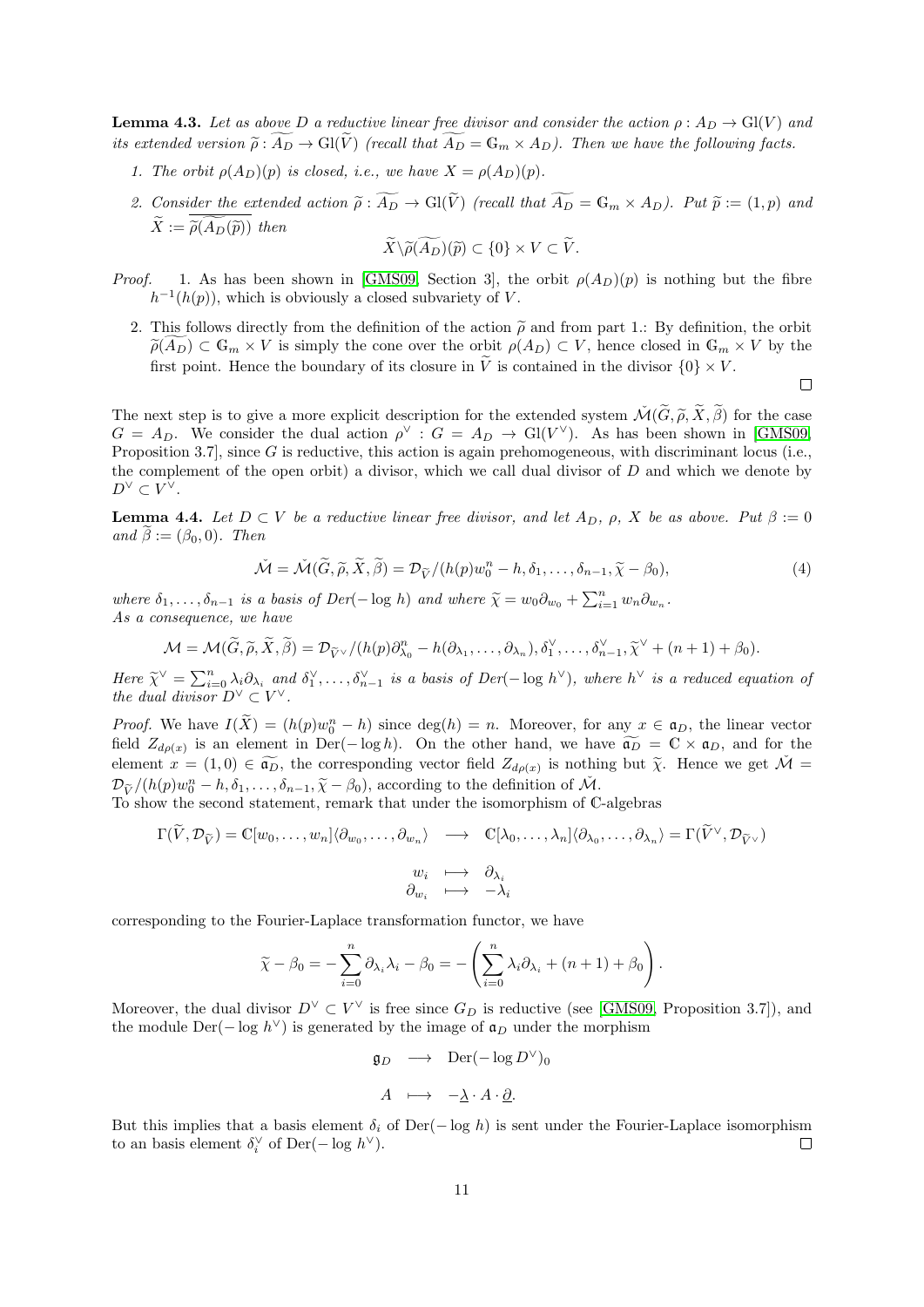The next step is to obtain a more functorial description of both  $\mathcal{M}(\widetilde{G}, \widetilde{\rho}, \widetilde{X}, \widetilde{\beta})$  and  $\mathcal{M}(\widetilde{G}, \widetilde{\rho}, \widetilde{X}, \widetilde{\beta})$ . This has been carried out for the case  $G = \mathbb{G}^m$  in [\[SW09\]](#page-23-3) and used extensively in [\[Rei14,](#page-22-9) [RS17\]](#page-23-1).

Let  $\tilde{X}^0$  be the "open part" of  $\tilde{X}$ , i.e.,  $\tilde{X}^0 := \tilde{\rho}(A_D)(1, p) \subset \tilde{X}$ . Write  $k : \tilde{X}^0 \to \tilde{V}$  for the composition of the closed embedding  $k' : \tilde{X}^0 \hookrightarrow \mathbb{G}_m \times V$  (see the second point of the Lemma [4.3\)](#page-10-1) with the canonical open embedding  $j : \mathbb{G}_m \times V \hookrightarrow \widetilde{V}$ . Notice that we have an isomorphism

$$
\iota: \mathbb{G}_m \times X \longrightarrow \widetilde{X}^0
$$
  

$$
(t, x) \longrightarrow (t, tx).
$$

As a matter of notation, for any complex number  $\beta_0$ , we write  $\mathcal{O}_{\mathbb{G}_m}^{\beta_0} := \mathcal{D}_{\mathbb{G}_m}/(t\partial_t - \beta_0)$ . However, from now on we will only consider the case where  $\beta_0$  is a real number. Consider the  $\mathcal{D}_{\mathbb{G}_m \times X}$  module

$$
\mathcal{N}^{\beta_0}:=\mathcal{O}_{\mathbb{G}_m}^{\beta_0}\boxtimes \mathcal{O}_X.
$$

Notice that since  $\beta_0 \in \mathbb{R}$ , the module  $\mathcal{N}^{\beta_0}$  underlies an element of MHM( $\mathbb{G}_m \times X$ , C) (the abelian category of complex mixed Hodge modules, see, e.g., [\[DS13,](#page-22-17) Definition 3.2.1]). Then we have the following result, which gives a functorial description of  $\check{\mathcal{M}}(\widetilde{G},\widetilde{\rho},\widetilde{X},\widetilde{\beta})$  for the case  $\widetilde{\beta}=(\beta_0,0)$ .

<span id="page-11-1"></span>**Proposition 4.5.** Suppose that  $D \subset V$  is linear free and satisfies (SK). Suppose that  $\beta_0$  lies inside the good non-resonant set of Theorem [3.5,](#page-7-1) that is,

$$
\beta_0 \notin \bigcup_{k \geq 0} \left( k + n \cdot \{ \text{roots of } b_h(s) \} \right).
$$

Then the module  $\check{\mathcal{M}} = \check{\mathcal{M}}(\widetilde{G}, \widetilde{\rho}, \widetilde{X}, (\beta_0, 0))$  is obtained as

$$
\check{\mathcal{M}} = (k \circ \iota)_+ \mathcal{N}^{\beta_0}
$$

Consequently,  $\check{\mathcal{M}}$  underlies a complex mixed Hodge module on  $\widetilde{V}$ .

*Proof.* Recall that  $k = j \circ k'$ , where  $k' : \tilde{X}^0 \hookrightarrow \mathbb{G}_m \times V$  is closed and where  $j : \mathbb{G}_m \times V \hookrightarrow \tilde{V}$  is the canonical open embedding. From the closedness of  $k'$  we conclude that

<span id="page-11-3"></span>
$$
(k' \circ \iota)_+ \mathcal{N} = \frac{\mathcal{D}_{\mathbb{G}_m \times V}}{(I(\text{im}(k')), (\theta)_{\theta \in \text{Der}_V(-X)}, \widetilde{\chi} - \beta_0)}
$$
(5)

(notice that the direct image of  $\mathcal{O}_X$  under the closed embedding  $X \hookrightarrow V$  is given by  $\mathcal{D}_V/(I(X),(\theta)_{\theta \in Der_V(-X)}).$ It follows by comparing this expression to formula [\(4\)](#page-10-2) that  $j^+\tilde{\mathcal{M}} = (k' \circ \iota)_+ \mathcal{N}$ . We now use Theorem [3.5,](#page-7-1) which tells us that for our choice of  $\beta_0$ , the multiplication with  $w_0$  is invertible on M. Hence we have that  $\check{\mathcal{M}} = j_+j^+\check{\mathcal{M}}$ , and hence

$$
\check{\mathcal{M}} = j_+ j^+ \check{\mathcal{M}} = j_+(k' \circ \iota)_+ \mathcal{N}^{\beta_0} = (j \circ k' \circ \iota)_+ \mathcal{N}^{\beta_0} = (k \circ \iota)_+ \mathcal{N}^{\beta_0},
$$

as required.

The last statement follows since we have a direct image functor (with respect to the morphism  $k \circ \iota$ ) from MHM( $\mathbb{G}_m \times X, \mathbb{C}$ ) to MHM( $\tilde{V}, \mathbb{C}$ ).  $\Box$ 

As a consequence, we obtain the following property of the tautological system associated to a linear free divisor satisfying the (SK) hypothesis.

<span id="page-11-0"></span>**Theorem 4.6.** Let  $G = A_D$  as above, where  $D \subset V$  is a linear free divisor satisfying the (SK) condition. Put

<span id="page-11-2"></span>
$$
c := \min\left(\mathbb{Z} \cap \bigcup_{k \ge 0} \left(k + n \cdot \{\text{roots of } b_h(s)\}\right)\right). \tag{6}
$$

Then for all  $\beta_0 \in \mathbb{Z}$  with  $\beta_0 < c$  the tautological system  $\mathcal{M}(\widetilde{G}, \widetilde{\rho}, \widetilde{X}, (\beta_0, 0))$  underlies an object in  $MHM(\widetilde{V}^{\vee}).$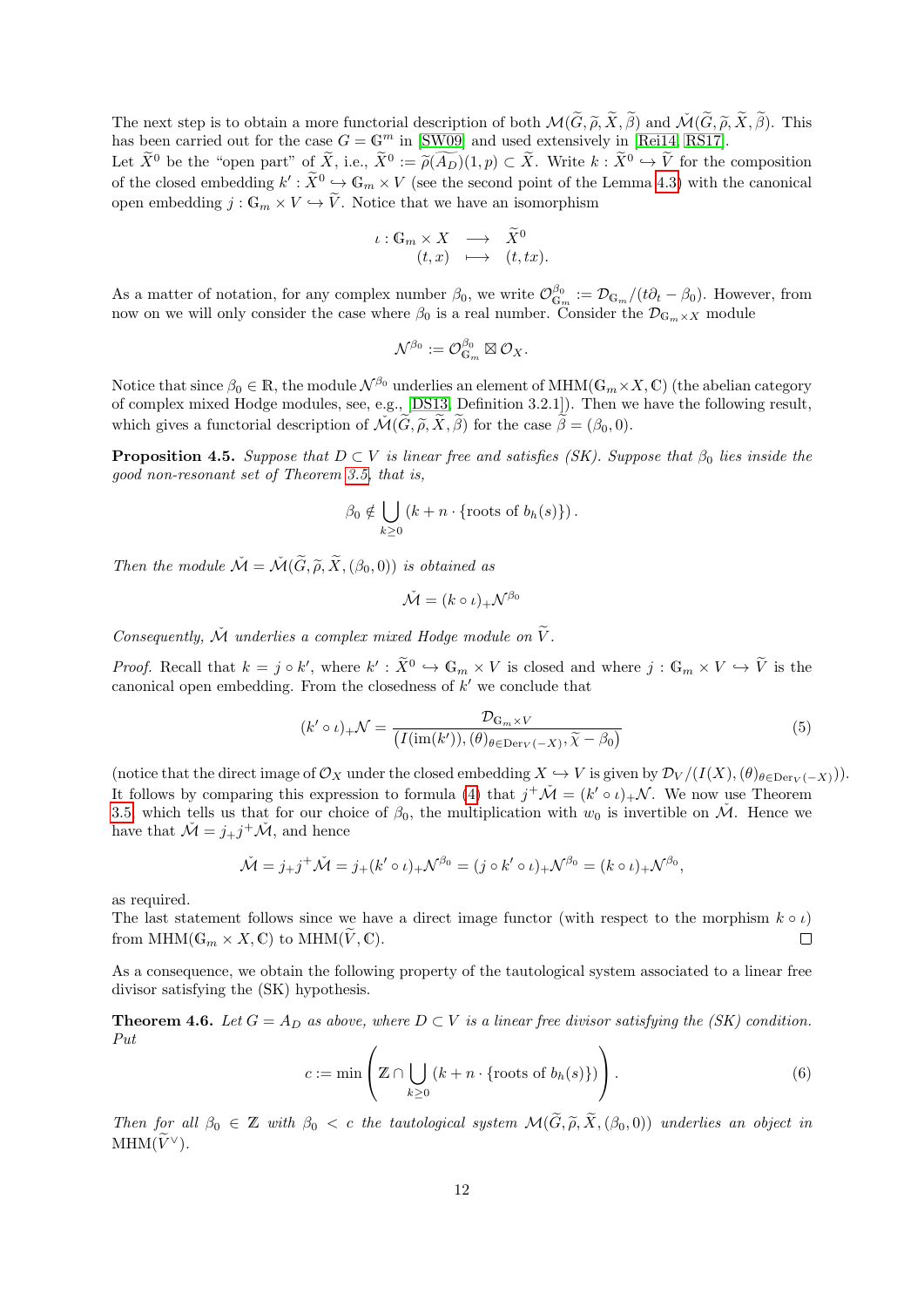Before entering into the proof, we have to relate the Fourier-Laplace transformation entering in the definition of M to the Radon transformation of  $\mathcal{D}_{\mathbb{P}(\tilde{V})}$ -modules, as has been done in [\[Rei14\]](#page-22-9), [\[RS17\]](#page-23-1) as well as in [\[CDS17\]](#page-21-5). We recall the necessary definitions.

**Definition 4.7.** Denote by  $Z \subset \mathbb{P}(\widetilde{V}) \times \widetilde{V}^{\vee}$  the universal hyperplane given with equation  $\sum_{i=0}^{n} w_i \lambda_i = 0$ and by  $U := (\mathbb{P}(\widetilde{V}) \times \widetilde{V}^{\vee}) \setminus Z$  its complement. Consider the following diagram



The Radon transformations are functors from  $D_{rh}^b(\mathcal{D}_{\mathbb{P}(\tilde{V})})$  to  $D_{rh}^b(\mathcal{D}_{\tilde{V}^{\vee}})$  given by

$$
\mathcal{R} := \pi_{2,+}^Z \pi_1^{Z,+} \cong \pi_{2,+} i_{Z,+} i_Z^+ \pi_1^+,
$$
  
\n
$$
\mathcal{R}^\circ := \pi_{2,+}^U \pi_1^{U,+} \cong \pi_{2,+} j_{U,+} j_U^+ \pi_1^+,
$$
  
\n
$$
\mathcal{R}_c^\circ := \pi_{2,+}^U \pi_1^{U,+} \cong \pi_{2,+} j_{U,+} j_U^+ \pi_1^+,
$$
  
\n
$$
\mathcal{R}_{cst} := \pi_{2,+} \pi_1^+.
$$

*Proof of Theorem [4.6.](#page-11-0)* Consider the following diagram, where the dotted arrows denote functors on  $\mathcal{D}$ modules, not maps.



It can be shown along the lines of [\[Rei14,](#page-22-9) Proposition 2.5, Lemma 2.6, Proposition 2.7] that for any  $\beta_0 \in \mathbb{Z}$  we have the following isomorphism in  $D_{rh}^b(\mathcal{D}_{\widetilde{V}^\vee})$ 

<span id="page-12-0"></span>
$$
\mathcal{R}_c^{\circ}((j \circ g)_+ \mathcal{O}_X) \cong \mathrm{FL}((k \circ \iota)_+ (\mathcal{O}_{\mathbb{G}_m}^{\beta_0} \boxtimes \mathcal{O}_X)). \tag{7}
$$

In particular, since FL is exact, it shows that the left hand side is actually an element in  $Mod(\mathcal{D}_{\tilde{V}^{\vee}})$ , i.e., that we have  $\mathcal{H}^i(\mathcal{R}_c^{\circ}((j \circ g)_+\mathcal{O}_X)) = 0$  for  $i \neq 0$ . Notice also that for all  $\beta_0 \in \mathbb{Z}$ , we have an isomorphism  $p_2^+ \mathcal{O}_X \cong \mathcal{O}_{\mathbb{G}_m}^{\beta_0} \boxtimes \mathcal{O}_X.$ 

In particular, since the functors entering in the definition of  $\mathcal{R}^\circ_c$  exist at the level of mixed Hodge modules, we obtain that the  $\mathcal{D}_{\widetilde{V}}$  -module  $FL((k \circ \iota)_+(\mathcal{O}_{\mathbb{G}_m}^{\beta_0} \boxtimes \mathcal{O}_X))$  underlies an object in MHM( $\widetilde{V}^{\vee}$ ) (notice that since  $\beta_0 \in \mathbb{Z}$ , we have that  $\mathcal{O}_{\mathbb{G}_m}^{\beta_0}$  is an actual Hodge module, i.e., such that its perverse sheaf is defined over the rational numbers, and not just an element of MHM( $\mathbb{G}_m$ ,  $\mathbb{C}$ ) as in the case where  $\beta_0$  is an arbitrary real number).

To finish the proof of the theorem, we now use Proposition [4.5.](#page-11-1) As we assume that  $\beta_0 < c$ , which implies in particular that  $\beta_0 \notin \bigcup_{k \geq 0} (k + n \cdot \{\text{roots of } b_h(s)\})$ , we can conclude that

$$
\mathrm{FL}((k \circ \iota)_+ (\mathcal{O}_{\mathbb{G}_m}^{\beta_0} \boxtimes \mathcal{O}_X)) \cong \mathrm{FL}(\check{\mathcal{M}}(\widetilde{G}, \widetilde{\rho}, \widetilde{X}, (\beta_0, 0))) = \mathcal{M}(\widetilde{G}, \widetilde{\rho}, \widetilde{X}, (\beta_0, 0))
$$

which shows the statement of the theorem.

Remark: As already stated in the introduction, Theorem [4.6](#page-11-0) should be considered as an analogue to [\[Rei14,](#page-22-9) Theorem 3.5.], which treats the case of GKZ-systems, i.e., where our group G is a  $d+1$ dimensional algebraic torus acting on an  $n + 1$ -dimensional affine space (noticed that [\[SW09,](#page-23-3) Corollary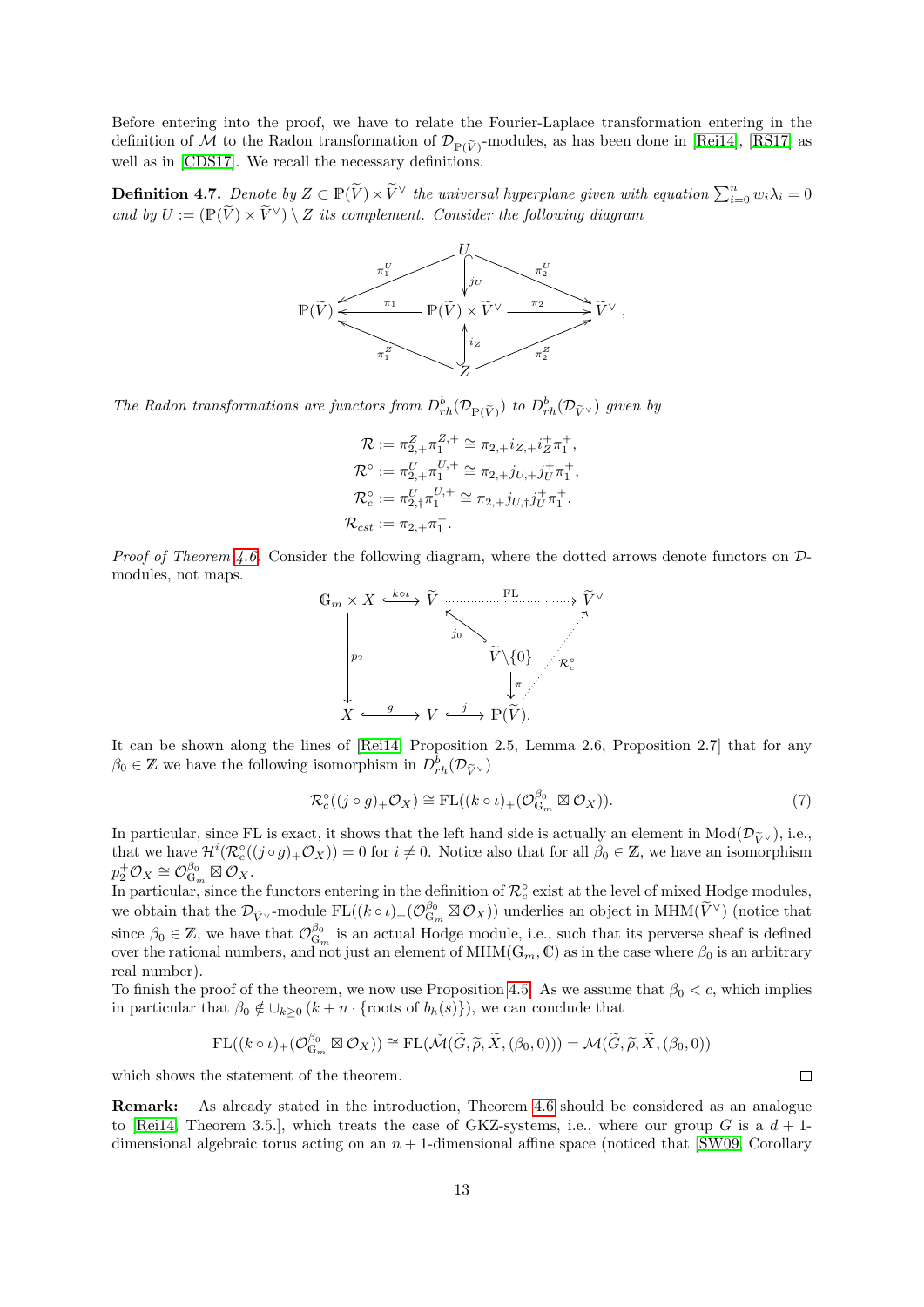3.8] plays a key role in the proof of this latter result in the same way that Theorem [3.5](#page-7-1) is needed to show Theorem [4.6\)](#page-11-0). In the paper [\[RS15a\]](#page-23-6), this kind of result is pushed further by not only showing that certain regular GKZ-systems underly mixed Hodge modules but proving that the associated Hodge filtration is simply the induced filtration by orders of differential operators (up to a shift). One of the main ingredients was the calculation of the certain b-function (or Bernstein-Sato polynomial) of the generator of the total Fourier-Laplace transform (corresponding to the module  $\dot{M}$  in our notation) along the coordinate hyperplane  $w_0$ , which was achieved using general estimations for such b-functions from [\[RSW18\]](#page-23-7). In the present situation, one would be much interested in a similiar result.

The first interesting example is the so-called  $\star_3$ -quiver (see [\[GMNS09,](#page-22-7) Example 5.3.]), here the underlying graph is of Dynkin type, and hence the corresponding linear free divisor satisfies the (SK) hypothesis. A Macaulay2 calculation shows that the b-function of the class of 1 in the module  $\mathcal{M}(A_D, \tilde{\rho}, X, \beta)$ , i.e., the polynomial  $b(s)$  such that

$$
b(w_0\partial_{w_0})\in V^1\mathcal{D}_{\widetilde{V}}+(h(p)w_0^n-h,\delta_1,\ldots,\delta_{n-1},\widetilde{\chi}+9).
$$

has roots  $-1, -3, -3, -3, -3, -5$  (notice that  $\beta_0 = -9$  is the largest integer satisfying the assumptions of Proposition [4.5\)](#page-11-1). This contrasts [\[RSW18,](#page-23-7) Corollary 3.9], which treats a similar question for the case of GKZ-systems with normal toric rings, and where all roots are contained in an interval of length smaller than one. The latter result is crucially used in the proof of [\[RS15a,](#page-23-6) Theorem 3.16]. Hence we cannot a priori conclude that the Hodge filtration on  $\mathcal{M}(A_D, \tilde{\rho}, \tilde{X}, \tilde{\beta})$  (and consequently the one on  $\mathcal{M}(\widetilde{A_D}, \widetilde{\rho}, \widetilde{X}, \widetilde{\beta})$ ) is, up to a shift, given by the order filtration on  $\mathcal{D}_{\widetilde{V}}$  (resp. the order filtration on  $\mathcal{D}_{\widetilde{V}^{\vee}}$ ). On the other hand, as it has been already noticed in the last remark of section [3,](#page-4-0) we can also study the ideal  $(w_0-h,\delta_1,\ldots,\delta_{n-1},n\cdot\tilde{\chi}-\beta_0)$  for suitable  $\beta_0$ . If the analogue of Theorem [3.5](#page-7-1) holds for the quotient by this ideal, then it can be shown that it is nothing but the graph embedding  $i_{h,+}\mathcal{O}_V(*D)h^{\gamma}$  (not of the module of meromorphic functions itself, but of the twisted version  $\mathcal{O}_V(*D)h^{\gamma}$  for some suitable  $\gamma$ ). Notice also that for  $\beta_0 = 0$  the module  $\check{M}(A_D, \tilde{\rho}, \tilde{X}, (0, 0))$  is then obtained as a pullback under a cyclic cover of such a direct image under the graph embedding.

The roots of the element [1] of this module are simply shifts of the roots of  $b<sub>h</sub>$  itself. This means that in case where these roots are contained in an interval of length  $\lt 1$  (like in the case of  $\star_3$ , where they are  $-4/3$ ,  $-1$ ,  $-1$ ,  $-1$ ,  $-1$ ,  $-2/3$ ), we may actually be able to detect the Hodge filtration on the graph embedding module. This is closely related to the general problem of how the Hodge filtration behaves on the module  $\mathcal{O}_V(*D)$ , a question that has raised much attention over the last years in the context of birational geometry, see, e.g. [\[MP16,](#page-22-18) [Pop18\]](#page-22-19).

## <span id="page-13-0"></span>5 Hyperplane sections and Gauß-Manin systems

In this section we discuss the relation of the tautological system  $\mathcal{M} = \mathcal{M}(\widetilde{G},\widetilde{\rho},\widetilde{X},(\beta_0,0))$  (where  $G =$  $A_D$ ) to the Gauß-Manin system of the universal family of hyperplane sections of a Milnor fibre of D. This family is the hypothetical Landau-Ginzburg potential for a (yet to be found) non-toric A-model. Both the tautological and this Gauß-Manin system are regular holonomic  $\mathcal{D}_{\tilde{V} \vee}$ -modules (and actually underly, using the results of the last section, objects in MHM( $\widetilde{V}^{\vee}$ )). We first show that they are are equal up to smooth  $\mathcal{D}_{\tilde{V}}$  -modules. In a second step, we consider the dimensional reduction briefly discussed in the introduction. It consists in applying a direct image under a morphism from  $\tilde{V}^{\vee}$  to  $\mathbb{A}^2$  given by the identity on the first component and the equation of the dual divisor  $D^{\vee}$  as the second component. We obtain a reduced system that has been intensively studied in [\[GMS09\]](#page-22-14) using algorithmic methods. We start with the following statement, which is a direct consequence of the corresponding results in the toric case, as worked out in details in [\[Rei14\]](#page-22-9) and [\[RS15b,](#page-23-0) [RS17\]](#page-23-1). Let  $c \in \mathbb{Z}$  be the constant from formula [\(6\)](#page-11-2).

<span id="page-13-1"></span>**Proposition 5.1.** Let  $D \subset V$  be a linear free divisor with defining equation h and suppose that D satisfies the (SK) condition. Let  $X = h^{-1}(h(p))$ , where  $p \in V \backslash D$  is a chosen point. Let can :  $V \times V^{\vee} \to \mathbb{A}^1_{\lambda_0}$ ,  $(w, \lambda) \mapsto \sum_{i=1}^n w_i \lambda_i$  be the canonical pairing. Consider again the closed embedding  $g: X \hookrightarrow V$  from above (see Lemma [4.3\)](#page-10-1) and let  $\varphi$  be the composition

$$
\varphi = (\operatorname{can} \circ (g, \operatorname{id}_{V^{\vee}}), \operatorname{pr}_2) : X \times V^{\vee} \longrightarrow \mathbb{A}^1_{\lambda_0} \times V^{\vee} \cong \widetilde{V}^{\vee}.
$$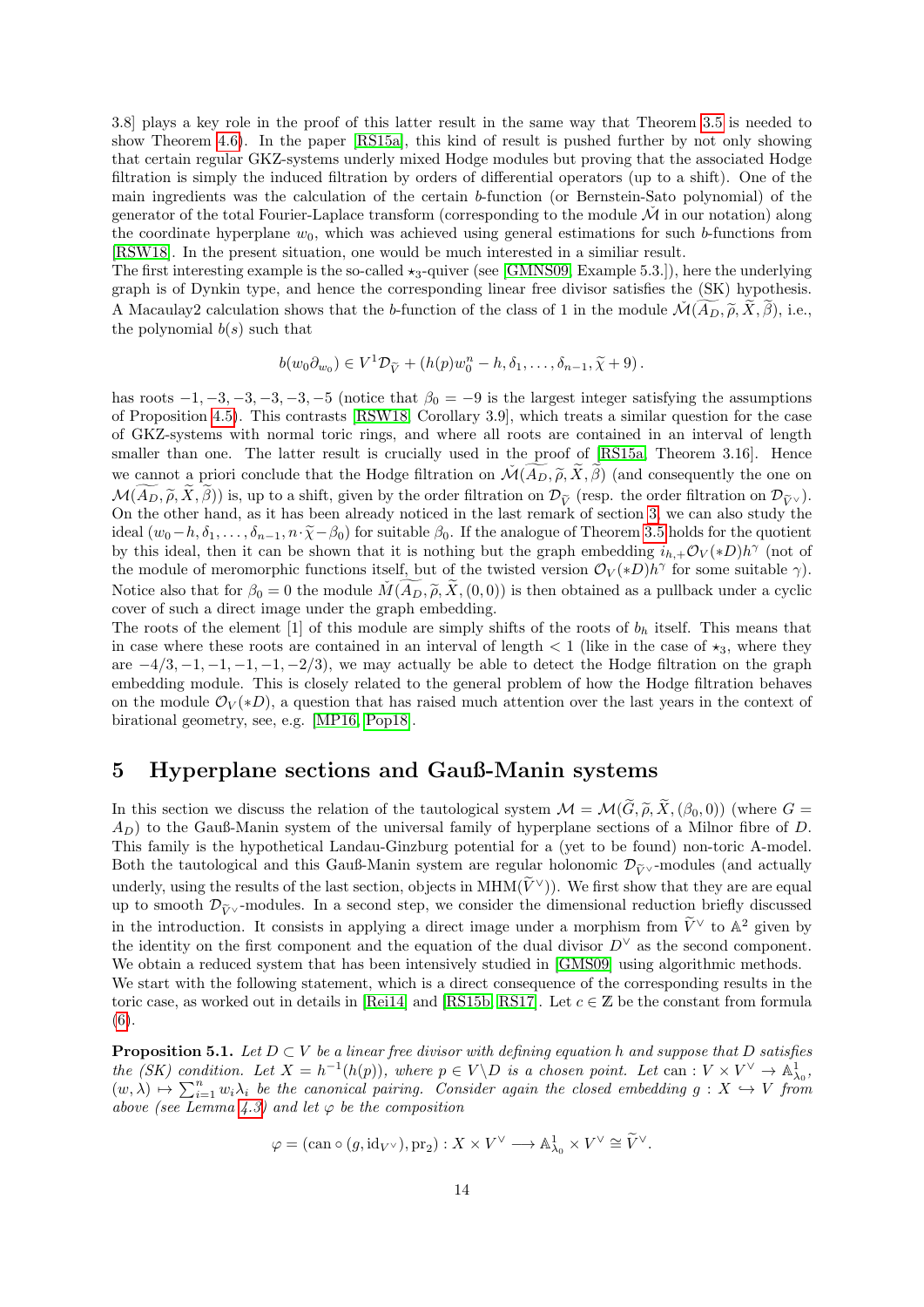Then for all  $\beta_0 \in \mathbb{Z}$  with  $\beta_0 < c$  there is an exact sequence in  $\text{Mod}(\mathcal{D}_{\widetilde{V}\vee})$ 

$$
0 \longrightarrow H^{n-2}(X,\mathbb{C}) \otimes_{\mathbb{C}} \mathcal{O}_{\widetilde{V}^{\vee}} \longrightarrow \mathcal{H}^{0} \varphi_{+} \mathcal{O}_{X \times V^{\vee}} \longrightarrow \mathcal{M}(\widetilde{G},\widetilde{\rho},\widetilde{X},(\beta_{0},0)) \longrightarrow H^{n-1}(X,\mathbb{C}) \otimes_{\mathbb{C}} \mathcal{O}_{\widetilde{V}^{\vee}} \longrightarrow 0,
$$

where the left- resp. rightmost term are free  $\mathcal{O}_{\widetilde{V}}$  -modules with the trivial connection (having  $H^{n-2}(X,\mathbb{C})$ ) resp.  $H^{n-1}(X,\mathbb{C})$  as flat sections).

Proof. From the definition of the various Radon transformation functors and the adjunction triangle for the embeddings  $Z \hookrightarrow \mathbb{P}(V) \times \mathbb{P}(V^{\vee})$  and  $U \hookrightarrow \mathbb{P}(V) \times \mathbb{P}(V^{\vee})$  we obtain exact triangles

$$
\begin{array}{ccc}{\mathcal R}(M)[-1]&\longrightarrow &{\mathcal R}_{cst}(M)&\longrightarrow &{\mathcal R}^{\circ}(M)&\stackrel{+1}{\longrightarrow}\\ {\mathcal R}_c^{\circ}(M)&\longrightarrow &{\mathcal R}_{cst}(M)&\longrightarrow &{\mathcal R}(M)[+1]&\stackrel{+1}{\longrightarrow}\\ \end{array}
$$

for any  $M \in D_{rh}^b(\mathcal{D}_{\mathbb{P}(\tilde{V})})$  (where the second is dual to the first), see [\[Rei14,](#page-22-9) Proposition 2.4] for details. Recall (see the discussion after formula [\(7\)](#page-12-0)) that we have  $\mathcal{H}^i \mathcal{R}^\circ_c((j \circ g)_+ \mathcal{O}_X) = 0$  for  $i \neq 0$ . Moreover, it can be shown as in [\[Rei14,](#page-22-9) Proposition 2.7] that

$$
\mathcal{R}((j \circ g)_+ \mathcal{O}_X) \cong \varphi_+ \mathcal{O}_{X \times V},
$$

and since we have  $\varphi_+ \mathcal{O}_{X \times V} \in D_{rh}^{\leq 0}(\mathcal{D}_{\tilde{V}^{\vee}})$ , we obtain  $\mathcal{H}^1(\mathcal{R}((j \circ g)_+) \mathcal{O}_X) = 0$ . This implies that the second triangle yields an exact sequence

$$
0 \longrightarrow \mathcal{H}^{-1}\mathcal{R}_{cst}((j \circ g)\mathcal{O}_X) \longrightarrow \mathcal{H}^0\mathcal{R}((j \circ g)\mathcal{O}_X) \longrightarrow \mathcal{H}^0\mathcal{R}_c^{\circ}((j \circ g)\mathcal{O}_X) \longrightarrow \mathcal{H}^0\mathcal{R}_{cst}((j \circ g)\mathcal{O}_X) \longrightarrow 0.
$$

Similarly to the proof of [\[Rei14,](#page-22-9) Theorem 2.1], it can be shown that  $\mathcal{H}^i\mathcal{R}_{cst}((j\circ g)\mathcal{O}_X) = H^{n-1-i}(X,\mathbb{C})\otimes_{\mathbb{C}}$  $\mathcal{O}_{\widetilde{V}}$  for  $i = -1, 0$ . Moreover, we have seen above that

$$
\mathcal{H}^{0}\mathcal{R}_{c}^{\circ}((j \circ g)\mathcal{O}_{X}) \cong \mathcal{H}^{0} \mathrm{FL}((k \circ \iota)_{+}\mathcal{O}_{\mathbb{G}_{m} \times X}) \cong \mathcal{H}^{0} \mathrm{FL}((k \circ \iota)_{+}\mathcal{O}_{\mathbb{G}_{m}}^{\beta_{0}} \boxtimes \mathcal{O}_{X})
$$

$$
= \mathcal{H}^{0} \mathrm{FL}(\check{\mathcal{M}}(\widetilde{G}, \widetilde{\rho}, \widetilde{X}, (\beta_{0}, 0))) = \mathcal{M}(\widetilde{G}, \widetilde{\rho}, \widetilde{X}, (\beta_{0}, 0)),
$$

as required.

Similarly to [\[Rei14,](#page-22-9) Proposition 3.1, Proposition 3.3.] it follows that this sequence can be read in the category MHM( $\tilde{V}^{\vee}$ ), where appropriate versions of the Radon transformation functors can be defined. We obtain the following consequence for the partial Fourier transformation of the two (non trivial) D-modules in the above sequence.

<span id="page-14-0"></span>**Corollary 5.2.** For  $\beta_0 \in (-\infty, c) \cap \mathbb{Z}$  we have an isomorphism of  $\mathcal{D}_{\mathbb{A}_z^1 \times V}$  modules

$$
\mathrm{FL}_{V^{\vee}}^{\mathrm{loc}}(\mathcal{H}^{0}\varphi_{+}\mathcal{O}_{X\times V^{\vee}})\cong \mathrm{FL}_{V^{\vee}}^{\mathrm{loc}}\mathcal{M}(\widetilde{G},\widetilde{\rho},\widetilde{X},(\beta_{0},0)).
$$

*Proof.* The functor  $FL_{V^{\vee}}^{loc}$  is exact and kills kernel and cokernel of the map

$$
\mathcal{H}^0\varphi_+\mathcal{O}_{X\times V^\vee}\longrightarrow \mathcal{M}(\widetilde{G},\widetilde{\rho},\widetilde{X},(\beta_0,0))
$$

since these are are  $\mathcal{O}_{\tilde{\nu}\vee}$ -locally free. This yields the statement of the corollary.

Remark: Notice that it follows from our main result (Theorem [4.6\)](#page-11-0) that the partial Fourier transform  $FL_{V}^{\text{loc}}\mathcal{M}(\widetilde{G},\widetilde{\rho},\widetilde{X},(\beta_0,0))$  underlies an irregular Hodge module in the sense of [\[Sab18\]](#page-23-8). However, since we do not have control over the Hodge filtration of  $\mathcal{M}(\widetilde{G},\widetilde{\rho},\widetilde{X},(\beta_0,0))$  for the moment, this structure cannot yet be entirely described.

Next we are going to consider the dimensional reduction of the tautological system  $\mathcal{M}(\widetilde{G}, \widetilde{\rho}, \widetilde{X}, (\beta_0, 0)).$ As has been explained in the introduction, the main motivation to consider this operation is that it is parallel to the reduction process from a GKZ-system to a classical hypergeometric module that is considered in toric mirror symmetry (see, e.g. [\[RS15b,](#page-23-0) Section 3.1] and [\[RS17,](#page-23-1) Section 6]). As an example (which is covered by the present case of a linear free divisor satisfying the (SK) condition but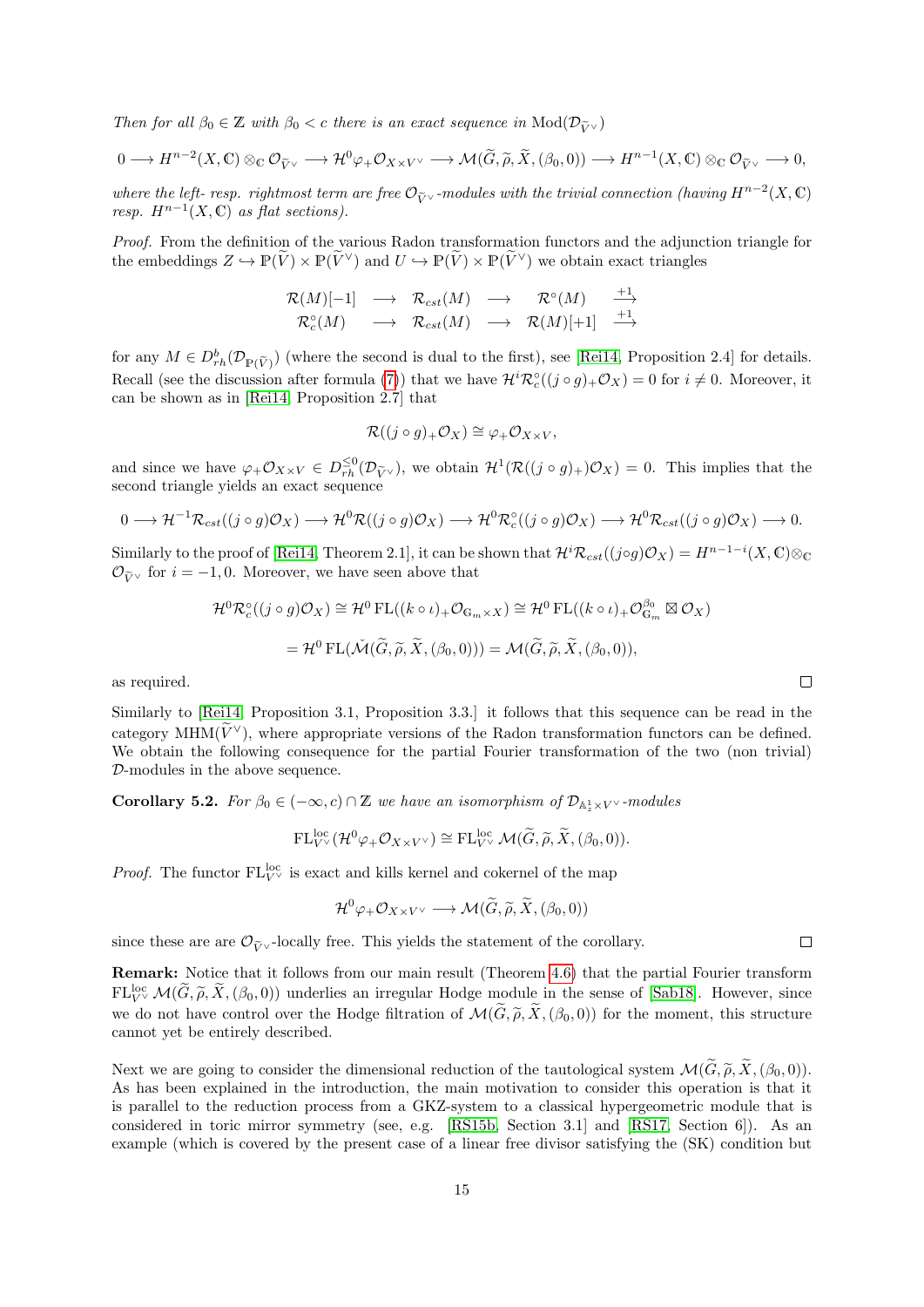which is also of toric nature, i.e. which is a reduction of a GKZ-system to a classical hypergeometric module), consider the case where  $D$  is the normal crossing divisor with n components (the easiest example of a linear free divisor). Then the tautological system is a GKZ-system, more precisely, we have

$$
\mathcal{M}(\widetilde{G},\widetilde{\rho},\widetilde{X},(\beta_0,0)) \cong \frac{\mathcal{D}_{\widetilde{V}}}{\left(\partial_{\lambda_0}^n - \prod_{i=1}^n \partial_{\lambda_i}, \sum_{i=0}^n \lambda_i \partial_{\lambda_i} + (n+1) + \beta_0, (\lambda_1 \partial_{\lambda_1} - \lambda_i \partial_{\lambda_i})_{i=2,\ldots,n}\right)}.
$$

We have the dual divisor  $D^{\vee} = \{h^{\vee} = \lambda_1 \cdot \ldots \cdot \lambda_n = 0\}$ , and we can consider the morphism  $\kappa : \mathbb{A}^1_{\lambda_0} \times$  $\mathbb{A}^1_t \hookrightarrow \widetilde{V}$  given by  $(\lambda_0, t) \mapsto (\lambda_0, t, 1, \dots, 1)$ . Then one calculates directly that the (non-characteristic) inverse image by  $\kappa$  of the localized GKZ-system is given as

<span id="page-15-0"></span>
$$
\kappa^+ \left[ \mathcal{M}(\widetilde{G}, \widetilde{\rho}, \widetilde{X}, (\beta_0, 0)) \otimes_{\mathcal{O}_{\widetilde{V}}} \mathcal{O}_{\widetilde{V}^{\vee}}(*({\mathbb A}^1_{\lambda_0} \times D^{\vee})) \right] \cong \frac{\mathcal{D}_{{\mathbb A}^1_{\lambda_0} \times {\mathbb A}^1_{\widetilde{t}}}}{(t \partial_{\lambda_0}^n - (t \partial_t)^n, \lambda_0 \partial_{\lambda_0} + nt \partial_t + (n+1) + \beta_0)}
$$
(8)

which corresponds, after a partial Fourier-Laplace transformation relative to the parameter space  $\mathbb{G}_{m,t}$ to the quantum differential equations for the projective space  $\mathbb{P}^{n-1}$ . The results below generalize this example to the case of an arbitrary linear free divisor satisfying the (SK) condition. However, we will consider a direct image to  $\mathbb{A}^1_{\lambda_0} \times \mathbb{A}^1_t$  instead of the inverse image by  $\kappa$  as above.

Consider again the equation  $h^{\vee}$  of the dual divisor  $D^{\vee}$ , seen as a morphism  $h^{\vee} : V^{\vee} \to \mathbb{A}^1_t$ . Let  $\phi := (\mathrm{id}_{\mathbb{A}^1_{\lambda_0}}, h^\vee) : \widetilde{V}^\vee \to \mathbb{A}^1_{\lambda_0} \times \mathbb{A}^1_t$ . Then we have the following statement.

<span id="page-15-2"></span>**Proposition 5.3.** For any  $\beta_0 \in \mathbb{R}$ , write  $\mathcal{M}(*D^{\vee})$  for the localization

$$
\mathcal{M}(\widetilde{G},\widetilde{\rho},\widetilde{X},(\beta_0,0))\otimes_{\mathcal{O}_{\widetilde{V}^\vee}}\mathcal{O}_{\widetilde{V}^\vee}(*({\mathbb A}^1_{\lambda_0}\times D^\vee)).
$$

Then we have an isomorphism of  $\mathcal{D}_{{\mathbb A}^1_{\lambda_0}\times {\mathbb G}_{m,t}}$ -modules

$$
\mathcal{H}^0\phi_+(\mathcal{M}(*D^\vee))\cong\frac{\mathcal{D}_{{\mathbb A}^1_{\lambda_0}\times{\mathbb A}^1_t}[t^{-1}]}{(\lambda_0\partial_{\lambda_0}+nt\partial_t+(n+1)+\beta_0,h(p)\cdot t\cdot\partial^n_{\lambda_0}-b_h(t\partial_t))}.
$$

Before starting the proof, we state the following preliminary lemma.

<span id="page-15-1"></span>**Lemma 5.4.** Let  $X = \text{Spec}(R)$ ,  $Y = \text{Spec}(T)$  two smooth affine algebraic varieties over  $\mathbb C$  and  $q$ :  $X \to Y$  a surjective morphism yielding an injective ring homomorphism  $T \to R$ . Consider the rings of differential operators  $D_R = \Gamma(X, \mathcal{D}_X)$ ,  $D_T = \Gamma(Y, \mathcal{D}_T)$ .

Let  $P \in D_R$  be given, and suppose that for all elements  $t \in T$ , we have  $P(t) \in T$ , where we see P as an element of End<sub>C</sub>(R). Then P yields an element of  $D_T$ , that is, there exists an element  $D_T$  which we denote by  $P_{T}$  such that for all  $t \in T$  we have  $P(t) = P_{T}(t)$ . The order of  $P_{T}$  is smaller than or equal to the order of P.

*Proof.* This is elementary using Grothendiecks definition of  $D_R$  resp.  $D_T$ , namely, the statement is obvious if P is a function (i.e., an element of R) or a vector field (i.e., an element of  $Der_{\mathbb{C}}(R,R)$ ), and then one argues by induction on the degree of P.  $\Box$ 

Proof of the proposition. First note that according to the second statement of Lemma [4.4,](#page-10-0) we have the following explicit expression of  $\mathcal{M}(*D^{\vee})$ :

$$
\mathcal{M}(*D^{\vee}) = \frac{\mathcal{D}_{\widetilde{V}^{\vee}}(*({\mathbb{A}}^{1}_{\lambda_{0}} \times D^{\vee}))}{(h(p)\partial_{\lambda_{0}}^{n} - h(\partial_{\lambda_{1}},\ldots,\partial_{\lambda_{1}}), \delta_{1}^{\vee},\ldots,\delta_{n-1}^{\vee},\sum_{i=0}^{n} \lambda_{i}\partial_{\lambda_{i}} + (n+1) + \beta_{0})}
$$
(9)

where  $\delta_1^{\vee}, \ldots, \delta_{n-1}^{\vee}$  is a basis of the module  $\text{Der}(-\log(D^{\vee}))$  of vector fields on  $V^{\vee}$  annihilating the equation  $h^{\vee}$  of the dual divisor  $D^{\vee}$  of D. Write more explicitely

$$
\delta_i^\vee = \sum_{j,k=1}^n \alpha_{jk}^{(i)} \lambda_j \partial_{\lambda_k}.
$$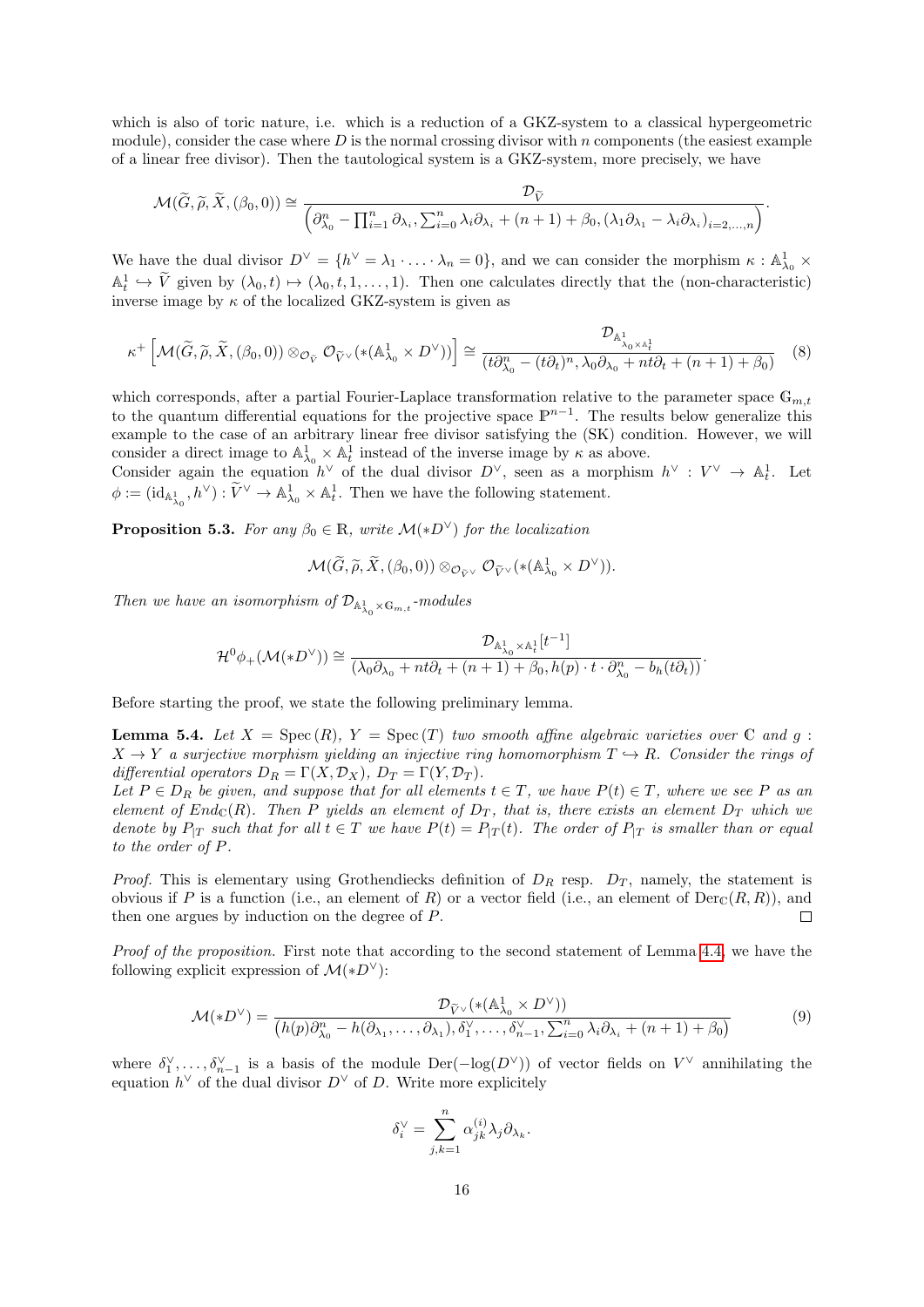for some  $\alpha_{jk}^{(i)} \in \mathbb{C}$ . Put  $\mathcal{D} := \mathcal{D}_{\widetilde{V}^{\vee}}(*({\mathbb{A}}_{\lambda_0}^1 \times D^{\vee}))$  and consider the right  $\mathcal{D}$ -module  $[\mathcal{M}(*D^{\vee})]^{right}$ associated to  $\mathcal{M}(*D^{\vee})$ , which is given by  $\mathcal{D}/(P_0, P_1, \ldots, P_n)\mathcal{D}$ , where

$$
P_0 = h(p)\partial_{\lambda_0}^n - h(\partial_{\lambda_1}, \dots, \partial_{\lambda_n}), (P_i = \sum_{j,k=1}^n \alpha_{jk}^{(i)} \partial_{\lambda_k} \lambda_j)_{i=1,\dots,n-1}, P_n = \sum_{i=0}^n \lambda_i \partial_{\lambda_i} - \beta_0.
$$

Notice that we have for all  $i \in \{1, \ldots, n-1\}$  that

$$
P_i = \sum_{j,k=1}^n \alpha_{jk}^{(i)} \partial_{\lambda_k} \lambda_j = \sum_{j,k=1}^n \alpha_{jk}^{(i)} \lambda_j \partial_{\lambda_k} + \text{Trace}(\alpha_{jk}^{(i)}) = \sum_{j,k=1}^n \alpha_{jk}^{(i)} \lambda_j \partial_{\lambda_k} = \delta_i^{\vee}
$$

since  $\text{Trace}(\alpha_{jk}^{(i)})=0$  as reductive linear free divisors are *special* in the sense of [\[GMS09,](#page-22-14) Definition 2.1]. Chose a  $\mathcal{D}$ -free resolution  $\mathcal{F}^{\bullet}$  by right  $\mathcal{D}$ -modules, i.e. an exact sequence

$$
\cdots \longrightarrow \mathcal{D}^{n+1} \xrightarrow{(P_0 \cdot \ldots \cdot P_n \cdot)} \mathcal{D} \longrightarrow \mathcal{M}(\ast D^{\vee}) \longrightarrow 0.
$$

Now consider the transfer module

$$
\mathcal{O}_{\widetilde{V}^\vee}(*({\mathbb A}^1_{\lambda_0}\times D^\vee))\otimes_{\phi^{-1}\mathcal{O}_{{\mathbb A}^1_{\lambda_0}\times {\mathbb A}^1_t}[t^{-1}]}\phi^{-1}\mathcal{D}_{{\mathbb A}^1_{\lambda_0}\times {\mathbb A}^1_t}[t^{-1}]
$$

which we abbreviate by  $\mathcal{D}_{\rightarrow}$ . Recall that the left  $\mathcal{D}_{\tilde{V}}(\ast (\mathbb{A}_{\lambda_0}^1 \times D^{\vee}))$ -module structure on  $\mathcal{D}_{\rightarrow}$  is given as follows: Interpret a section  $g \otimes Q \in \mathcal{D}$ , as a differential operator from  $\phi^{-1} \mathcal{O}_{\mathbb{A}^1_{\lambda_0} \times \mathbb{A}^1_t}[t^{-1}]$  to  $\mathcal{O}_{\widetilde{V}^{\vee}}(*(\mathbb{A}^1_{\lambda_0} \times$  $(D^{\vee})$  sending  $k \in \phi^{-1} \mathcal{O}_{\mathbb{A}^1_{\lambda_0} \times \mathbb{A}^1_t}[t^{-1}]$  to  $g \cdot (\phi^*(Q(k)))$  (where  $\phi^* : \phi^{-1} \mathcal{O}_{\mathbb{A}^1_{\lambda_0} \times \mathbb{A}^1_t}[t^{-1}] \to \mathcal{O}_{\widetilde{V}^{\vee}}(*(\mathbb{A}^1_{\lambda_0} \times D^{\vee}))$ is the morphism of sheaves of rings that corresponds to  $\phi$ ), then we have for all  $P \in \mathcal{D}_{\widetilde{V}}(\ast (\mathbb{A}^1_{\lambda_0} \times D^{\vee}))$ that

$$
P(g \otimes Q)(k) = P(g \cdot \phi^*(Q(k))).
$$

The direct image complex  $\phi_+\mathcal{M}(*D)$  is represented by the complex of left  $\mathcal{D}_{\mathbb{A}^1_{\lambda_0}\times\mathbb{A}^1_t}[t^{-1}]$ -modules associated to the complex of right  $\mathcal{D}_{\mathbb{A}^1_{\lambda_0}\times\mathbb{A}^1_t}[t^{-1}]$ -modules  $\phi_*(\mathcal{F}\otimes_{\mathcal{D}}\mathcal{D}_\rightarrow)$  (using that  $\phi$  is affine), where

$$
\mathcal{F} \otimes_{\mathcal{D}_{\widetilde{V}} \vee} \mathcal{D}_{\to} : \qquad \qquad \ldots \longrightarrow \mathcal{D}_{\to}^{n+1} \xrightarrow{\Pi} \mathcal{D}_{\to} \longrightarrow 0,
$$

where the last sheaf  $\mathcal{D}_{\rightarrow}$  sits in degree 0 and where the map  $\Pi$  is given by

$$
\Pi(g_0 \otimes 1, \ldots, g_n \otimes 1) = \left[ k \longmapsto \sum_{i=0}^n P_i(g_i \cdot \phi^* k) \right]
$$

for any  $g_0, \ldots, g_n \in \mathcal{O}_{\widetilde{V}} \vee (*(\mathbb{A}^1_{\lambda_0} \times D^{\vee}))$  (notice that because  $\mathcal{D}_{\rightarrow}$  is a right  $\phi^{-1} \mathcal{D}_{\mathbb{A}^1_{\lambda_0} \times \mathbb{A}^1_t}[t^{-1}]$ -module, and the map  $\Pi$  is  $\phi^{-1} \mathcal{D}_{\mathbb{A}^1_{\lambda_0} \times \mathbb{A}^1_t} [t^{-1}]$ -linear, it suffices to describe it on elements  $g_i \otimes 1 \in \mathcal{D}_{\to}$ ). Notice moreover that since  $P_1, \ldots, P_{n-1}$  are vector fields and  $P_n$  is a vector field plus a constant, we have

<span id="page-16-0"></span>
$$
P_i(g_i \cdot (\phi^* k)) = P_i(g_i) \cdot (\phi^* k) + g_i \cdot P_i(\phi^* k)
$$
\n(10)

for  $i = 1, \ldots, n-1$  and

<span id="page-16-1"></span>
$$
P_n(g_n \cdot (\phi^*k)) = \left(\sum_{i=0}^n \lambda_i \partial_{\lambda_i} - \beta_0\right)(g_n) \cdot (\phi^*k) + g_n \cdot \left(\sum_{i=0}^n \lambda_i \partial_{\lambda_i}\right)(\phi^*k)
$$
  

$$
= \left(\sum_{i=0}^n \lambda_i \partial_{\lambda_i}\right)(g_n) \cdot (\phi^*k) + g_n \cdot \left(\sum_{i=0}^n \lambda_i \partial_{\lambda_i} - \beta_0\right)(\phi^*k).
$$
 (11)

Our aim is to calculate the cohomology  $\mathcal{H}^0\phi_*(\mathcal{F}\otimes_{\mathcal{D}} \mathcal{D}_-),$  i.e., the cokernel of the map  $\Pi$ , seen as a  $\mathcal{D}_{{\mathbb A}^1_{\lambda_0}\times{\mathbb A}^1_t}[t^{-1}]$ -module.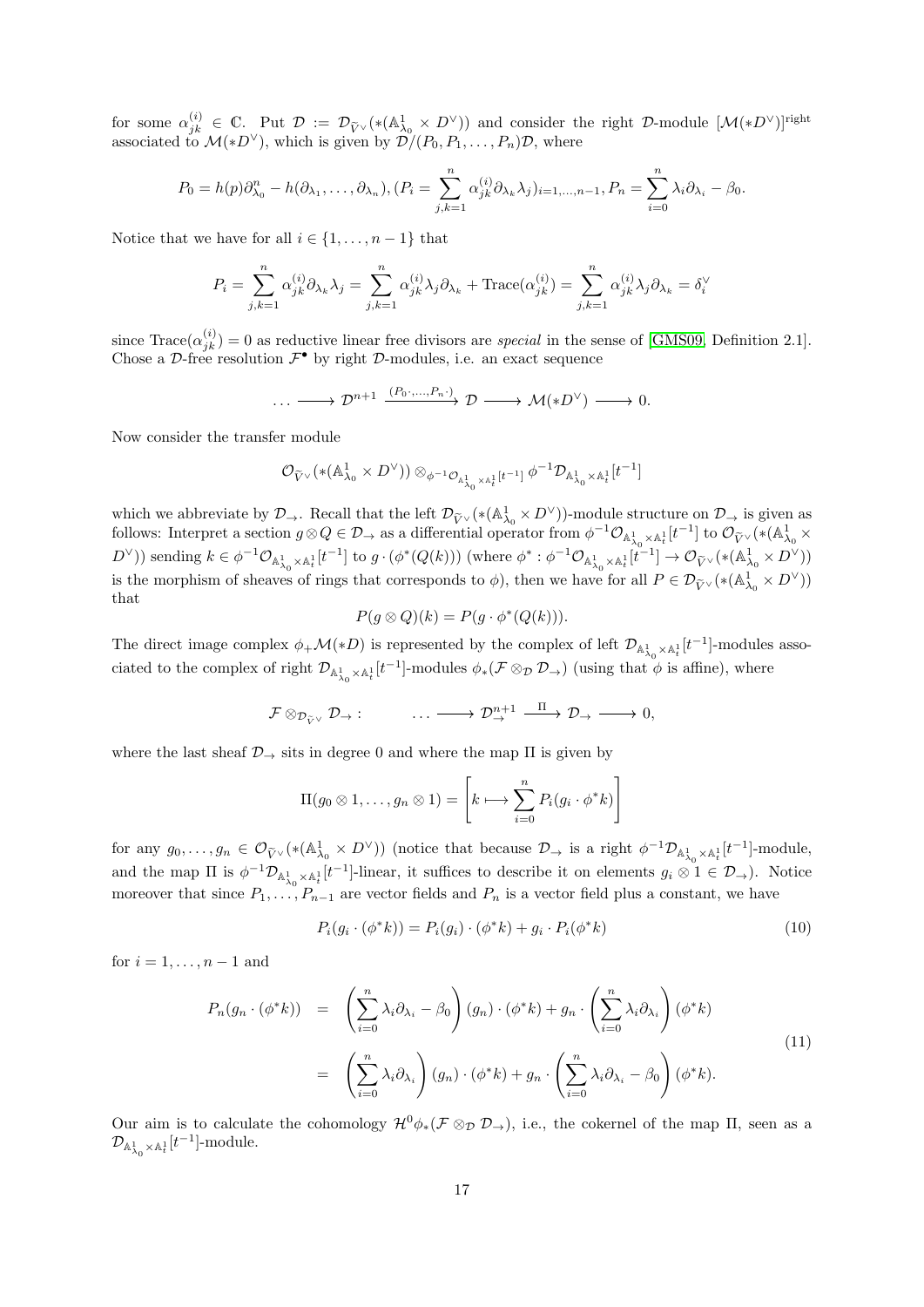Notice that for all  $i \in \{1, ..., n-1\}$  and for all  $k \in \phi^{-1} \mathcal{O}_{\mathbb{A}^1_{\lambda_0} \times \mathbb{A}^1_t}[t^{-1}]$ , we have  $P_i(\phi^* k) = 0$  since  $P_i = \delta_i^{\vee}$ is a vector field in Der( $-\log h^{\vee}$ ). Write  $e_0, e_1, \ldots, e_{n-1}, e_n$  for the canonical generators of  $\mathcal{D}^{n+1}_{\to}$ , then we see from from formula [\(10\)](#page-16-0) that

$$
\Pi((g_i \otimes 1)e_i) = \delta_i^{\vee}(g_i) \otimes 1 \in \mathcal{D}_{\rightarrow}, i = 1, \ldots, n-1.
$$

In other words, the image of  $\Pi$  is the right  $\phi^{-1} \mathcal{D}_{\mathbb{A}^1_{\lambda_0} \times \mathbb{A}^1_t} [t^{-1}]$ -submodule of  $\mathcal{D}_{\to}$  generated by

$$
\left\{\Pi((g_0\otimes 1)e_0), \delta_1^{\vee}(g_1)\otimes 1,\ldots,\delta_{n-1}^{\vee}(g_{n-1})\otimes 1,\Pi((g_n\otimes 1)e_n)\,|\,g_0,\ldots,g_n\in\mathcal{O}_{\widetilde{V}^{\vee}}(*({\mathbb A}_{\lambda_0}^1\times D^{\vee}))\right\}.
$$

Consider  $\mathcal{O}_{\widetilde{V}}(\ast(\mathbb{A}^1_{\lambda_0}\times D^{\vee}))$  as a  $\phi^{-1}\mathcal{O}_{\mathbb{A}^1_{\lambda_0}\times\mathbb{A}^1_t}[t^{-1}]$ -module. Then it is clear that the C-vector space

$$
\left\{ \delta_i^{\vee}(g) \, | \, 1 \le i \le n-1, g \in \mathcal{O}_{\widetilde{V}^{\vee}}(*({\mathbb A}_{\lambda_0}^1 \times D^{\vee})) \right\}
$$

has the structure of a  $\phi^{-1}\mathcal{O}_{\mathbb{A}^1_{\lambda_0}\times\mathbb{A}^1_t}[t^{-1}]$ -submodule (since elements from  $\phi^{-1}\mathcal{O}_{\mathbb{A}^1_{\lambda_0}\times\mathbb{A}^1_t}[t^{-1}]$  are killed by the vector fields  $\delta_1^{\vee}, \ldots, \delta_{n-1}^{\vee}$ ). We claim that we have an isomorphism of  $\phi^{-1}\mathcal{O}_{\mathbb{A}^1_{\lambda_0}\times\mathbb{A}^1_t}[t^{-1}]$ -modules

$$
\frac{\mathcal{O}_{\widetilde{V}^\vee}(*({\mathbb A}^1_{\lambda_0}\times D^\vee))}{\left\{\delta_i^\vee(g)\,|\, 1\leq i\leq n-1, g\in \mathcal{O}_{\widetilde{V}^\vee}(*({\mathbb A}^1_{\lambda_0}\times D^\vee))\right\}}\cong \phi^{-1}\mathcal{O}_{{\mathbb A}^1_{\lambda_0}\times {\mathbb A}^1_t}[t^{-1}]
$$

or, equivalently (recall that the first component of  $\phi$  is the identity) an isomorphism of  $(h^{\vee})^{-1} \mathcal{O}_{\mathbb{A}^1_t}[t^{-1}]$ modules  $\langle \cdot, D \vee \rangle$ 

$$
\frac{C_{V^\vee}(*D^\vee)}{\{\delta_i^\vee(g)\,|\,1\leq i\leq n-1,g\in\mathcal{O}_{V^\vee}(*D^\vee))\}}\cong (h^\vee)^{-1}\mathcal{O}_{\mathbb{A}_t^1}[t^{-1}].
$$

In order to show the claim, consider  $n-1$ -st (i.e. the top) cohomology of the relative (meromorphic) de Rham complex

$$
\mathcal{H}^{n-1}(h^{\vee})_{*}(\Omega^{\bullet}_{V^{\vee}/\mathbb{A}^{1}_{t}}(*D^{\vee}),d)=(h^{\vee})_{*}\mathcal{H}^{n-1}(\Omega^{\bullet}_{V^{\vee}/\mathbb{A}^{1}_{t}}(*D^{\vee}),d).
$$

The cohomology  $(h^{\vee})_*\mathcal{H}^{n-1}(\Omega^{\bullet}_{V^{\vee}/\mathbb{A}^1_*}(*D^{\vee}),d)$  is nothing but  $\mathcal{O}_{\mathbb{A}^1_t}[t^{-1}]$ : each (non-singular) fibre of  $h^{\vee}$ is an orbit of the dual action of  $G = A_D$  on  $V^{\vee}$ , having finite stabilizers, and since  $A_D$  is reductive and connected, it has a deformation retraction to a compact connected  $n-1$ -dimensional real Lie group, hence  $H^{n-1}((h^{\vee})^{-1}(t), \mathbb{C}) = \mathbb{C}$  for all  $t \neq 0$ .

Notice that we have

$$
(\Omega^{\bullet}_{V^{\vee}/\mathbb{A}^1_t}(*D^{\vee}),d)\cong (\Omega^{\bullet}(-\log h^{\vee})(*D^{\vee}),d),
$$

where

$$
\Omega^\bullet(-\log h^\vee):=\frac{\Omega^\bullet_{V^\vee}(-\log D^\vee)}{\frac{d(h^\vee)}{h^\vee}\wedge \Omega^{\bullet-1}_{V^\vee}(-\log D^\vee)},
$$

see [\[GMS09,](#page-22-14) Section 2.2]. Then

$$
\mathcal{H}^{n-1}(\Omega^{\bullet}_{V^{\vee}/\mathbb{A}^1_t}(*D^{\vee}),d) \cong \mathcal{H}^{n-1}(\Omega^{\bullet}(-\log h^{\vee})(*D^{\vee}),d)
$$

$$
\cong \left(\frac{\mathcal{O}_{V^{\vee}}(*D^{\vee})}{\{\delta_1^{\vee}(g),\ldots,\delta_{n-1}^{\vee}(g) \mid g \in \mathcal{O}_{V^{\vee}}(*D^{\vee})\}}\right) \cdot \alpha
$$

where  $\alpha = i_{\chi^{\vee}}(\text{vol}/h^{\vee}) = n \text{ vol}/d(h^{\vee})$  is a volume form in the fibres of  $h^{\vee}$  (see [\[GMS09,](#page-22-14) Formula 2.7]). Here  $\chi^{\vee}$  denotes the Euler field  $\sum_{i=1}^{n} \lambda_i \partial_{\lambda_i}$  in the space  $V^{\vee}$  (Notice that we have again a decomposition  $\text{Der}(-\log D^{\vee}) = \text{Der}(-\log h^{\vee}) \oplus \mathcal{O}_{V} \times \chi^{\vee}$ , where  $\text{Der}(-\log h^{\vee}) = {\theta \in \text{Der}_{V} \setminus [\theta(h^{\vee}) = 0]}$  since  $D^{\vee}$ is again a reductive linear free divisor), and we write  $i_{\chi}$  :  $\Omega^i_{V}(\ast D^{\vee}) \to \Omega^{i-1}_{V}(\ast D^{\vee})$  for the interior derivative.

Namely, if we write  $\lambda_j := i_{\delta_j^{\vee}}(\alpha) \in \Omega^{n-2}(-\log h^{\vee})$ , then since  $d\lambda_j = 0$  (because D and  $D^{\vee}$  are special, see [\[GMS09,](#page-22-14) Lemma 2.6]) and since  $i_{\delta_j^{\vee}}(dg \wedge \alpha) = 0 \in \Omega^{n-1}(\log h^{\vee})$  (see [GMS09, Proof of Lemma 4.3]) the morphism  $d : \Omega^{n-2}(-\log h^{\vee}) \to \Omega^{n-1}(-\log h^{\vee})$  is identified with

$$
\bigoplus_{j=1}^{n-1} \mathcal{O}_{V^{\vee}} \lambda_j \longrightarrow \mathcal{O}_{V^{\vee}} \alpha
$$
  

$$
(g_1, \dots, g_{n-1}) \longmapsto \left[\sum_{j=1}^{n-1} \delta_j^{\vee}(g_j)\right] \alpha.
$$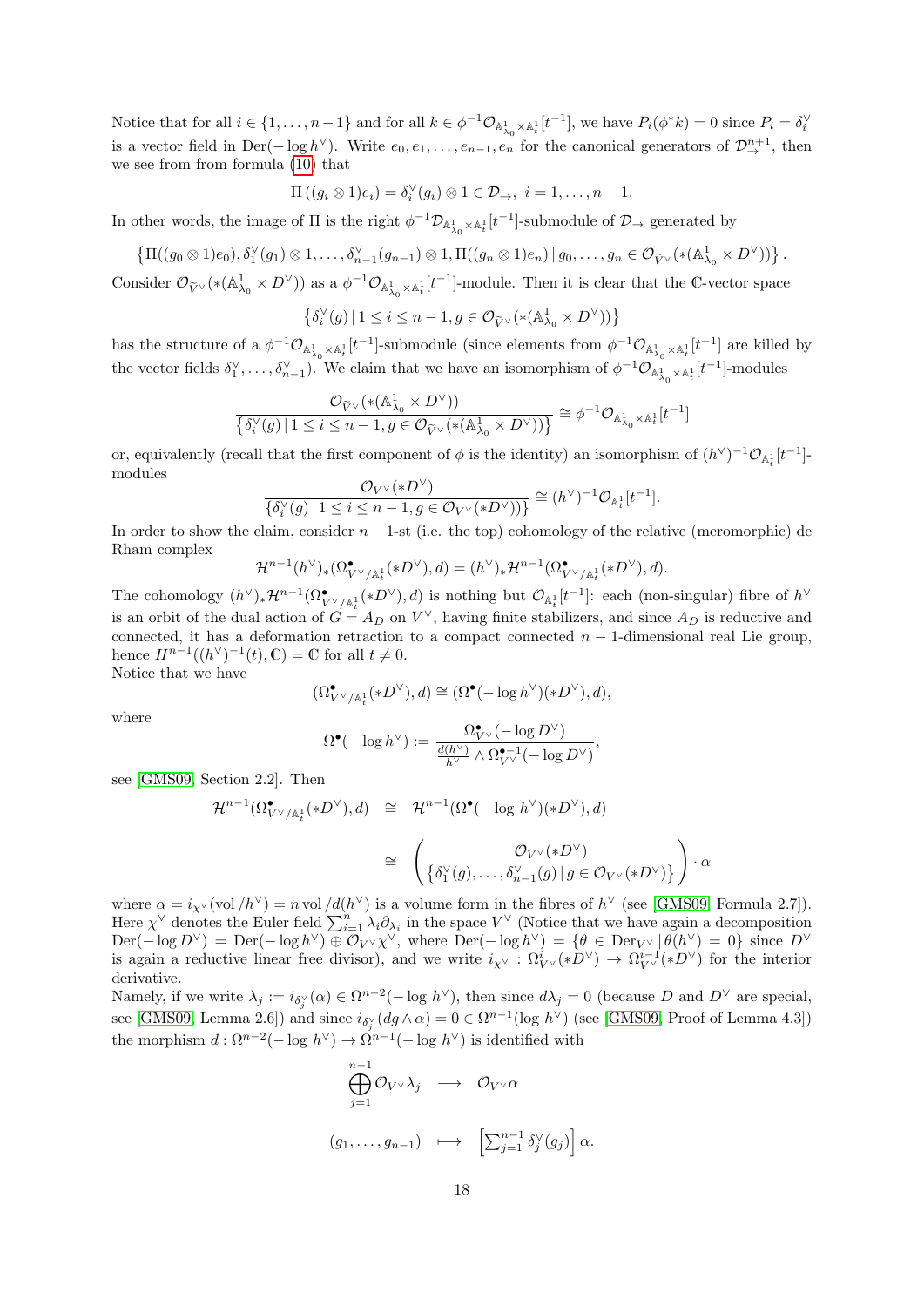This shows the claim. As a consequence, we have an identification

<span id="page-18-0"></span>
$$
\frac{\mathcal{D}_{\rightarrow}}{(\delta_{1}^{\vee}(g)\otimes 1,\ldots,\delta_{n-1}^{\vee}(g)\otimes 1, |g \in \mathcal{O}_{\tilde{V}^{\vee}}(*(\mathbb{A}_{\lambda_{0}}^{1} \times D^{\vee})))\,\phi^{-1}\mathcal{D}_{\mathbb{A}_{\lambda_{0}}^{1} \times \mathbb{A}_{t}^{1}}[t^{-1}]} =
$$
\n
$$
\frac{\mathcal{O}_{\tilde{V}^{\vee}}(*(\mathbb{A}_{\lambda_{0}}^{1} \times D^{\vee}))\otimes_{\phi^{-1}\mathcal{O}_{\mathbb{A}_{\lambda_{0}}^{1} \times \mathbb{A}_{t}^{1}}[t^{-1}]}\phi^{-1}\mathcal{D}_{\mathbb{A}_{\lambda_{0}}^{1} \times \mathbb{A}_{t}^{1}}[t^{-1}]}{(\delta_{1}^{\vee}(g)\otimes 1,\ldots,\delta_{n-1}^{\vee}(g)\otimes 1, |g \in \mathcal{O}_{\tilde{V}^{\vee}}(*(\mathbb{A}_{\lambda_{0}}^{1} \times D^{\vee})))\,\phi^{-1}\mathcal{D}_{\mathbb{A}_{\lambda_{0}}^{1} \times \mathbb{A}_{t}^{1}}[t^{-1}]}
$$
\n
$$
\cong \phi^{-1}\mathcal{O}_{\mathbb{A}_{\lambda_{0}}^{1} \times \mathbb{A}_{t}^{1}}[t^{-1}]\otimes_{\phi^{-1}\mathcal{O}_{\mathbb{A}_{\lambda_{0}}^{1} \times \mathbb{A}_{t}^{1}}[t^{-1}]}\phi^{-1}\mathcal{D}_{\mathbb{A}_{\lambda_{0}}^{1} \times \mathbb{A}_{t}^{1}}[t^{-1}] \cong \phi^{-1}\mathcal{D}_{\mathbb{A}_{\lambda_{0}}^{1} \times \mathbb{A}_{t}^{1}}[t^{-1}]
$$
\n
$$
(12)
$$

and hence

$$
\mathcal{D}_{\rightarrow}/\operatorname{im}(\Pi) \cong \frac{\phi^{-1} \mathcal{D}_{\mathbb{A}^1_{\lambda_0} \times \mathbb{A}^1_t}[t^{-1}]}{(\Pi((g_0 \otimes 1)e_0), \Pi((g_n \otimes 1)e_n)) \phi^{-1} \mathcal{D}_{\mathbb{A}^1_{\lambda_0} \times \mathbb{A}^1_t}[t^{-1}]}
$$

where now  $\Pi((g_0 \otimes 1)e_0)$  resp.  $\Pi((g_n \otimes 1)e_n)$  denotes the image of these two elements of  $\mathcal{D}_{\rightarrow}$  in  $\phi^{-1} \mathcal{D}_{\mathbb{A}^1_{\lambda}} \times \mathbb{A}^1_t[t^{-1}]$  under the identification given by equation [\(12\)](#page-18-0).

Consider the Bernstein polynomial  $b_{h} \vee (s) = \prod_{i=1}^{n} (s - \alpha_i)$  of  $h^{\vee}$  normalized such that we have

$$
h(\partial_{\lambda_1},\ldots,\partial_{\lambda_n})(h^{\vee})^s=b_{h^{\vee}}(s)\cdot(h^{\vee})^{s-1}.
$$

Notice (see [\[GS10\]](#page-22-8) or [\[NM15\]](#page-22-13)) that the roots  $\alpha_i$  are symmetric around zero and write  $b_{h\vee}(s) = s \cdot B_{h\vee}(s)$ , where we take the convention that  $B_{h^{\vee}}(s) = \prod_{i=2}^{n} (s - \alpha_i)$ , i.e. that  $\alpha_1 = 0$ . We now claim that

<span id="page-18-1"></span>
$$
\mathcal{H}^{0}\phi_{*}(\mathcal{F}\otimes_{\mathcal{D}}\mathcal{D}_{\rightarrow}) \cong \frac{\mathcal{D}_{\mathbb{A}^{1}_{\lambda_{0}}\times\mathbb{A}^{1}_{t}}[t^{-1}]}{(\partial_{\lambda_{0}}^{n}h(p) - \partial_{t} \cdot B_{h^{\vee}}(t\partial_{t}), \partial_{\lambda_{0}}\lambda_{0} + nt\partial_{t} - 1 - \beta_{0}) \cdot \mathcal{D}_{\mathbb{A}^{1}_{\lambda_{0}}\times\mathbb{A}^{1}_{t}}[t^{-1}]}.
$$
(13)

Using formula [\(11\)](#page-16-1), we have

$$
P_n(\phi^*k) = \left(\sum_{i=0}^n \lambda_i \partial_{\lambda_i} - \beta_0\right)(\phi^*k) = \left(\partial_{\lambda_0}\lambda_0 + \sum_{i=1}^n \lambda_i \partial_{\lambda_i} - 1 - \beta_0\right)(\phi^*k),
$$

which means that the differential operator  $\sum_{i=0}^{n} \lambda_i \partial_{\lambda_i} - \beta_0$  satisfies the assumptions of the previous lemma (Lemma [5.4\)](#page-15-1) for  $X = \tilde{V}^{\vee}$ ,  $Y = \mathbb{A}^1_{\lambda_0} \times \mathbb{A}^1_t$  and the morphism  $\phi : X \to Y$ . On the other hand, Bernstein's functional equation

$$
h(\partial_{\lambda_1},\ldots,\partial_{\lambda_n})(h^{\vee})^s = b_{h^{\vee}}(s) \cdot (h^{\vee})^{s-1}
$$

for the function  $h^{\vee}$  implies that the differential operator  $h(\partial_1,\ldots,\partial_n)$  also satisfies the assumptions of the previous lemma (in the situation where  $X = \widetilde{V}^{\vee}$ ,  $Y = \mathbb{A}^1_{\lambda_0} \times \mathbb{A}^1_t$ ,  $\phi : X \to Y$ ). Hence Lemma [5.4](#page-15-1) shows that they both define differential operators on the subalgebra  $\phi^{-1}\mathcal{O}_{\mathbb{A}^1_{\lambda_0}\times \mathbb{A}_t}$ . Namely, the operator  $h(\partial_{\lambda_1},\ldots,\partial_{\lambda_n})_{|\phi^{-1}\mathcal{O}_{\mathbb{A}^1_{\lambda_0}\times\mathbb{A}^1_t}}\in \phi^{-1}(\mathcal{D}_{\mathbb{A}^1_{\lambda_0}\times\mathbb{A}^1_t}[t^{-1}])$  corresponding to  $h(\partial_{\lambda_1},\ldots,\partial_{\lambda_n})$  via the previous lemma is precisely  $\partial_t \cdot B_{h\vee}(\tilde{t}\partial_t)$  (since it acts on  $t^s$  as  $h(\partial_{\lambda_1},\ldots,\partial_{\lambda_n})$  acts on  $h^s$  $\sum$ precisely  $\partial_t \cdot B_{h \vee} (t \partial_t)$  (since it acts on  $t^s$  as  $h(\partial_{\lambda_1}, \dots, \partial_{\lambda_n})$  acts on  $h^s$ ). Similarly, the operator  $\sum_{i=0}^n \lambda_i \partial_{\lambda_i} \in \mathcal{D}_{\widetilde{V} \vee}$  corresponds to  $\lambda_0 \partial_{\lambda_0} + nt \partial_t = \partial_{\lambda_0} \lambda_0 + nt \partial_t - 1 \in \phi^{-1$ claim, i.e. formula [\(13\)](#page-18-1).

The final result follows by taking the associated left  $\mathcal{D}_{\mathbb{A}^1_{\lambda_0}\times\mathbb{A}^1_t}[t^{-1}]$ -module of the right hand side of equation [\(13\)](#page-18-1), notice that

$$
(\partial_t \cdot B_{h^\vee}(t\partial_t))^T = -B_{h^\vee}(t\partial_t)^T \cdot \partial_t = (-1)^n \prod_{i=2}^n (t\partial_t - \alpha_i)^T \cdot \partial_t = (-1)^n \prod_{i=2}^n (-\partial_t t - \alpha_i) \cdot \partial_t =
$$
  

$$
= \prod_{i=1}^{n-1} (t\partial_t + 1 + \alpha_i) \partial_t = \partial_t \prod_{i=1}^{n-1} (t\partial_t + \alpha_i) \stackrel{(*)}{=} \partial_t \prod_{i=1}^{n-1} (t\partial_t - \alpha_i)
$$
  

$$
= \partial_t B_{h^\vee}(t\partial_t) = t^{-1}b_{h^\vee}(t\partial_t)
$$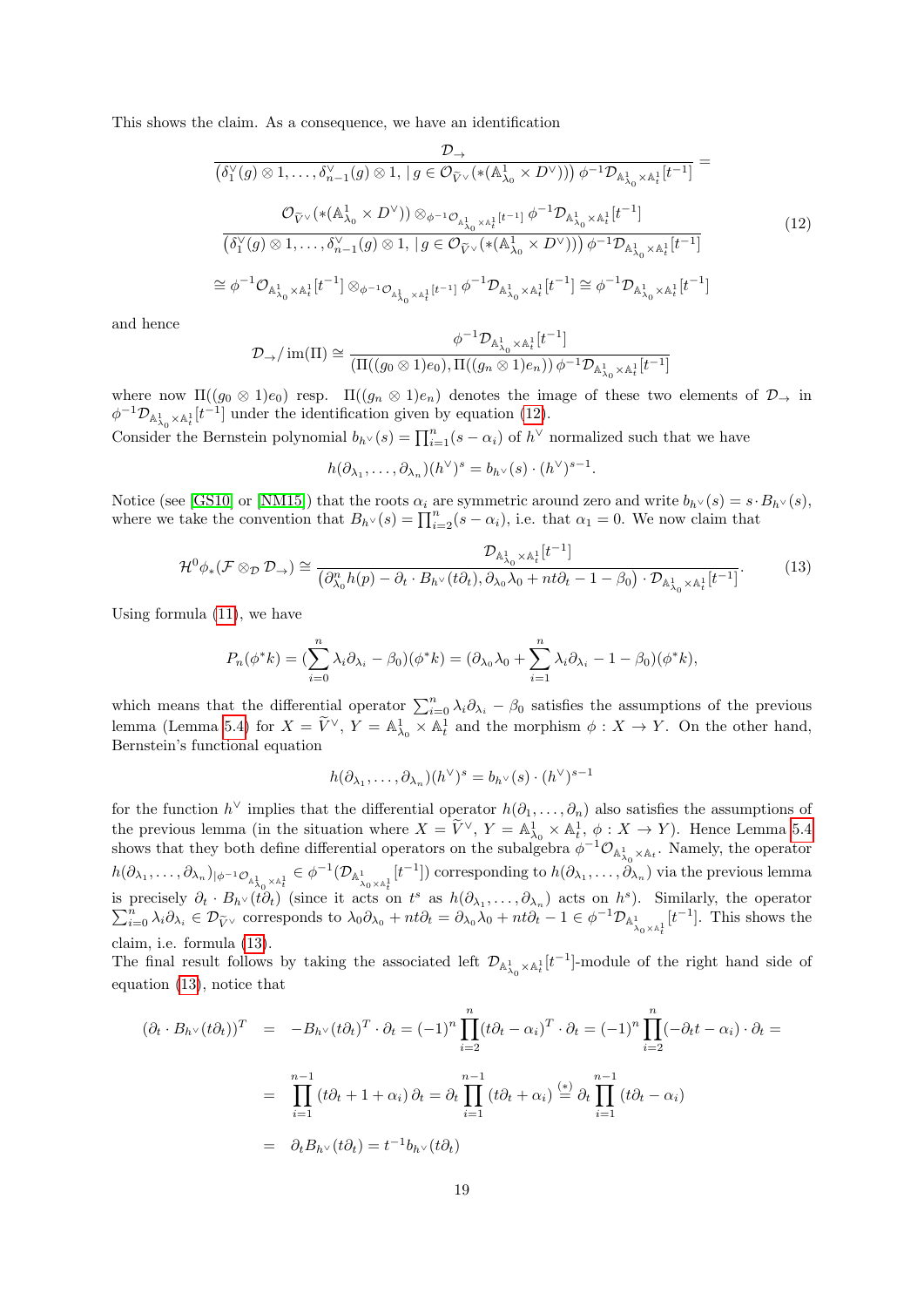where  $(-)^T$  denotes the operation of taking the transpose operator and where the equality (\*) holds by the symmetry around 0 of the roots of  $B_h$ ∨.

Finally, as we have already noticed above, we can assume that h and  $h^{\vee}$  are equal since both define linear free divisors, so that also  $B_h = B_{h}$  resp.  $b_h = b_{h}$ .

 $\Box$ 

In the sequel, we draw some consequences of the above proposition.

<span id="page-19-1"></span>Corollary 5.5. We have an isomorphism

$$
\mathrm{FL}_{\mathbb{G}_{m,t}}^{\mathrm{loc}}(\mathcal{H}^{0}(\phi\circ\varphi)_{+}\mathcal{O}_{X\times V^{\vee}}(*(X\times D^{\vee})))\cong\frac{\mathcal{D}_{\mathbb{A}_{z}^1\times\mathbb{G}_{m,t}}}{(z^{n}b_{h}(t\partial_{t})-h(p)\cdot t,z^{2}\partial_{z}+ntz\partial_{t})},
$$

where  $\mathrm{FL}_{\mathbb{G}_{m,t}}^{loc} : \mathrm{Mod}(\mathcal{D}_{\mathbb{A}^1_{\lambda_0} \times \mathbb{G}_{m,t}}) \to \mathrm{Mod}(\mathcal{D}_{\mathbb{A}^1_{\lambda} \times \mathbb{G}_{m,t}})$  is the localized partial Fourier-Laplace transformation with base  $\mathbb{G}_{m,t}$  (see formula [\(1\)](#page-2-0) at the end of the introduction).

Proof. We deduce from corollary [5.2](#page-14-0) that for any  $\beta_0 \in (-\infty, c) \cap \mathbb{Z}$  we have an isomorphism of  $\mathcal{D}_{\mathbb{A}^1_z \times \mathbb{A}^1_t}$ modules

$$
\mathcal{H}^0(\mathrm{id}_{\mathbb{A}_z^1}, h^\vee)_+\left(\mathrm{FL}^{\mathrm{loc}}_{V^\vee}(\mathcal{H}^0\varphi_+\mathcal{O}_{X\times V^\vee})\right)\cong \mathcal{H}^0(\mathrm{id}_{\mathbb{A}_z^1}, h^\vee)_+\left(\mathrm{FL}^{\mathrm{loc}}_{V^\vee}\mathcal{M}(\widetilde{G},\widetilde{\rho},\widetilde{X},(\beta_0,0)))\right),
$$

and similarly we get

<span id="page-19-0"></span>
$$
\mathcal{H}^{0}(\mathrm{id}_{\mathbb{A}_{z}^{1}}, h^{\vee})_{+}\left(\mathrm{FL}_{V^{\vee}}^{\mathrm{loc}}(\mathcal{H}^{0}\varphi_{+}\mathcal{O}_{X\times V^{\vee}}(*(X\times D^{\vee})))\right)\cong \mathcal{H}^{0}(\mathrm{id}_{\mathbb{A}_{z}^{1}}, h^{\vee})_{+}\left(\mathrm{FL}_{V^{\vee}}^{\mathrm{loc}}\mathcal{M}(*D^{\vee})\right) \tag{14}
$$

(assuming that  $\beta_0$  used in the definition of  $\mathcal{M}(*D^{\vee})$  satisfies  $\beta_0 \in (-\infty, c) \cap \mathbb{Z}$ ). On the other hand, we have

$$
\mathcal{H}^0(\mathrm{id}_{\mathbb{A}^1_z},h^\vee)_+\mathop{\mathrm{FL}}\nolimits^{\mathrm{loc}}_{V^\vee}(\mathcal{K})\cong\mathop{\mathrm{FL}}\nolimits^{\mathrm{loc}}_{\mathbb{G}_{m,t}}\mathcal{H}^0\phi_+(\mathcal{K})
$$

for any  $\mathcal{K} \in D^b(\mathcal{D}_{\widetilde{V}^\vee})$  since the first component of  $\phi$  is the identity mapping on  $\mathbb{A}^1_{\lambda_0}$ . We know that  $\mathcal{H}^{i}(\varphi_{+}\mathcal{O}_{X\times V}\vee(*(X\times D^{\vee})))$  is  $\mathcal{O}_{\widetilde{V}}\vee(*({\mathbb{A}}_{\lambda_{0}}^{1}\times D^{\vee}))$ -free of finite rank for  $i < 0$  since the restrictions  $\varphi_{X\times\{f\}} : X \to \mathbb{A}^1_{\lambda_0} \times \{f\}$  (for  $f \in V^{\vee} \backslash D^{\vee}$ ) are tame functions (see [\[GMS09,](#page-22-14) Section 3.3] for the tameness, and then [\[Sab06,](#page-23-9) Theorem 8.1]), so that  $FL_{VV}^{loc}(\mathcal{H}^{i}(\varphi_{+}\mathcal{O}_{X\times V^{\vee}}(*(X\times D^{\vee}))))=0$  for  $i<0$ . This implies that

$$
\mathcal{H}^0(\mathrm{id}_{A_z^1}, h^\vee)_+ \mathrm{FL}_{V^\vee}^{\mathrm{loc}}(\varphi_+\mathcal{O}_{X\times V^\vee}(*(X\times D^\vee))) \cong \mathcal{H}^0(\mathrm{id}_{A_z^1}, h^\vee)_+ \mathrm{FL}_{V^\vee}^{\mathrm{loc}}(\mathcal{H}^0\varphi_+\mathcal{O}_{X\times V^\vee}(*(X\times D^\vee))).
$$

Using this, it then follows from equation [14](#page-19-0) that

$$
\mathrm{FL}_{\mathbb{G}_{m,t}}^{\mathrm{loc}}\,\mathcal{H}^0\phi_+\varphi_+\mathcal{O}_{X\times V^\vee}(*(X\times D^\vee))\cong\mathrm{FL}_{\mathbb{G}_{m,t}}^{\mathrm{loc}}\,\mathcal{H}^0\phi_+\mathcal{M}(*D^\vee).
$$

Recall that we have shown in Proposition [5.3](#page-15-2) that

$$
\mathcal{H}^{0}\phi_{+}\mathcal{M}(*D) = \mathcal{H}^{0}\phi_{+}\mathcal{M}(\widetilde{G},\widetilde{\rho},\widetilde{X},(\beta_{0},0)) \otimes_{\mathcal{O}_{\widetilde{V}}\vee} \mathcal{O}_{\widetilde{V}^{\vee}}(*({\mathbb A}_{\lambda_{0}}^{1} \times D^{\vee}))
$$
  

$$
\cong \frac{\mathcal{D}_{\mathbb{A}_{\lambda_{0}}^{1} \times \mathbb{G}_{m,t}}}{(\lambda_{0}\partial_{\lambda_{0}} + nt\partial_{t} + (n+1) + \beta_{0},h(p) \cdot t \cdot \partial_{\lambda_{0}}^{n} - b_{h}(t\partial_{t}))}.
$$

Now notice that

$$
\begin{split} \mathrm{FL}_{\mathbb{G}_{m,t}}^{\mathrm{loc}}\left(\frac{\mathcal{D}_{{\mathbb A}^1_{\lambda_0}\times\mathbb{G}_{m,t}}}{(\lambda_0\partial_{\lambda_0}+nt\partial_t+(n+1)+\beta_0,h(p)\cdot t\cdot\partial_{\lambda_0}^n-b_h(t\partial_t))}\right)\\=\frac{\mathcal{D}_{{\mathbb A}^1_z\times\mathbb{G}_{m,t}}}{(z^nb_h(t\partial_t)-h(p)\cdot t,z^2\partial_z+ntz\partial_t+z(n+\beta_0))}, \end{split}
$$

however, multiplication by  $z$  is invertible on this module by construction (since it is a direct image under the open embedding  $j_z : \mathbb{G}_{m,z} \times \mathbb{G}_{m,t} \hookrightarrow \mathbb{A}_z^1 \times \mathbb{G}_{m,t}$  and it is easy to see that multiplication with  $z^{n+\beta_0}$ induces an isomorphism

$$
\frac{\mathcal{D}_{\mathbb{A}_z^1 \times \mathbb{G}_{m,t}}}{(z^n b_h(t\partial_t) - h(p) \cdot t, z^2 \partial_z + ntz\partial_t)} \cong \frac{\mathcal{D}_{\mathbb{A}_z^1 \times \mathbb{G}_{m,t}}}{(z^n b_h(t\partial_t) - h(p) \cdot t, z^2 \partial_z + ntz\partial_t + z(n + \beta_0))}.
$$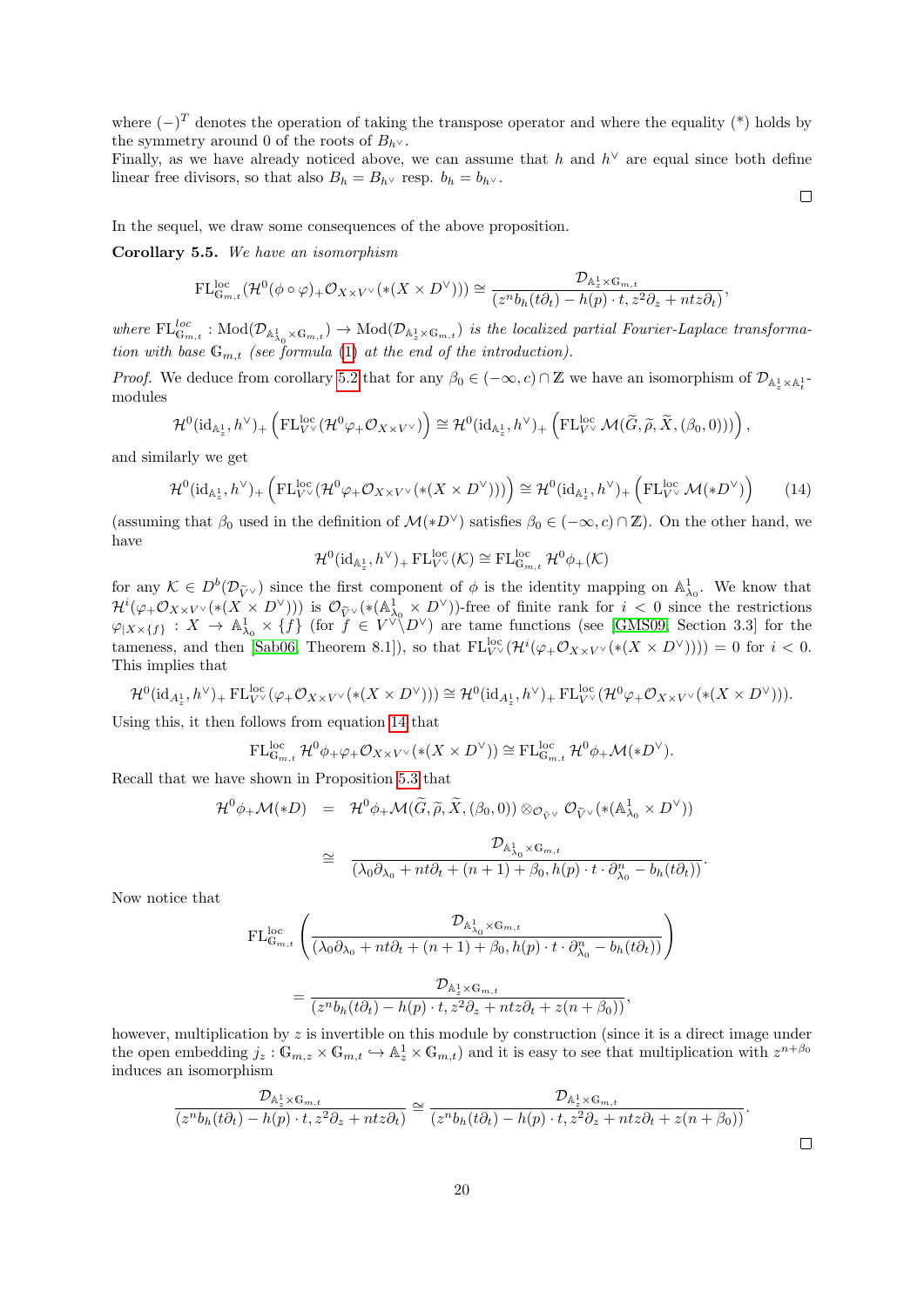Next we discuss the relation of the D-modules obtained from tautological systems associated to linear free divisors to the one studied in [\[GMS09\]](#page-22-14) and [\[Sev11\]](#page-23-4). Let  $f \in (h^{\vee})^{-1}(h(p)) \subset V^{\vee}$  be a linear form on V. In these papers we have considered the morphism  $(f,h): V \longrightarrow \mathbb{A}^1_s \times \mathbb{A}^1_t$  and the direct image of  $\mathcal{O}_V(*D)$  with respect to this morphism. Since this morphism depends on the chosen linear form f, we would like to consider it here rather as a morphism

$$
\Psi: X^{\vee} \times V \longrightarrow \mathbb{A}^{1}_{s} \times \mathbb{A}^{1}_{t}
$$

$$
(f, x) \longmapsto (f(x), h(x))
$$

where  $X^{\vee} := (h^{\vee})^{-1}(h(p))$ . Then we have the following comparison result.

<span id="page-20-0"></span>**Proposition 5.6.** Let, as before,  $p \in V \backslash D$ ,  $X = h^{-1}(h(p))$  and  $X^{\vee} = (h^{\vee})^{-1}(h(p))$ . Then there is an isomorphism in  $D^b(\mathcal{D}_{{\mathbb A}^1_{\lambda_0}\times {\mathbb A}^1_t})$ 

$$
\Psi_+ \mathcal{O}_{X^\vee \times V}(* (X^\vee \times D)) \cong (\phi \circ \varphi)_+ \mathcal{O}_{X \times V^\vee}(* (X \times D^\vee))
$$

and hence an isomorphism of  $\mathcal{D}_{\mathbb{A}_{z}^1\times\mathbb{G}_{m,t}}$ -modules

$$
\begin{array}{rcl}\n\mathrm{FL}_{\mathbb{G}_{m,t}}^{loc} \mathcal{H}^{0}\Psi_{+}\mathcal{O}_{X^{\vee}\times V}(\ast (X^{\vee}\times D)) & \cong & \mathrm{FL}_{\mathbb{G}_{m,t}}^{loc}(\mathcal{H}^{0}(\phi\circ\varphi)_{+}(\mathcal{O}_{X\times V^{\vee}}(\ast (X\times D^{\vee}))))\\ \n\cong & \frac{\mathcal{D}_{\mathbb{A}_{z}^{\perp}\times\mathbb{G}_{m,t}}}{(z^{n}b_{h}(t\partial_{t})-h(p)\cdot t,z^{2}\partial_{z}+ntz\partial_{t})}.\n\end{array}
$$

*Proof.* By choosing appropriate coordinates on V (and the induced dual coordinates on  $V^{\vee}$ ), we can assume that the equations h and  $h^{\vee}$  are simply equal. This holds since for a a general reductive prehomogeneous vector space V we have  $h^{\vee}(\lambda) = \overline{h(\overline{w})}$  if  $(w_1, \ldots, w_n)$  are unitary coordinates and  $(\lambda_1, \ldots, \lambda_n)$ the corresponding dual coordinates (here  $h$  is a defining equation of the discriminant of  $V$ ). But it is known (see [\[GS10,](#page-22-8) Theorem 2.5]) that for a linear free divisor D, its defining equation h can be defined over Q in appropriate coordinates. Consider the following diagram



here  $can': V^{\vee} \times V \to \mathbb{A}^1_{\lambda_0}$  is given by  $(f, p) \mapsto f(p)$ . On the other hand, we write dual for the morphism given by identifying V with  $V^{\vee}$  (and vice versa) via the chosen coordinates  $w_1, \ldots, w_n$  on V and their dual coordinates  $\lambda_1,\ldots,\lambda_n$  on  $V^\vee$  (so it is not just the involution reversing the factors of  $V\times V^\vee$  resp.  $V^{\vee} \times V$ ). Nevertheless, we have  $can = can' \circ dual$ . It follows that  $(can, h^{\vee}) = (can', h) \circ dual$  since h is defined over Q. In particular, the morphism dual sends  $X \times V^{\vee} = h^{-1}(h(p)) \times V^{\vee}$  isomorphically to  $(h^{\vee})^{-1}(h(p)) \times V = X^{\vee} \times V$ . Similarly, the subvariety  $X \times D^{\vee}$  isside  $X \times V^{\vee}$  is send to  $X^{\vee} \times D$ . It is easy to check that the above diagram commutes. We conclude that we have an isomorphism

$$
(\phi \circ \varphi)_+ \mathcal{O}_{X \times V^\vee}(* (X \times D^\vee)) = \psi_+ \mathcal{O}_{X \times V^\vee}(* (X \times D^\vee))
$$
  
= 
$$
(can', h)_+ (dual)_+ (g, id_{V^\vee})_+ \mathcal{O}_{X \times V^\vee}(* (X \times D^\vee))
$$
  
= 
$$
((can', h) \circ dual_{|X \times V^\vee})_+ \mathcal{O}_{X \times V^\vee}(* (X \times D^\vee)) \cong \Psi_+ \mathcal{O}_{X^\vee \times V}(* (X^\vee \times D)).
$$

The second assertion follows by combining this result with Corollary [5.5.](#page-19-1)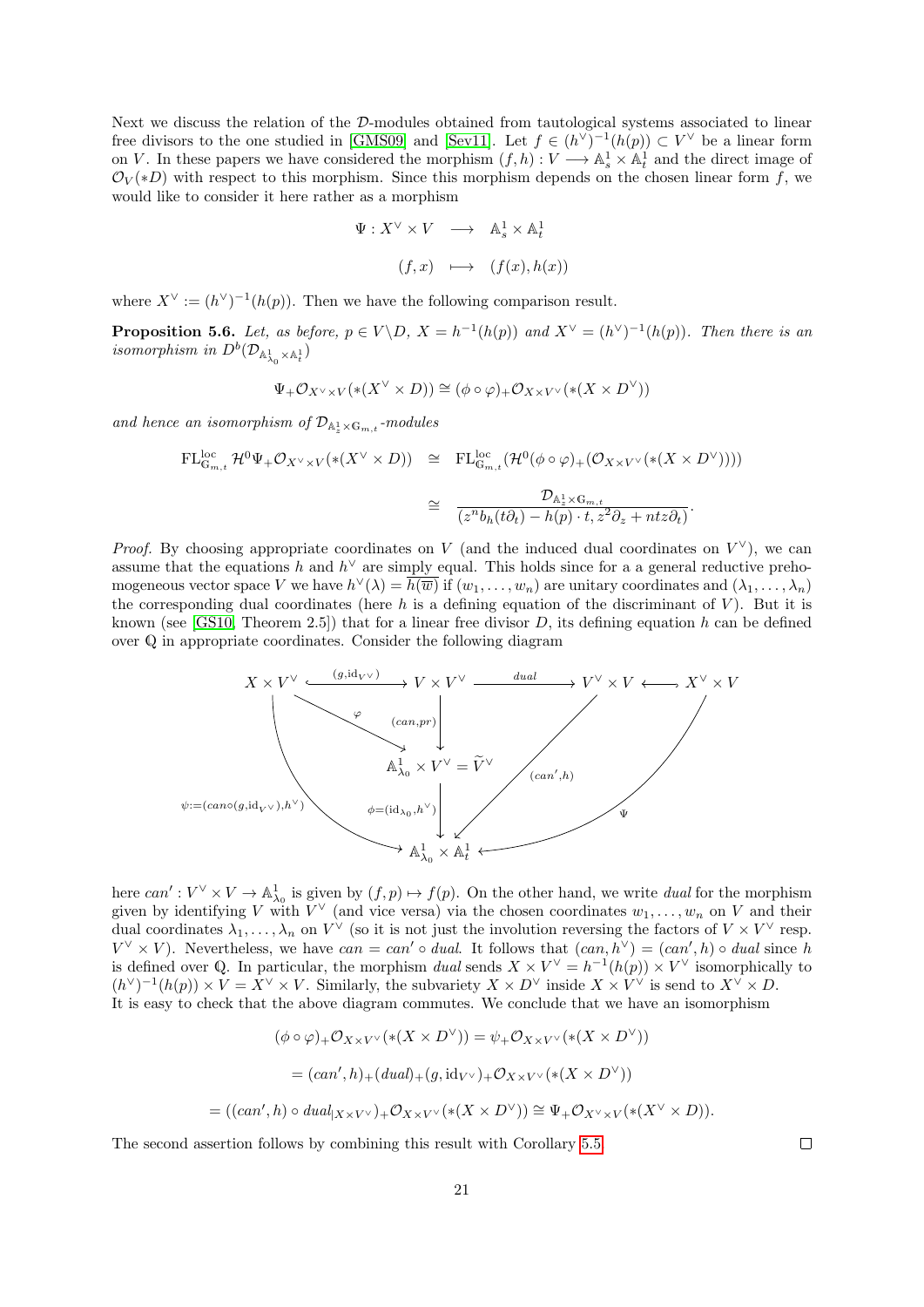Notice that this gives exactly the result in [\[Sev13,](#page-23-5) Theorem 4], which in turn was based on the rather involved algorithmic arguments of [\[GMS09,](#page-22-14) section 4]. Actually, it is possible to show Proposition [5.6](#page-20-0) without assuming the  $(SK)$  hypotheses. However, since Theorem [3.5](#page-7-1) is not available in this case, one is forced to consider a partial Fourier-Laplace transformation of the object  $(k' \circ \iota)_+ \mathcal{N}^{\beta_0}$  from formula [\(5\)](#page-11-3) instead of the total Fourier-Laplace transform of  $\tilde{\mathcal{M}}$ , as has been done in the proof of Theorem [4.6.](#page-11-0) The latter can be expressed as a Radon transformation, but not the former, and hence the argument runs quite differently (compare also [\[CDRS18\]](#page-21-6) where a similar strategy is used in the toric case). We postpone this discussion to a subsequent paper.

Remark: The most basic case of linear free divisors (satisfying the (SK) hypotheses) is the normal crossing divisor given by  $h = w_1 \cdot \ldots \cdot w_n$ . It is well known that in this case  $G = A_D = \mathbb{G}_m^{n-1}$ , and so the tautological system  $\mathcal{M}(G,\rho,X,\beta)$  is nothing but the GKZ-system  $\mathcal{M}_{A}^{\beta}$ , where

$$
A = \begin{pmatrix} 1 & 0 & 0 & \dots & 0 & -1 \\ 0 & 1 & 0 & \dots & 0 & -1 \\ \vdots & \vdots & \vdots & \dots & \vdots & -1 \\ 0 & \dots & 1 & -1 \end{pmatrix}.
$$

In this case the exact sequence of Proposition [5.1](#page-13-1) is the same as in [\[Rei14,](#page-22-9) Theorem 2.13], and obviously the reduced module  $FL_{\mathbb{G}_{m,t}}^{\text{loc}}\mathcal{H}^0\phi_{+}(\mathcal{M}(*D^{\vee}))$  (or rather its restriction to  $z=1$ ) is nothing but the quantum differential equation of the projective space  $\mathbb{P}^{n-1}$ . Notice that in this case the dimensional reduction can be done by a direct image (under the map  $\phi = (id_{\mathbb{A}_{\lambda_0}^1}, h^{\vee}),$  as in the current paper, as well as by a direct image under an embedding  $\mathbb{A}^1_{\lambda_0} \times \mathbb{G}_{m,t} \hookrightarrow \mathbb{A}^1_{\lambda_0} \times V^{\vee}$ , as has been done in [\[RS15b,](#page-23-0) Section 3.1]. As we have mentioned at several places, it is a natural question to ask whether the more general tautological systems defined by prehomogeneous group actions (say under the current hypotheses, i.e., with a linear free divisor satisfying (SK) as discriminant) can also be interpreted as quantum differential equations of some variety or orbifold. This is particularly interesting in the case of quiver discriminants, since one may hope to construct an appropriate A-model directly from the given quiver.

## References

- <span id="page-21-1"></span>[Ado94] Alan Adolphson, *Hypergeometric functions and rings generated by monomials*, Duke Math. J. 73 (1994), no. 2, 269–290.
- <span id="page-21-0"></span>[BHL+14] Spencer Bloch, An Huang, Bong H. Lian, Vasudevan Srinivas, and Shing-Tung Yau, On the holonomic rank problem, J. Differential Geom. **97** (2014), no. 1, 11–35.
- <span id="page-21-2"></span>[BM06] Ragnar-Olaf Buchweitz and David Mond, Linear free divisors and quiver representations, Singularities and computer algebra (Cambridge) (Christoph Lossen and Gerhard Pfister, eds.), London Math. Soc. Lecture Note Ser., vol. 324, Cambridge Univ. Press, 2006, Papers from the conference held at the University of Kaiserslautern, Kaiserslautern, October 18–20, 2004, pp. 41–77.
- <span id="page-21-3"></span>[BZMW18] Christine Berkesch Zamaere, Laura Felicia Matusevich, and Uli Walther, On normalized Horn systems, preprint arXiv:1806.03355 [math.AG], 2018.
- <span id="page-21-6"></span>[CDRS18] Alberto Castaño Domínguez, Thomas Reichelt, and Christian Sevenheck, *Examples of hyper*geometric twistor D-modules, Preprint arXiv:1803.04886, to appear in "Algebra and Number Theory", 2018.
- <span id="page-21-5"></span>[CDS17] Alberto Castaño Domínguez and Christian Sevenheck, Irregular Hodge filtration of some confluent hypergeometric systems, Preprint arXiv:1707.03259, to appear in "Journal de l'Institut de math´ematiques de Jussieu", available at [https://doi.org/10.1017/](https://doi.org/10.1017/S1474748019000288) [S1474748019000288](https://doi.org/10.1017/S1474748019000288), 2017.
- <span id="page-21-4"></span>[CJUE04] Francisco J. Castro Jiménez and José M. Ucha Enríquez, Testing the logarithmic comparison theorem for free divisors, Experiment. Math. 13 (2004), no. 4, 441–449.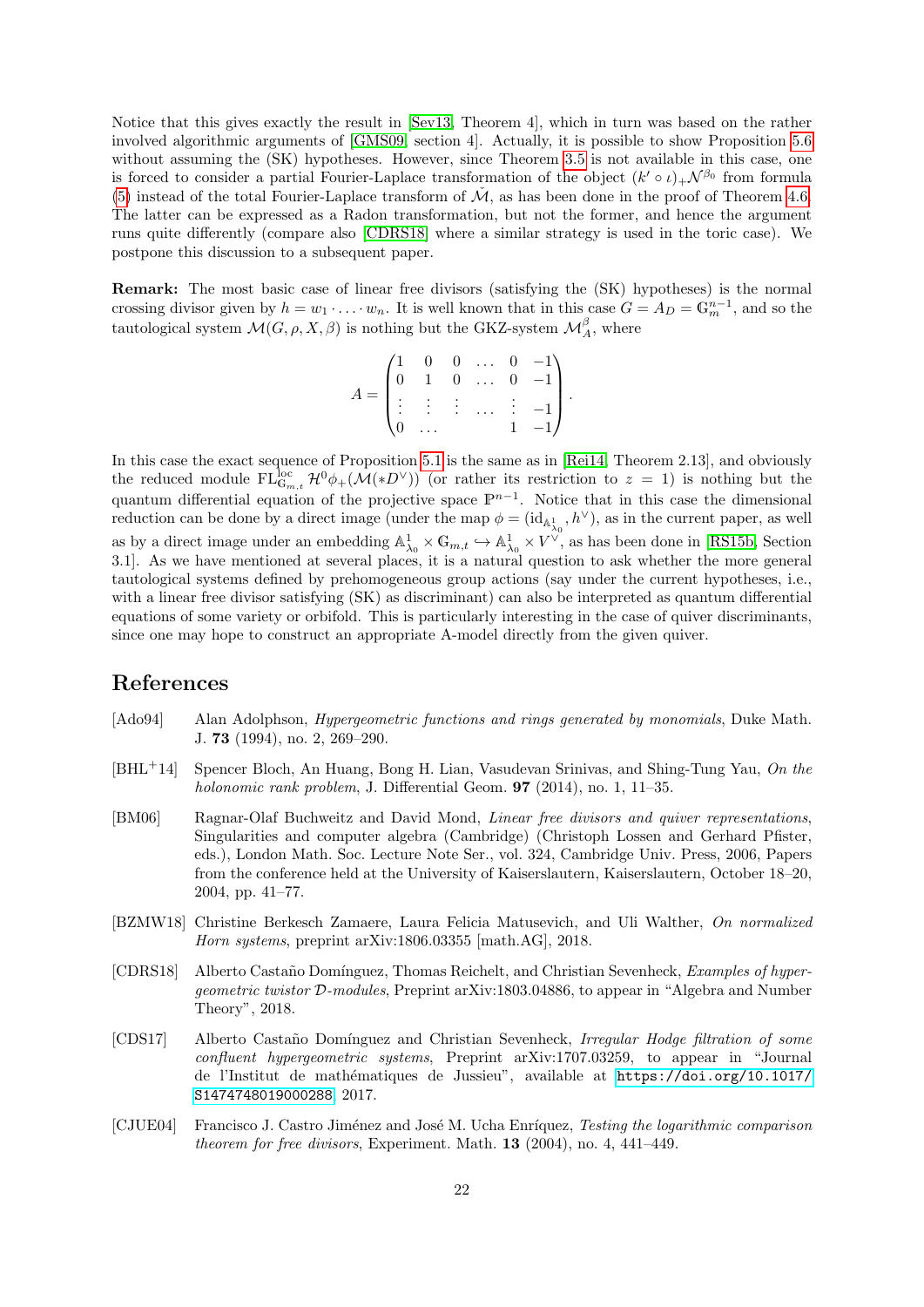- <span id="page-22-10"></span>[CM99] Francisco J. Calderón Moreno, *Logarithmic differential operators and logarithmic de Rham* complexes relative to a free divisor, Ann. Sci. École Norm. Sup.  $(4)$  32 (1999), no. 5, 701–714.
- <span id="page-22-11"></span>[CMNM02] Francisco J. Calderón Moreno and Luis Narváez Macarro, The module  $Df^s$  for locally quasihomogeneous free divisors, Compositio Math.  $134$  (2002), no. 1, 59–74.
- <span id="page-22-12"></span>[CMNM09] , On the logarithmic comparison theorem for integrable logarithmic connections., Proc. London Math. Soc. 98 (2009), no. 3, 585–606.
- <span id="page-22-17"></span>[DS13] Michael Dettweiler and Claude Sabbah, Hodge theory of the middle convolution, Publ. Res. Inst. Math. Sci. 49 (2013), no. 4, 761–800.
- <span id="page-22-5"></span>[Giv98] Alexander Givental, A mirror theorem for toric complete intersections, Topological field theory, primitive forms and related topics (Kyoto, 1996), Progr. Math., vol. 160, Birkhäuser Boston, Boston, MA, 1998, pp. 141–175.
- <span id="page-22-4"></span>[GKZ90] Israel M. Gel'fand, Mikhail M. Kapranov, and Andrei V. Zelevinsky, Generalized Euler integrals and A-hypergeometric functions, Adv. Math. 84 (1990), no. 2, 255–271.
- <span id="page-22-7"></span>[GMNS09] Michel Granger, David Mond, Alicia Nieto, and Mathias Schulze, Linear free divisors and the global logarithmic comparison theorem., Ann. Inst. Fourier (Grenoble) 59 (2009), no. 1, 811–850.
- <span id="page-22-14"></span>[GMS09] Ignacio de Gregorio, David Mond, and Christian Sevenheck, Linear free divisors and Frobenius manifolds, Compositio Mathematica 145 (2009), no. 5, 1305–1350.
- <span id="page-22-8"></span>[GS10] Michel Granger and Mathias Schulze, On the symmetry of b-functions of linear free divisors, Publ. Res. Inst. Math. Sci. 46 (2010), no. 3, 479–506. MR 2760735
- <span id="page-22-0"></span>[Hot98] Ryoshi Hotta, Equivariant D-modules, Preprint math.RT/9805021, 1998.
- <span id="page-22-6"></span>[Iri09] Hiroshi Iritani, An integral structure in quantum cohomology and mirror symmetry for toric orbifolds, Adv. Math. 222 (2009), no. 3, 1016–1079.
- <span id="page-22-1"></span>[Kap98] Mikhail Kapranov, Hypergeometric functions on reductive groups, Integrable systems and algebraic geometry (Kobe/Kyoto, 1997) (M.-H. Saito, Y. Shimizu, and K. Ueno, eds.), World Sci. Publ., River Edge, NJ, 1998, pp. 236–281.
- <span id="page-22-16"></span>[Kim03] Tatsuo Kimura, Introduction to prehomogeneous vector spaces, Translations of Mathematical Monographs, vol. 215, American Mathematical Society, Providence, RI, 2003, Translated from the 1998 Japanese original by Makoto Nagura and Tsuyoshi Niitani and revised by the author.
- <span id="page-22-2"></span>[LSY13] Bong H. Lian, Ruifang Song, and Shing-Tung Yau, *Periodic integrals and tautological sys*tems, J. Eur. Math. Soc. (JEMS) 15 (2013), no. 4, 1457–1483.
- <span id="page-22-3"></span>[LY13] Bong H. Lian and Shing-Tung Yau, *Period integrals of CY and general type complete inter*sections, Invent. Math. 191 (2013), no. 1, 35–89.
- <span id="page-22-18"></span>[MP16] Mircea Mustata and Minhea Popa, *Hodge ideals*, Preprint math.AG/1605.08088, to appear in "Memoirs of the AMS", 2016.
- <span id="page-22-13"></span>[NM15] Luis Narváez Macarro, A duality approach to the symmetry of Bernstein-Sato polynomials of free divisors, Adv. Math. 281 (2015), 1242–1273.
- <span id="page-22-19"></span>[Pop18] Minhea Popa, D-modules in birational geometry, Preprint math.AG/1807.02375, to appear in "Proceedings of the ICM, Rio de Janeiro", 2018.
- <span id="page-22-9"></span>[Rei14] Thomas Reichelt, Laurent Polynomials, GKZ-hypergeometric Systems and Mixed Hodge Modules, Compositio Mathematica (150) (2014), 911–941.
- <span id="page-22-15"></span>[Rin63] George S. Rinehart, Differential forms on general commutative algebras, Trans. Amer. Math. Soc. 108 (1963), 195–222.